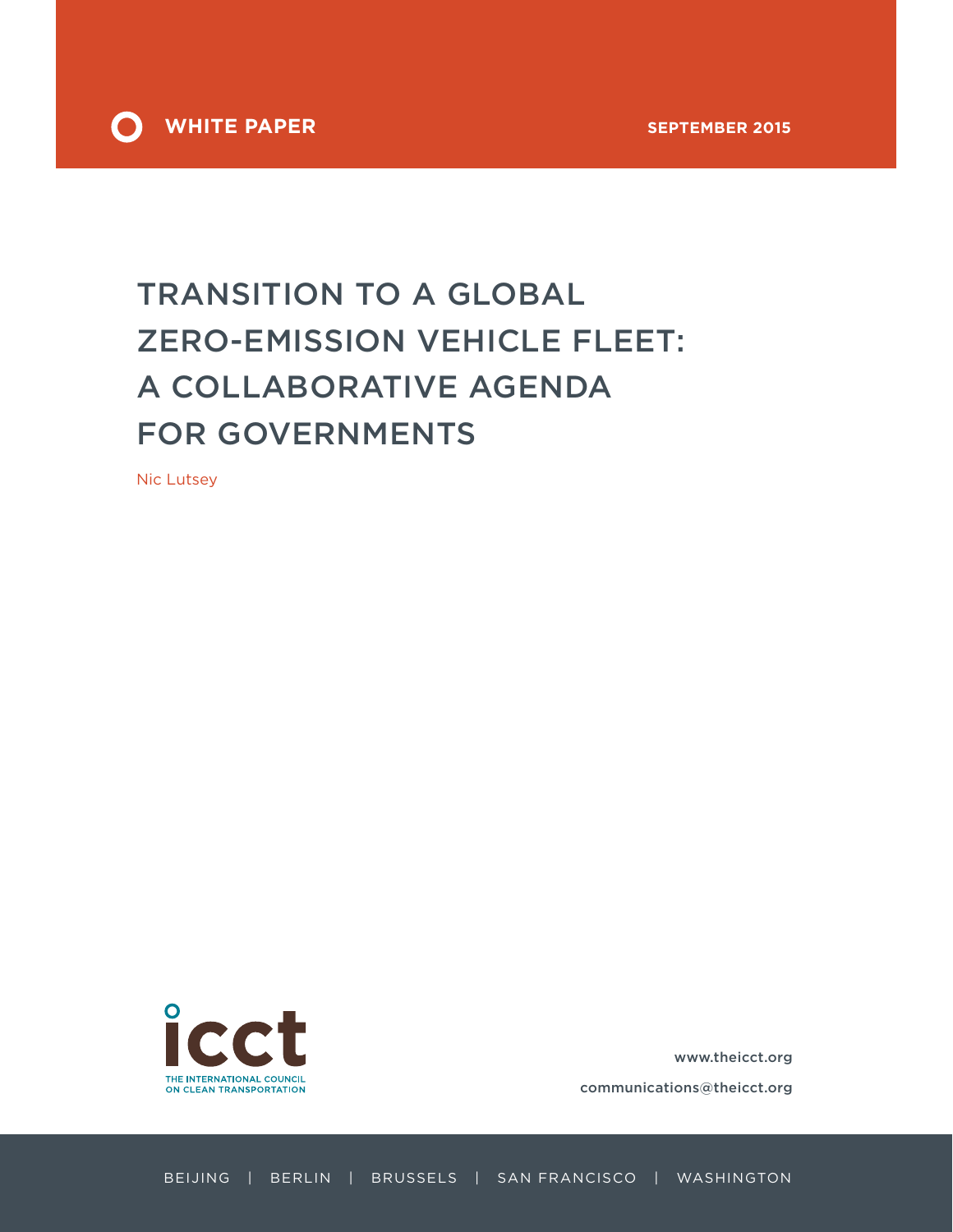# Acknowledgements

Drew Kodjak, Mark Wenzel, Alberto Ayala, Lezlie Kimura-Szeto, and Catherine Dunwoody provided key input and guidance on the report. Thanks also go to colleagues Uwe Tietge, Dan Rutherford, Zifei Yang, and Hui He for their support with data and information, and to Peter Mock, Sarah Chambliss, Stephanie Searle, John German, and Anup Bandivadekar for their review of the report. Input from Pierpaolo Cazzola and members of the International Zero-Emission Vehicle Alliance is greatly appreciated. The International Zero-Emission Vehicle Alliance provided financial support.

© 2015 International Council on Clean Transportation

1225 I Street NW, Suite 900, Washington DC 20005

<www.theicct.org> | [communications@theicct.org](mailto:communications%40theicct.org?subject=)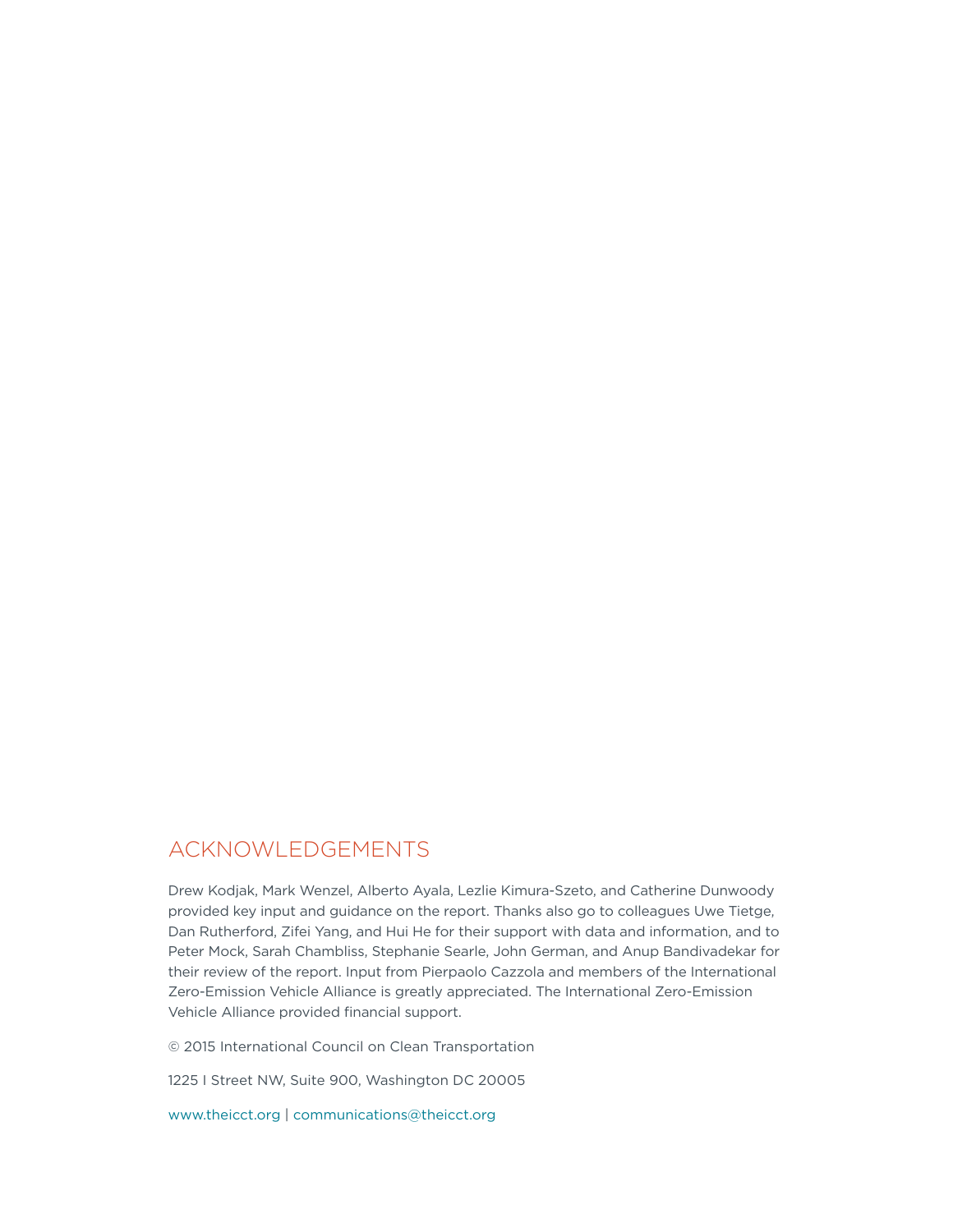# TABLE OF CONTENTS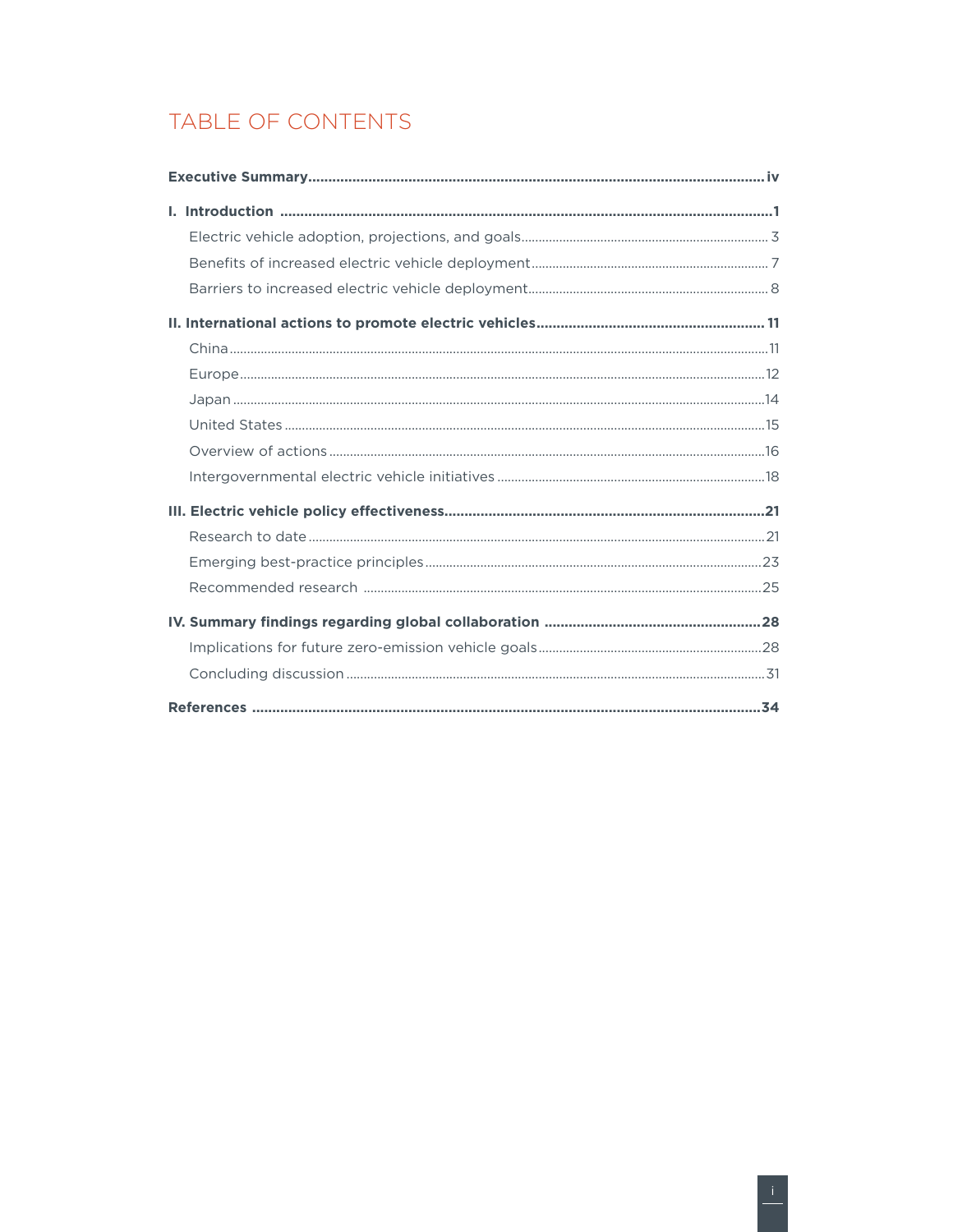# List of Figures

| Figure 1. World vehicle sales, production, and manufacturing headquarters                                                                                                       |
|---------------------------------------------------------------------------------------------------------------------------------------------------------------------------------|
|                                                                                                                                                                                 |
| Figure 3. Highest-selling electric vehicle manufacturers and regions where                                                                                                      |
| Figure 4. Electric vehicle 2010-2014 sales share for selected regions and 2020-2030<br>sales share projections for U.S., EU, China, Japan, and the world from various studies 5 |
| <b>Figure 5.</b> Life cycle energy losses and loads in converting primary fossil fuel<br>energy to conventional internal combustion and battery electric vehicles7              |
| Figure 6. Energy sources and life cycle greenhouse gas emissions in 2014 for<br>conventional and electric vehicles on average U.S. and California electricity grids  8          |
| Figure 7. Incremental technology cost of electric and conventional                                                                                                              |
| Figure 8. Electric vehicle sales share, new registrations, and charging                                                                                                         |
| <b>Figure 9.</b> Electric vehicle share, new registrations, and public charging                                                                                                 |
| Figure 10. Illustrative scenario for increased 2020-2035 zero-emission                                                                                                          |
|                                                                                                                                                                                 |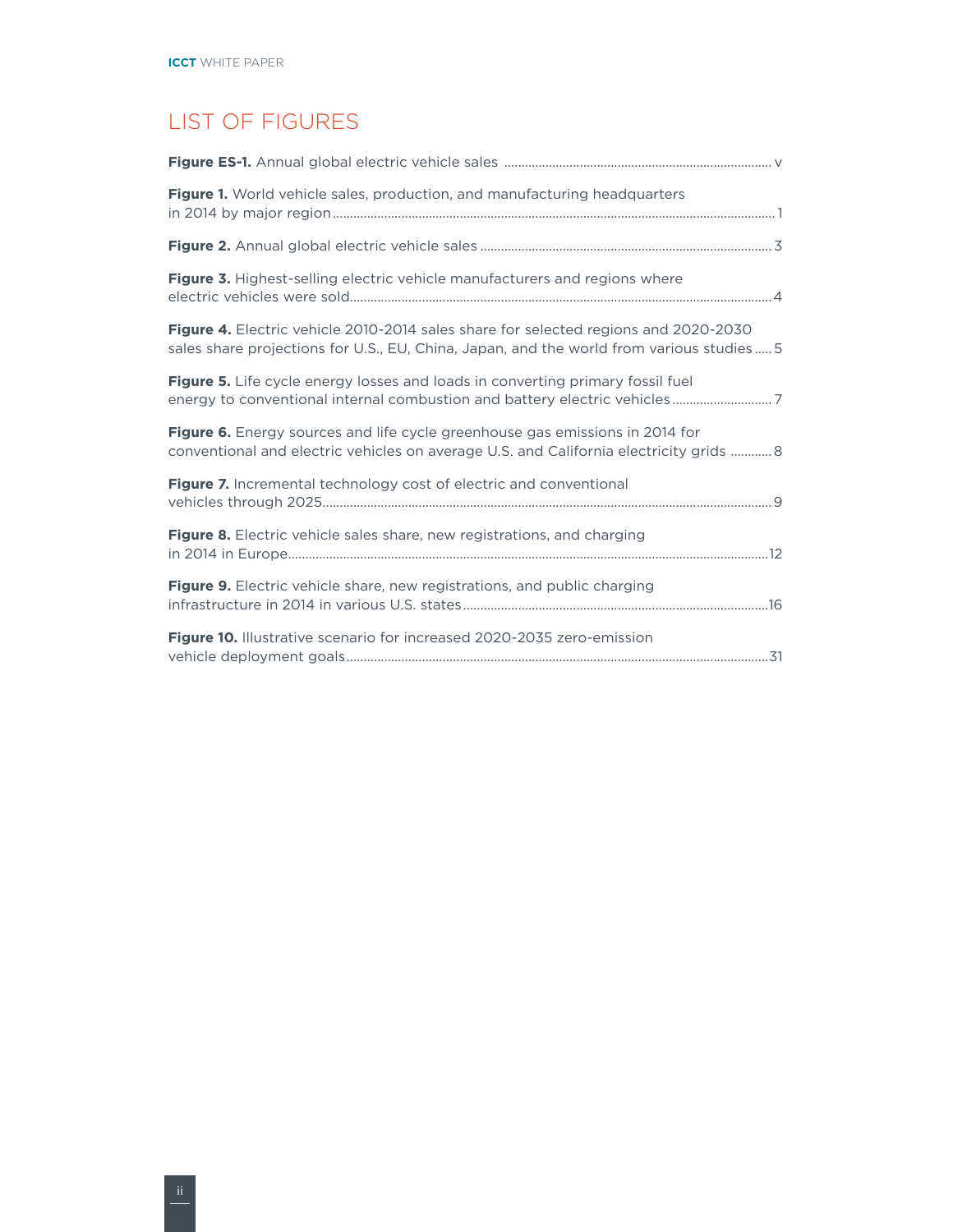# List of Tables

| <b>Table 2.</b> Summary of government electric vehicle promotion actions in                   |
|-----------------------------------------------------------------------------------------------|
|                                                                                               |
| <b>Table 4.</b> Summary of major findings related to electric vehicle policy effectiveness 22 |
|                                                                                               |
| Table 6. Metrics, examples, and potential zero-emission vehicle goals for                     |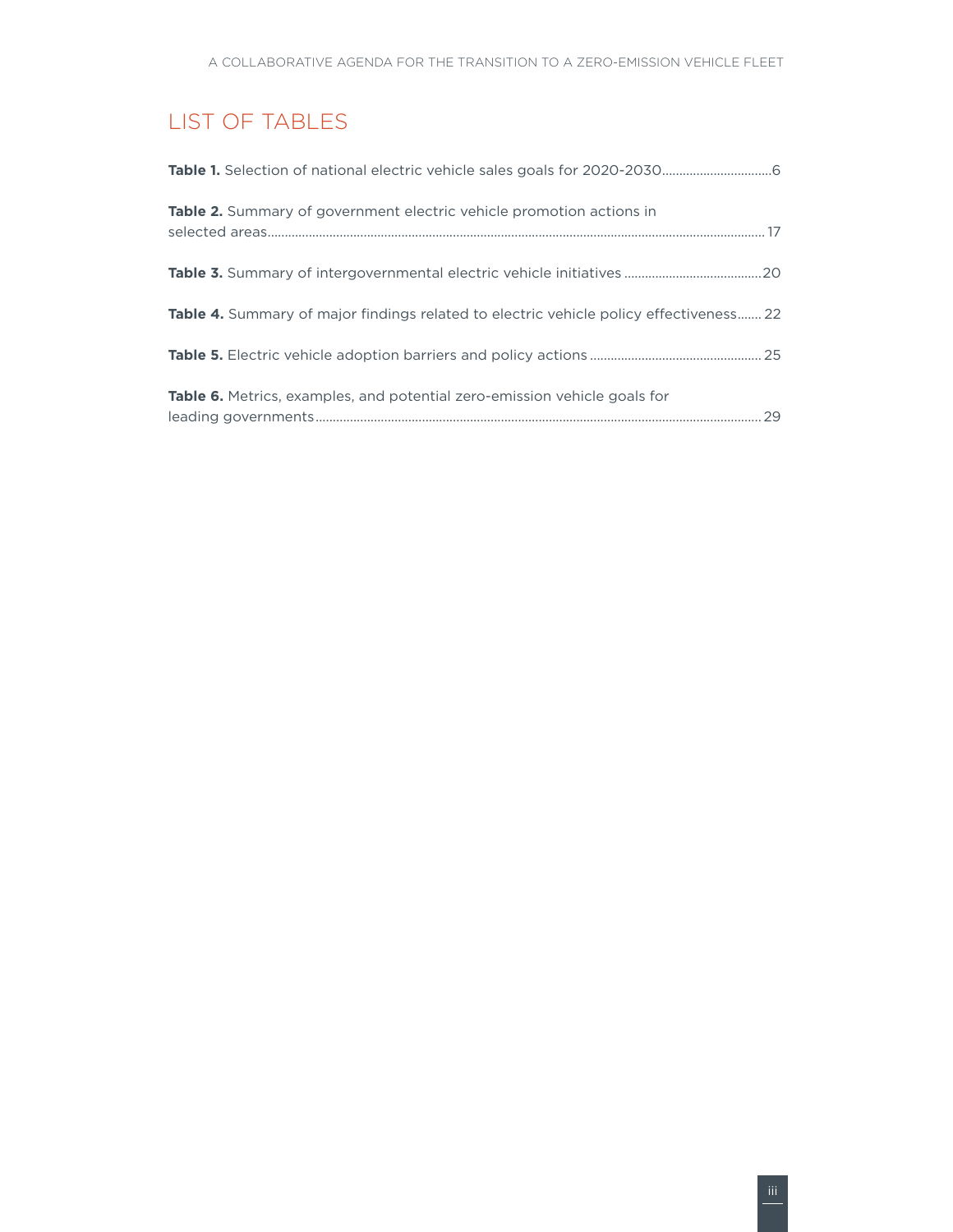# <span id="page-5-0"></span>Executive Summary

Governments around the world are implementing policies to promote electric vehicles to reduce oil consumption, climate-related emissions, and local air pollution and to stake out an industrial leadership position in the new advanced technology. Electric vehicle promotion efforts across the world are increasingly diverse, with many governments, automakers, and advocates pushing to promote awareness and sales of advanced electric-drive vehicles, as well as the necessary regulatory, charging infrastructure, and financial support. Yet there are key questions about which policy actions are working well, about how the various efforts around the world compare, and about whether best policy practices to promote electric vehicles are emerging.

This report synthesizes recent information on global electric vehicle activity to help scope out an agenda for increased collaboration among governments around the world to promote the transition to a zero-emission vehicle fleet. Although the report emphasizes plug-in electric vehicles, the transition to a zero-emission vehicle fleet will also include hydrogen fuel cell electric vehicles. The report summarizes global adoption trends and national targets, as well as major electric vehicle promotion policies (e.g., consumer incentives and charging infrastructure support) for select markets around the world. In addition, the report summarizes research to date on the effectiveness of various electric vehicle promotions to investigate emerging best practices on electric vehicle policy. Building from these areas, and intergovernmental efforts to date, the report points toward an agenda for increased international cooperation and joint research to accelerate electric vehicle deployment.

Global electric vehicle sales are increasing, especially in particular regions. Figure ES-1 summarizes electric vehicle sales by major automobile market. Global annual electric vehicle sales reached approximately 100,000 in 2012, 200,000 in 2013, and 300,000 in 2014. As indicated in the figure, the electric vehicle sales growth in the United States was greater in 2012 and 2013, whereas sales growth in China and Europe was greater in 2014. Within Europe, the leading markets by sales volume are France, Germany, the Netherlands, Norway, and the United Kingdom. Based on this assessment, these regions — China, Europe, Japan, and the United States — differ in the electric vehicle promotion actions they implement, their policy incentives and infrastructure, and the electric vehicle deployment patterns they see.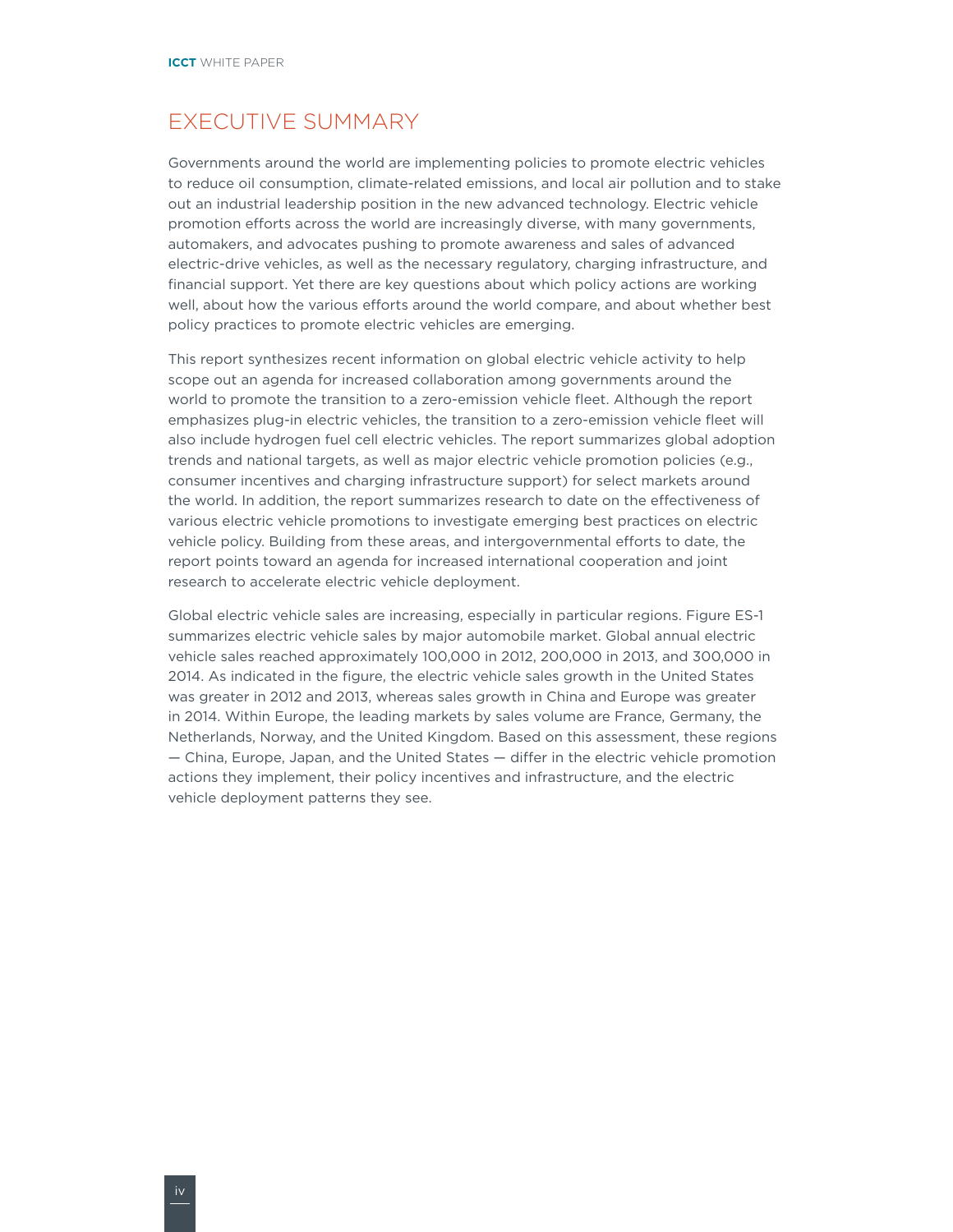<span id="page-6-0"></span>

**Figure ES-1.** Annual global electric vehicle sales

Based on this report's findings, we draw the following three conclusions:

*Policy action by leading governments is spurring electric vehicle deployment.*

The most comprehensive electric vehicle promotion actions globally are in Norway, the Netherlands, and California, and these actions are resulting in electric vehicle deployment that is more than 10 times the average international electric vehicle uptake. More broadly, the actions of the governments of China, France, Germany, Japan, the Netherlands, Norway, the United Kingdom, and the United States are leading with policy incentives and infrastructure investments, and these countries make up over 90% of the world's electric vehicle market.

*Best practices in electric vehicle promotion policies are emerging*. From the early electric vehicle promotion activity, best practices to accelerate electric vehicle deployment are beginning to emerge. Increasingly stringent efficiency standards, electric vehicle research and development support, and national electric vehicle planning appear to be necessary but insufficient actions to grow the electric vehicle market. Consumer incentives that reduce the cost of ownership are important to improve the consumer proposition on the new advanced electric technologies. Increasing the availability of home, workplace, and public electric charging infrastructure is also of high importance, and several leading automobile markets (e.g., Japan, Norway, and parts of the United States) have far more extensive charging infrastructure per capita than others. It is becoming increasingly clear that a comprehensive portfolio of national, state, and local actions is critical for the increased deployment and use of electric vehicles.

*Greater international collaboration could better leverage existing efforts to promote zero-emission vehicles*. This assessment points to several possible ways that governments can better collaborate and coordinate. The establishment of a zero-emission vehicle deployment target (e.g., 35% of automobile sales being zero-emission vehicles and 30 million annual global zero-emission vehicle sales) and an electric mobility target (e.g., at least 15% of vehicle use being electric) for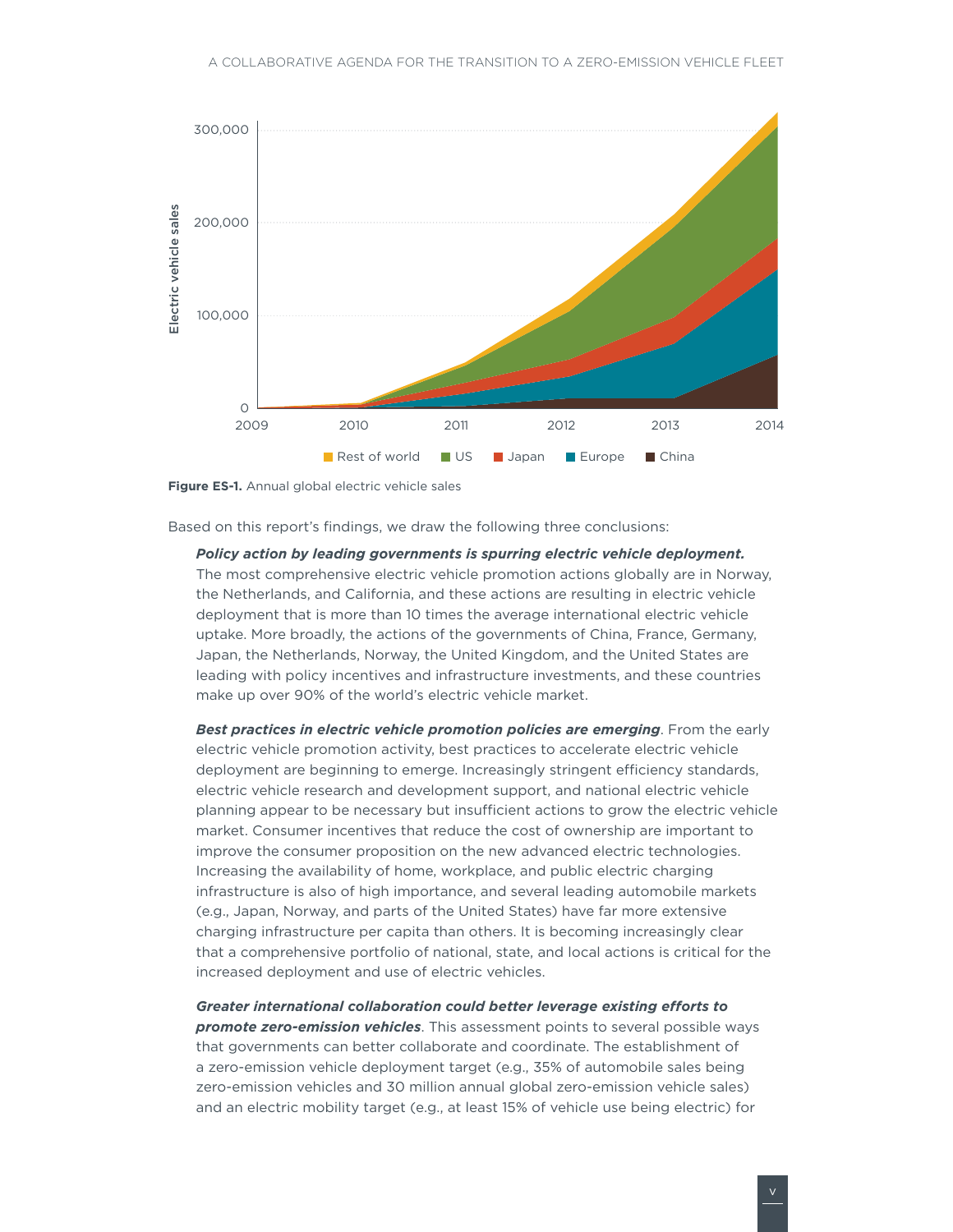2035 would help in establishing a common long-term global electric-drive vision. Such goals would send clear signals about the pace of development and amount of resources that will be needed. Further coordinated research on policy effectiveness would help prioritize government actions that are most important in increasing zero-emission vehicle uptake and use.

The transition of the automobile sector to electric drive will require not only sustained policy incentives but also increased communications about progress and policy learning. In these early years in the transition, there is much to learn from every region's experience in the rollout of zero-emission vehicles. Developing the new zero-emission vehicle market will require global scale, in the tens of millions of vehicles, to achieve lower cost and long-term success. Automakers are learning from their first- and secondgeneration electric vehicles and increasingly developing global electric vehicle platforms and launching them in multiple markets. Similarly, governments ideally will have to continue to learn from initial policy experiences and embrace common international best policy practices in many markets across the globe. International collaboration will be a critical step toward greater volume and a long-term market transformation to a zeroemission vehicle fleet.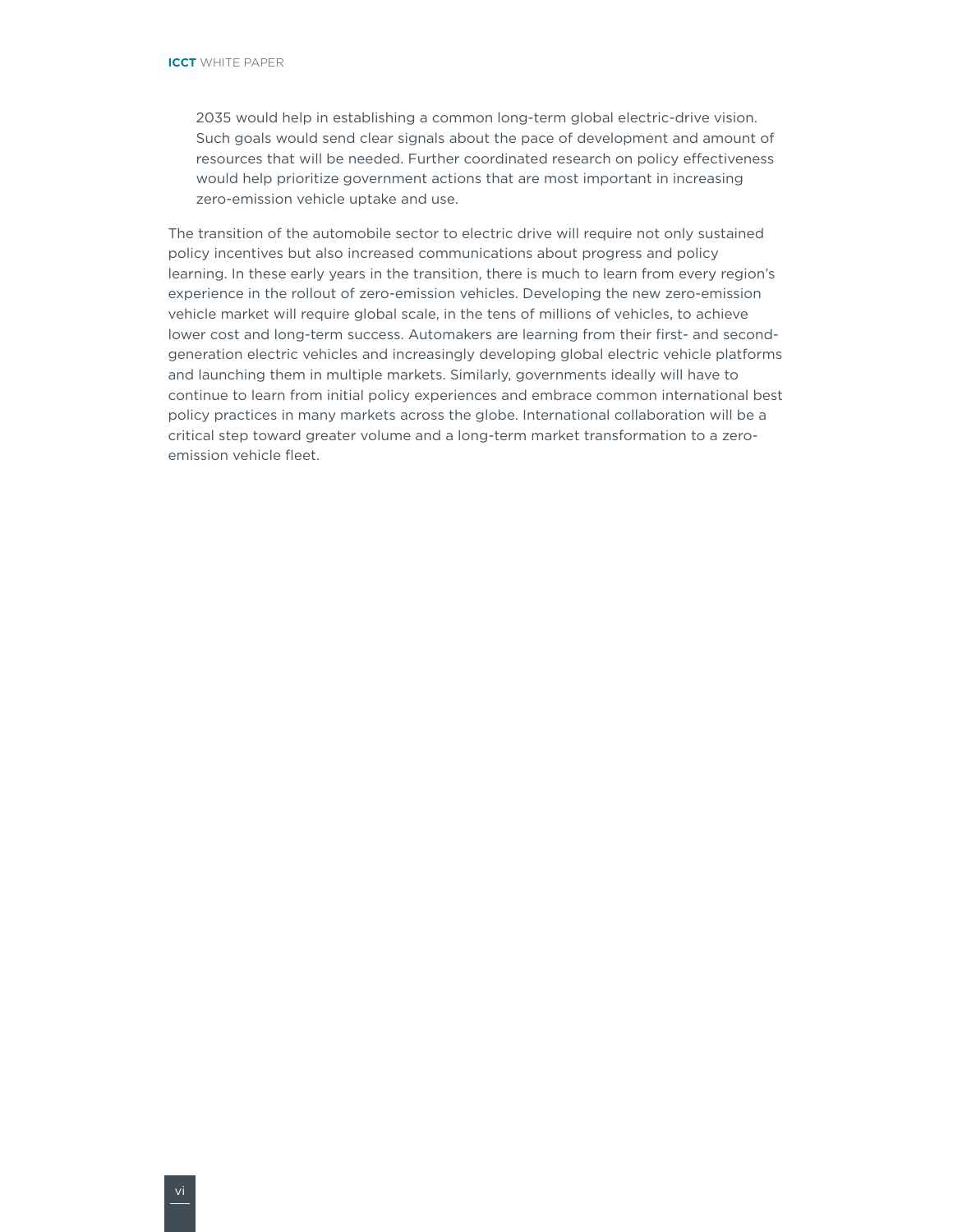# <span id="page-8-0"></span>I. Introduction

Governments around the world are implementing policies to promote electric vehicles to reduce oil consumption, reduce climate-related emissions, reduce local air pollution, and stake out an industrial leadership position in the new advanced technology. Efforts across the world are increasingly diverse, with many governments, automakers, and advocates pushing to promote awareness and sales of advanced electric-drive vehicles, as well as the necessary regulatory, charging infrastructure, and financial support. From the early electric vehicle promotion policy actions, best practices to accelerate electric vehicle deployment are beginning to emerge.

Many nations are looking to become the leading markets for electric-drive technology. Based on several vehicle market statistics, illustrated in [Figure](#page-8-1) 1, electric-drive technology might be most likely to develop in several particular regions. Just five regions, China, Europe, Japan, South Korea, and the United States, dominate the world automobile market, making up 75% of world vehicle sales and 76% of world vehicle manufacturing (OICA, 2015a, b). Further, these five vehicle markets are the epicenter of most research and development, engineering, design, and investment decisions related to the launch of new vehicle technologies. Of the 50 largest vehicle manufacturers, 43 manufacturers that represent 97% of global vehicle sales are headquartered in these five regions (OICA, 2014). Looking to both make and sell the new technologies, these five regions have the greatest interest and opportunity in developing and growing the electric vehicle market.



<span id="page-8-1"></span>**Figure 1.** World vehicle sales, production, and manufacturing headquarters in 2014 by major region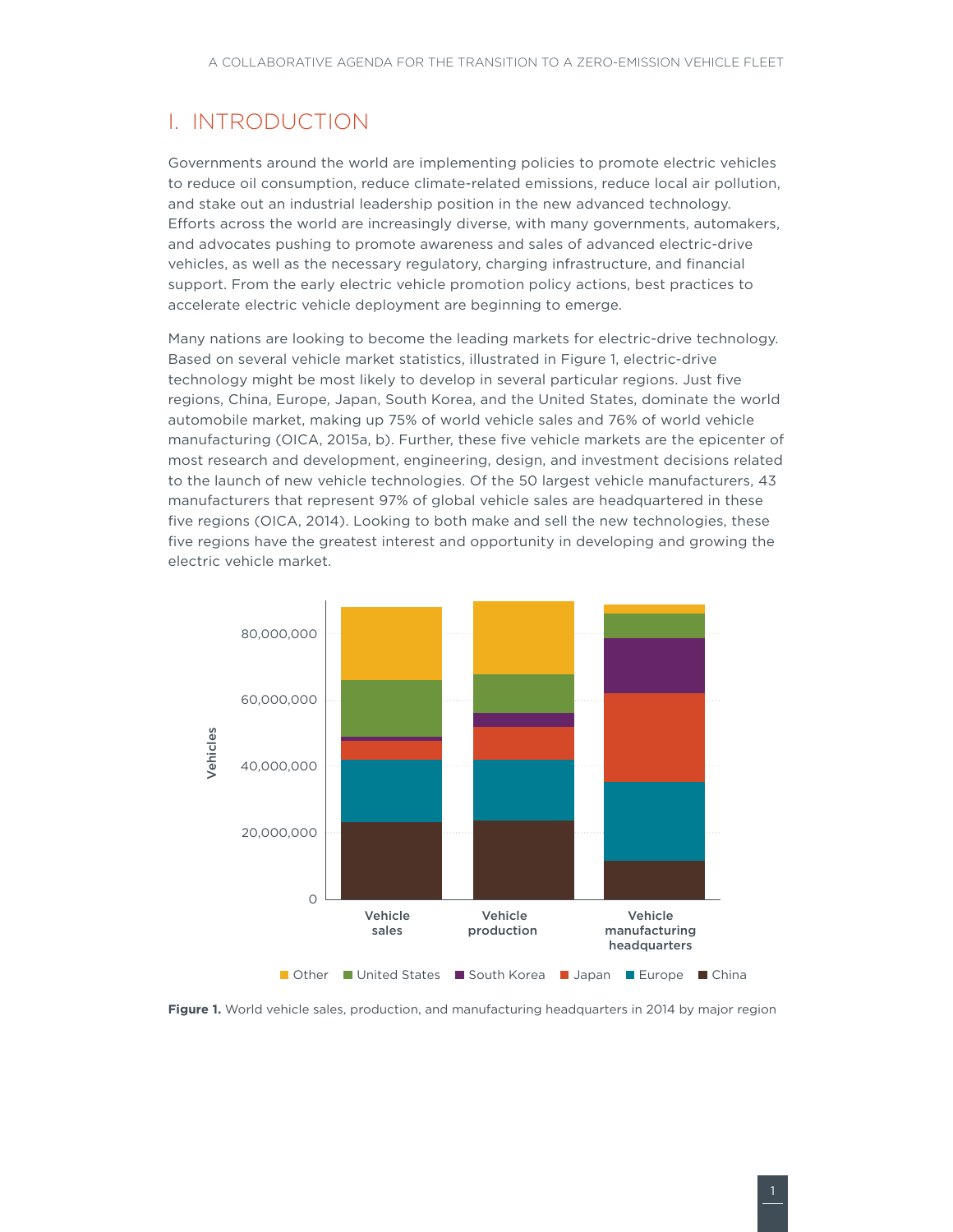However, it is too early to tell which markets will lead in a shift to an electric vehicle fleet. The electric vehicle market, in 2015, is in its nascent stage. Electric vehicle sales in 2014 amounted to more than 300,000 vehicles, less than 0.5% of the annual global sales of approximately 68 million passenger cars (and 88 million total vehicles) per year (OICA, 2015b). However, there are pockets within the five major automobile markets, and several vehicle manufacturing companies, that are demonstrating electric vehicle leadership. Every major automaker is launching new plug-in electric vehicle models annually, electric vehicle sales continue to increase, and several companies in particular are beginning to show early leadership. Moreover, the markets of Norway, the Netherlands, and California are illustrating how policy leadership can increase electric vehicle sales shares by an order of magnitude higher than the global average adoption rate even while the technology has limitations in terms of its relatively high cost, low consumer awareness, limited public charging infrastructure, and only modest model availability.

The primary objective of this report is to help scope out an agenda for improved global collaboration among leading governments that are seeking to accelerate the shift to zero-emission vehicles. This report builds on previous regional and national work to synthesize the existing body of knowledge on government cooperation, results to date, and potential gaps in the interest of furthering the understanding and growth of a global electric vehicle industry. The report is organized as follows.

- » **Section I** summarizes global adoption trends, targets, future projections, benefits, and barriers for electric vehicles.
- » **Section II** summarizes major electric vehicle promotion policies around the world.
- » **Section III** reports on research findings to date on the effectiveness of various electric vehicle promotion policies and distills a research agenda for international cooperation and research to promote electric vehicle deployment.
- » **Section IV** provides a final summary discussion related to global goals and collaboration to promote the transition to a global fleet of zero-emission vehicles.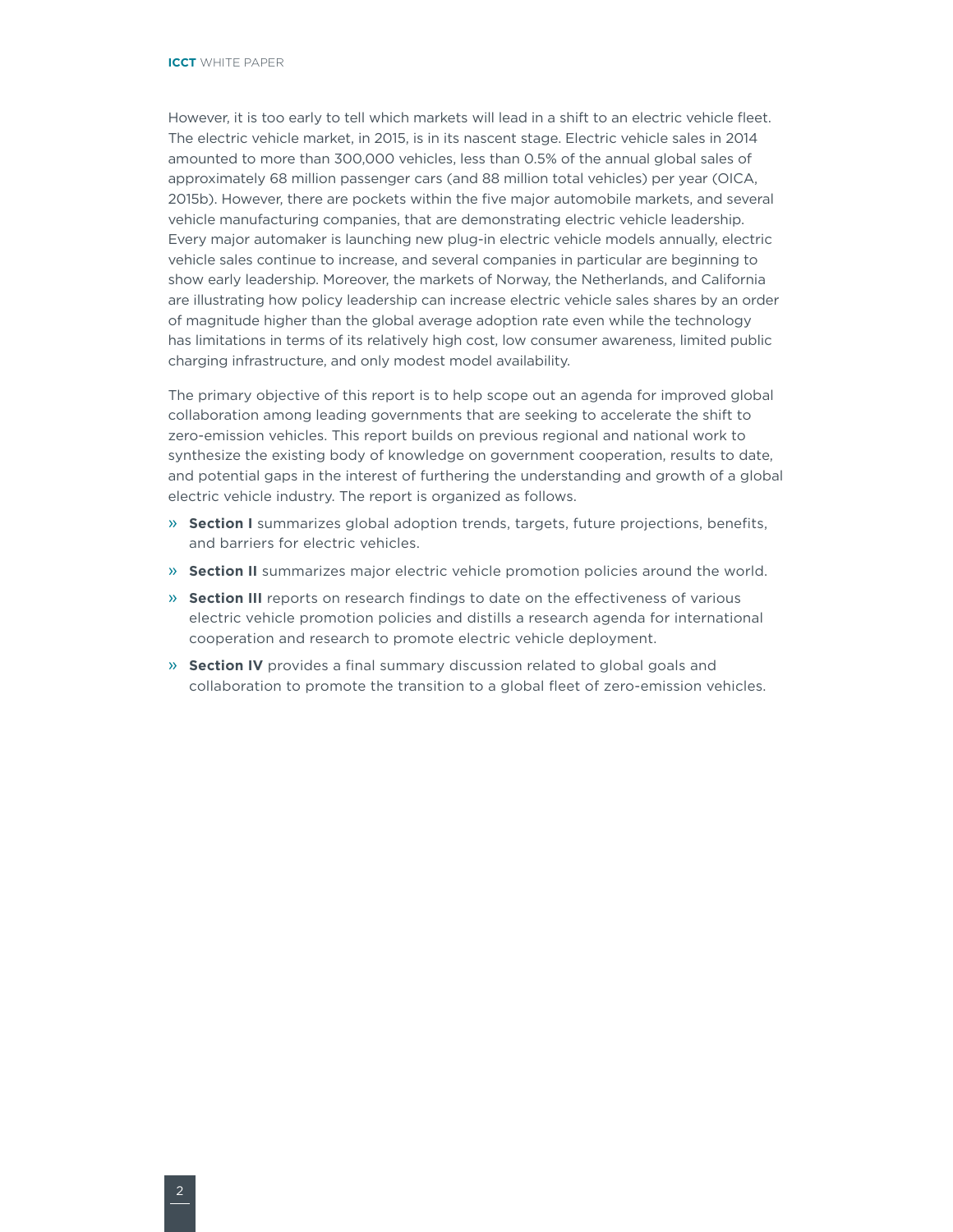## <span id="page-10-0"></span>**Electric vehicle adoption, projections, and goals**

Since 2009, the early electric vehicle market has shown steady growth globally. Figure 2 depicts approximate electric vehicle sales growth from 2009 through 2014, highlighting four major regions' electric vehicle sales based on Mock & Yang (2014) and EV Sales (2015). This increasing global trend for electric vehicles represents more than a 90% annual average sales growth over the 2011-2014 period.



**Figure 2.** Annual global electric vehicle sales

Overall, this trend has resulted in global cumulative electric vehicle sales of 50,000 in 2011, more than 150,000 in 2012, more than 350,000 in 2013, and more than 700,000 in 2014. As shown in the figure, the 2014 electric vehicle sales are dominated by four major regions, with approximately 17% in China, 29% in Europe, 10% in Japan, and 37% in the United States. The figure also shows that electric vehicle sales growth in the United States was greater in 2012 and 2013, whereas sales growth in China and Europe was greater in 2014.

For further background on the current state of the industry, the global sales of electric vehicles by manufacturer are depicted in Figure 3. The figure shows the 15 highest selling electric vehicle manufacturers and their sales in the four major regions. Based on best available data (EV Sales, 2015; Hybridcars, 2015; evobsession.com, 2015), these 15 companies represent 96% of global electric vehicle sales, and each sold at least 2,000 electric vehicles in 2014. In particular, companies like Renault-Nissan (26% of world 2014 electric vehicle market), Mitsubishi (12%), and Tesla (10%) are especially showing market development, each with plug-in electric vehicle sales of more than 30,000 per year and launches in multiple regions (EV Sales, 2015). General Motors, Ford, and Toyota are next, with 6%-8% each of global electric vehicle sales, mostly from sales of plug-in hybrid electric vehicles (PHEV) in the U.S. market. After the top six, five of the next eight companies, led by BYD, are focused almost exclusively on the China market. Not shown in the figure are 10 major companies that are top-20 overall global auto manufacturers — Hyundai, Fiat-Chrysler, Honda, Suzuki, Peugeot Citroën, SAIC, Mazda, Dongfeng, Changan, and Tata — each of which had fewer than 2,000 global electric vehicle sales in 2014.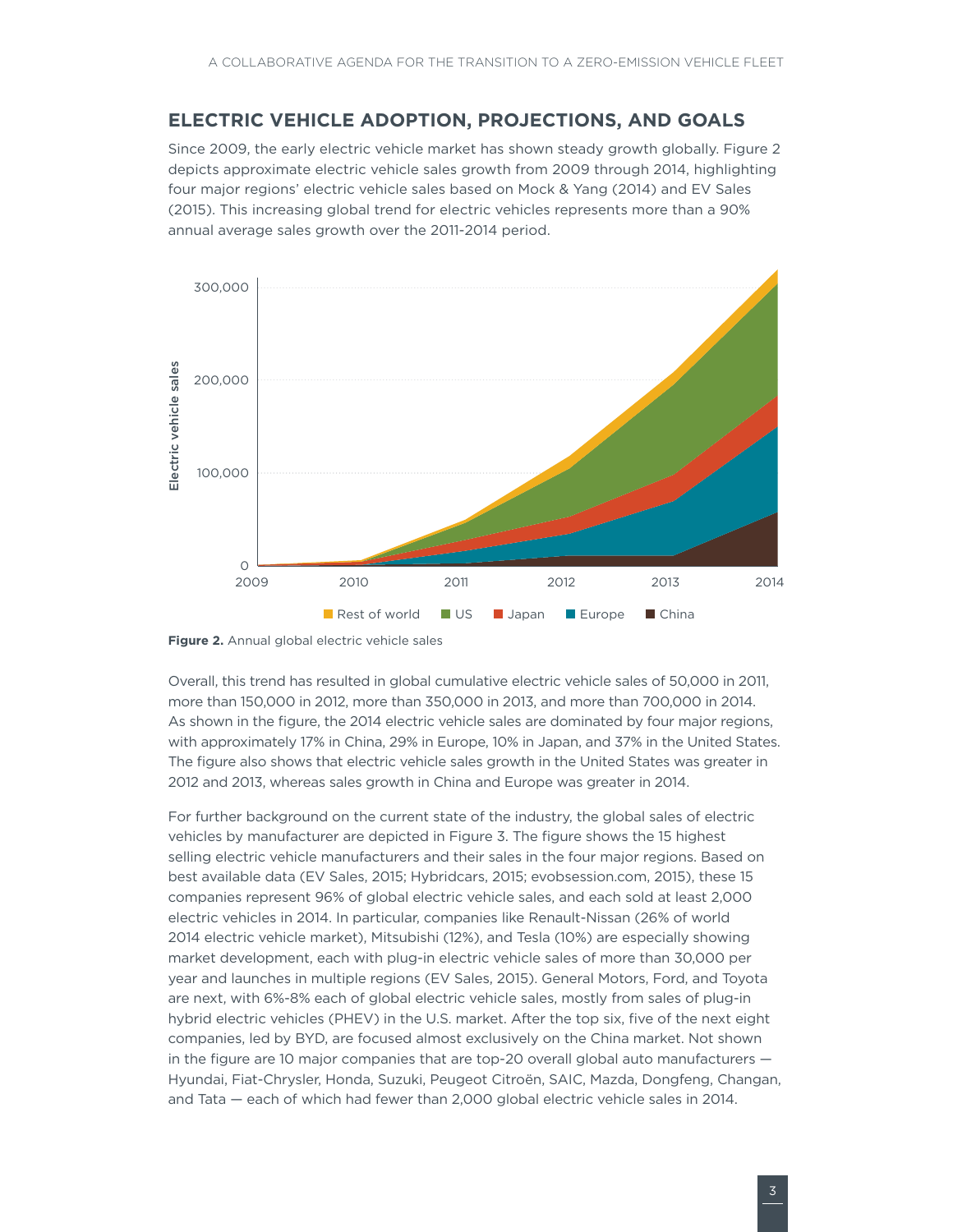<span id="page-11-0"></span>Although the electric vehicle growth is small in comparison to the overall automobile market that is dominated by gasoline and diesel vehicles, there are many reasons that governments will persist in what could be a decades-long transition to a predominantly electric-drive vehicle fleet. Any rigorous transportation planning exercise leads to the basic finding that climate change stabilization goals (e.g., 450-ppm, 2°C increase) will require a large-scale shift from the internal combustion of petroleum fuels to electric-drive (e.g., see IEA, 2012; Deetman et al., 2013; Greenblatt, 2015; Williams et al., 2011). Studies imply that electricdrive vehicles powered by ultralow carbon electricity or hydrogen will be needed, as efficiency standards and attempts at curbing transport activity and availability of sustainable low-carbon biofuels will likely not be sufficient if the transportation sector is to meet its global carbon reduction goals.





Many studies have, in turn, sought to model and project the deployment of electric vehicle sales under various market and policy conditions. The projections, forecasts, and scenario analyses on future electric vehicle deployment are too numerous to discuss. Figure 3**.** shows there were more than 300,000 electric vehicle sales in 2014, or about 0.3% of overall global vehicle sales, and about 0.5% of global car sales, excluding commercial heavy-duty vehicles. From the many analyses and projections, the potential increase in electric vehicle sales could vary greatly, depending on region as well as policy drivers, technology progress, market conditions, and other factors.

[Figure](#page-12-1) 4 summarizes projections from numerous studies that analyzed future electric vehicle deployment*<sup>1</sup>* . In the figure, as well as throughout this report, electric vehicles or "zero-emission vehicles" include the three major technology types — plug-in hybrid, full-battery electric, and hydrogen fuel cell. Several studies (e.g., NRC, 2013b) indicate that fuel cell electric vehicle technology might have greater potential in the long term 2050 contest. However, most of the recent trends and data on electric vehicles are more exclusively focused on plug-in electric vehicles, due to their increased availability, marketing, and sales in recent years. Generally studies that assumed greater technical

<sup>1</sup> BCG, 2011; Berhart, Kleimann & Hoffmann, 2011; Bharat Book, 2014; CARB, 2011; Dunne, 2013; Element Energy, 2013; ETS Insights, 2014; Greene et al., 2013, 2014 ; IEA, 2011; IEA, 2013b; Malins et al., 2015; McKinsey, 2014; Navigant, 2013, 2014; NRC, 2013.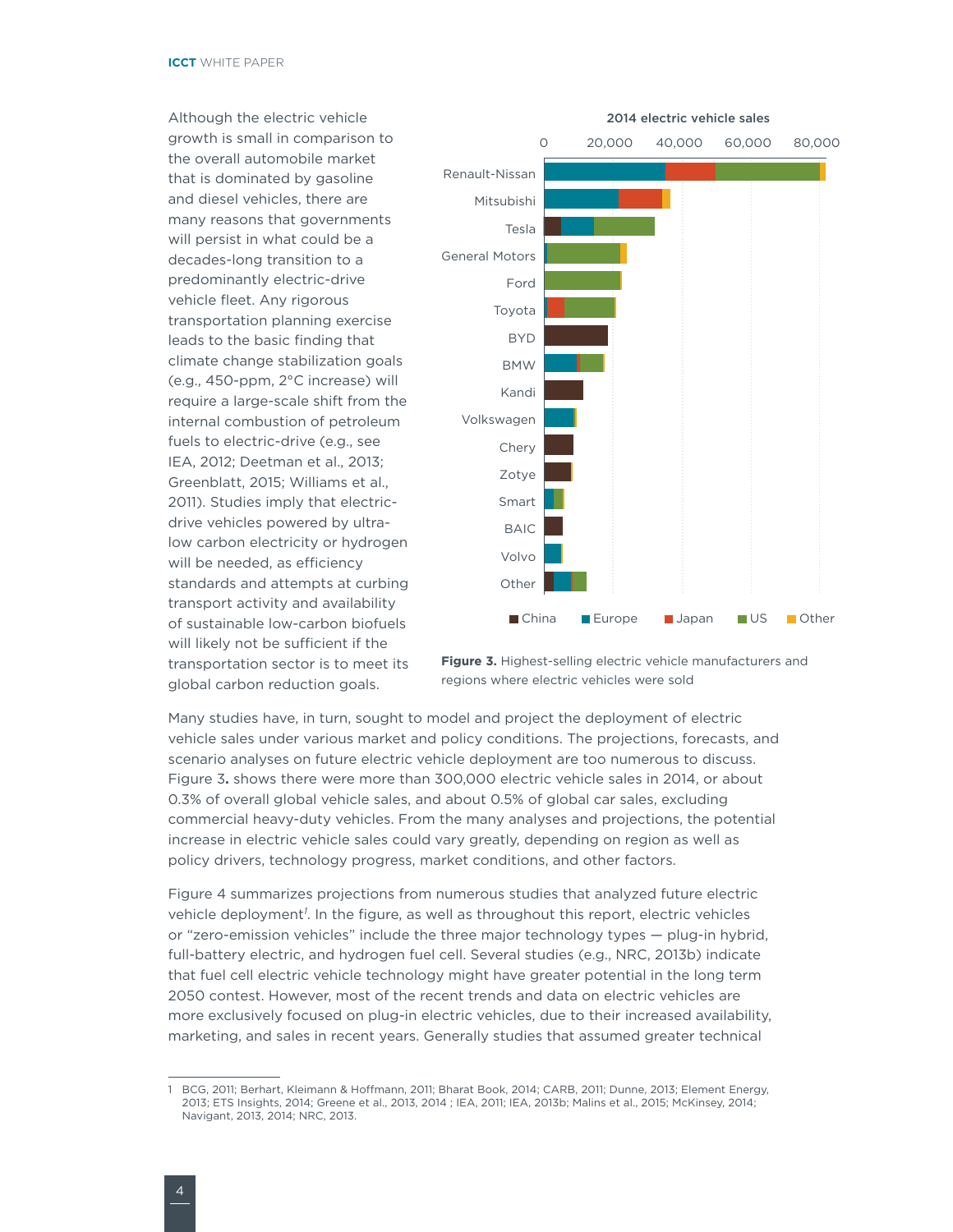<span id="page-12-0"></span>advancement, such as in battery technology, and increased policy support in areas such as R&D, infrastructure, and regulation, found 20% to more than 50% electric vehicle shares were possible in leading electric vehicle markets in the 2025-2030 time frame. However, studies that considered lesser policy support and lesser technical advancement generally found that the electric vehicle market, in various countries and globally, could remain as low as 5%-10% in the 2025-2030 time frame.



<span id="page-12-1"></span>

To be on a trajectory toward long-term climate goals, many governments have established interim targets, incentives, and long-term policy to accelerate the electric-drive vehicle market share. Table 1 shows national goals several countries have used as milestones for electric vehicle deployment. Generally the national governments have set and announced these goals in terms of a cumulative stock (e.g., 1 million vehicles by a given date). Together these goals, if simply summed, amount to at least 15 million electric vehicles globally by 2020, and more than 25 million vehicles in the 2025-2030 time frame.

Many of these countries have also indicated their aspirations for nearly all new vehicles to be electric-drive or have near-zero emissions in the 2035-2050 time frame. Leading countries and companies are providing R&D funding for battery development to spur innovation, decrease battery costs, and increase manufacturing economies of scale to help achieve these goals. Many countries are offering attractive fiscal and other incentives for prospective electric vehicle consumers and users (Mock &Yang, 2014; Jin et al., 2014). Leading research (e.g., see Greene et al., 2014a, b) indicates that sustaining such policy and technology improvements will be necessary to facilitate the decadeslong transition to electric-drive fleets. The goals and underlying policies are discussed in more detail in the sections that follow.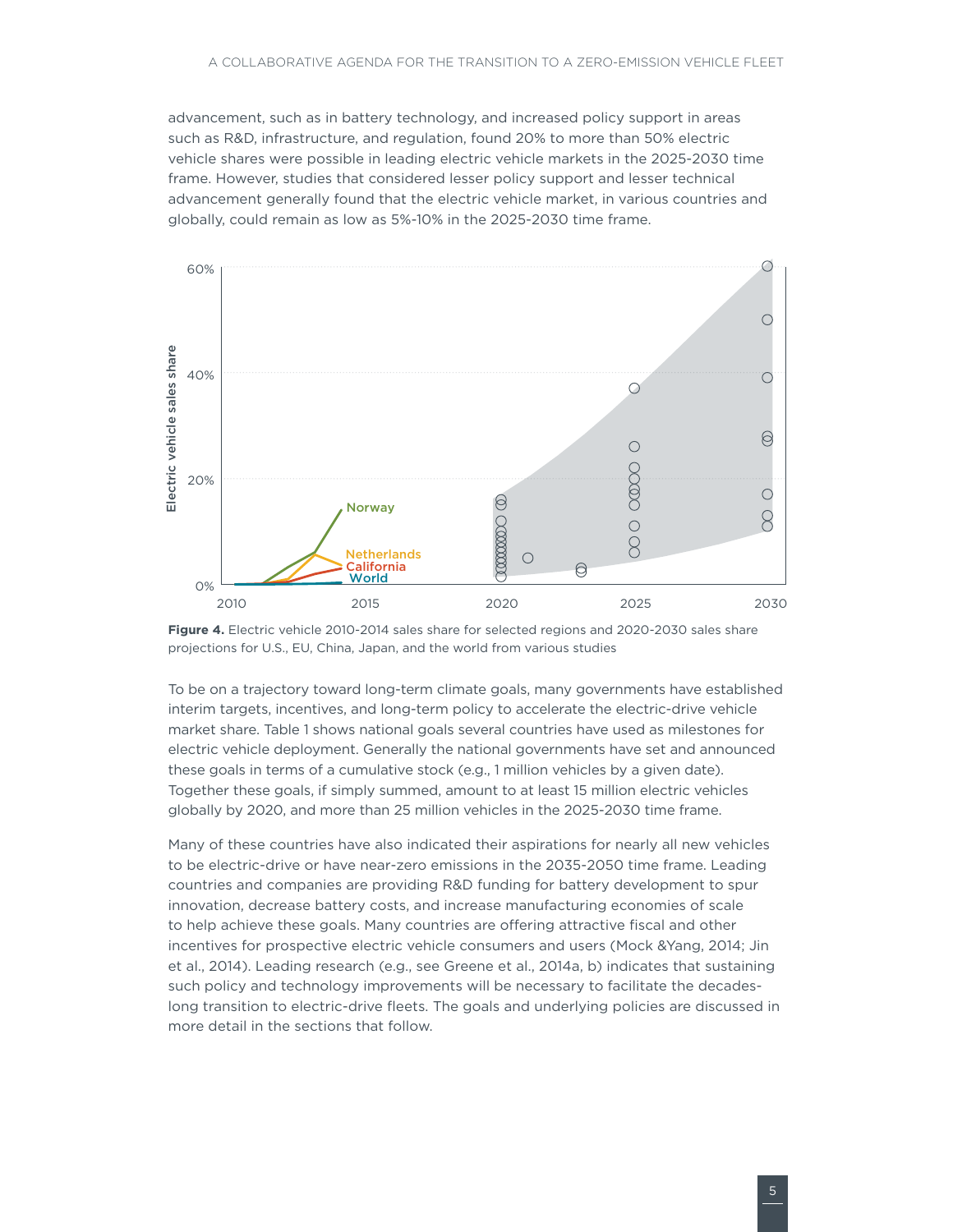| <b>Region</b>                               | <b>Electric vehicle cumulative</b><br>sales target by 2020<br>(or before, as specified) | <b>Electric vehicle cumulative</b><br>sales target for post 2020 |
|---------------------------------------------|-----------------------------------------------------------------------------------------|------------------------------------------------------------------|
| <b>Canada (Ontario)</b>                     | $0.3$ million <sup>a</sup>                                                              |                                                                  |
| China                                       | 3 million <sup>a</sup>                                                                  | 14 million (2025)                                                |
| <b>Denmark</b>                              | 0.2 million                                                                             |                                                                  |
| <b>France</b>                               | 1-2 million                                                                             |                                                                  |
| <b>Germany</b>                              | 1 million                                                                               | 6 million (2030)                                                 |
| India                                       | $6-7$ million <sup>b</sup>                                                              |                                                                  |
| Japan                                       | $0.6$ million <sup>a</sup>                                                              | 1 million $(2030)$ <sup>a</sup>                                  |
| <b>Netherlands</b>                          | 0.2 million                                                                             | 1 million (2025)                                                 |
| <b>Norway</b>                               | 0.05 million (2018)                                                                     |                                                                  |
| South Korea                                 | 0.2 million                                                                             |                                                                  |
| <b>Spain</b>                                | 1 million (2014)                                                                        |                                                                  |
| <b>Sweden</b>                               | 0.6 million                                                                             |                                                                  |
| <b>United Kingdom</b>                       | $0.5$ million <sup>a</sup>                                                              |                                                                  |
| <b>United States</b>                        | 1 million (2015)                                                                        |                                                                  |
| United States (eight states) <sup>c,d</sup> |                                                                                         | 3.3 million (2025)                                               |
| United States (California) <sup>c</sup>     | $0.5$ million <sup>a</sup>                                                              | 1.5 million (2025)                                               |

#### <span id="page-13-0"></span>**Table 1.** Selection of national electric vehicle sales goals for 2020-2030

Based on ADEME, 2010; BMUB, 2014; Governor's Interagency Working Group on Zero-emission Vehicles, 2013; CARB, 2011; CEM, 2015b; IEA, 2011; METI, 2010; MIIT, 2015; NESCAUM, 2014; OLEV, 2013; Ontario, 2009; U.S. DOE, 2011<br>ª Approximate, based on sales or sales share target

b Includes two-wheel and hybrid vehicles

<sup>c</sup> California, Massachusetts, Connecticut, Oregon, Maryland, Rhode Island, New York and Vermont <sup>d</sup> Includes plug-in and hydrogen fuel cell electric vehicles

The various countries' electric vehicle targets in Table 1 have differing applicability by technology. Several of the targets include hybrid and plug-in electric vehicles, and many of the targets and their associated government planning documents predominantly refer to plug-in electric vehicles. Fuel cell electric vehicle targets often are included in government dialogue and analytical scenarios about future electric vehicle deployment, but no countries have specific hydrogen fuel cell electric vehicle targets. With nearly every global automaker selling at least one plug-in electric model, and with more than 300,000 plug-in electric vehicles sold in 2014, much of the global electric vehicle deployment and policy action is currently centered on passenger plug-in electric vehicles. However, Japan, Germany, the United Kingdom, the Netherlands, California, and others also have strong initiatives to advance hydrogen infrastructure as fuel cell electric vehicles come to market — with more than 18,000 such fuel cell vehicles projected in California alone through 2020.

Because plug-in electric automobiles make up the vast majority of the electric vehicle market today, the scope of this report is more focused on passenger plug-in electric vehicles. It is acknowledged, though, that to meet long-term climate goals, zeroemission electric-drive technology will likely include widespread diffusion of plug-in electric technology into heavy-duty vehicles as well as hydrogen fuel cell electric vehicle technology following the more near-term plug-in electric passenger vehicle deployment.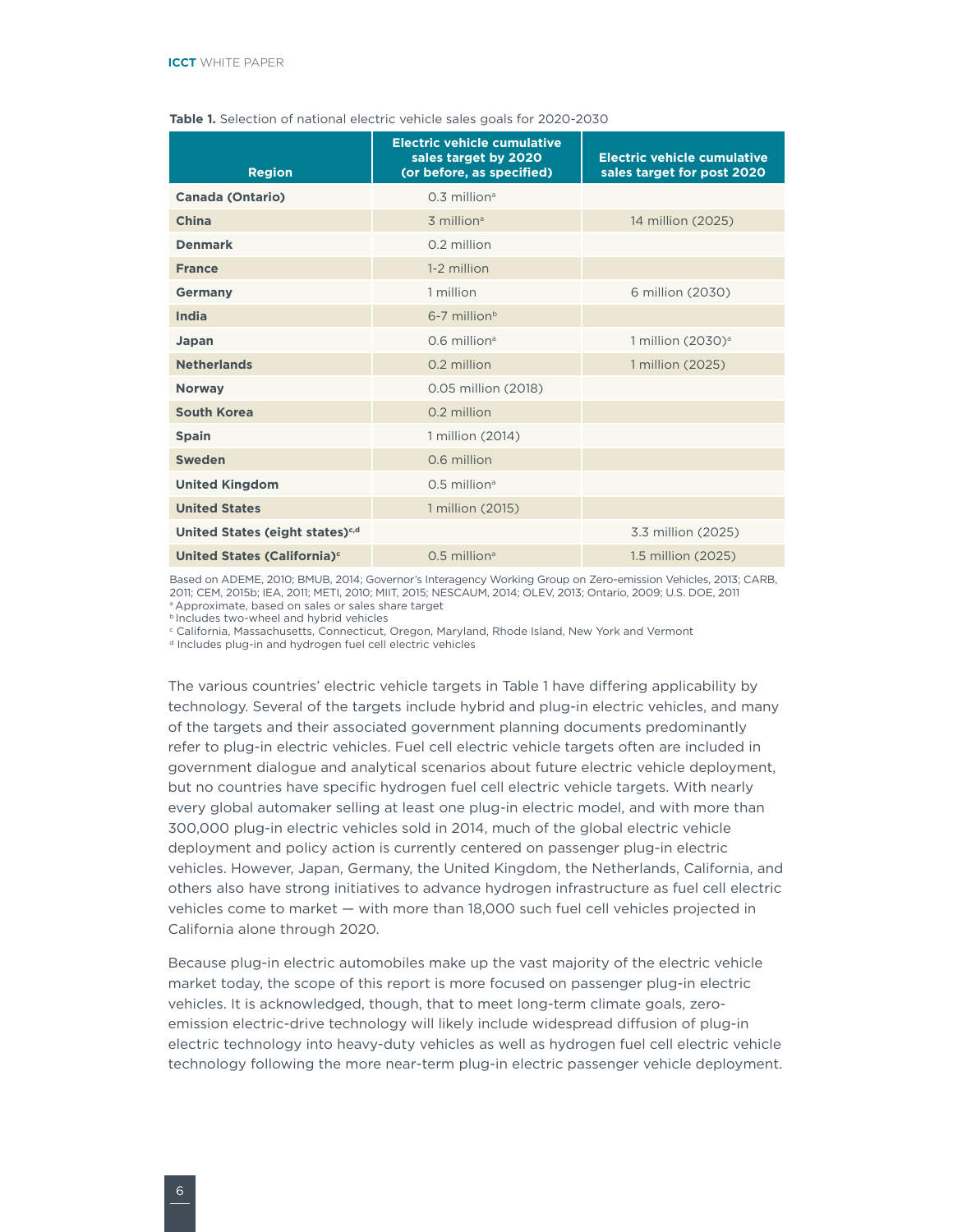# <span id="page-14-0"></span>**Benefits of increased electric vehicle deployment**

Governments around the world are attempting to surmount the prevailing barriers and accelerate the electric vehicle market for various reasons. The anticipated benefits and the common barriers that stand in the way of the emerging electric vehicle market are summarized to provide further background for the report.

Compared to conventional vehicles, electric vehicles have two fundamentally superior technical features: greater on-vehicle efficiency and greater upstream energy source flexibility. [Figure](#page-14-1) 5 illustrates the efficiency advantage of electric-drive technology versus a conventional petroleum-driven vehicle based on U.S. EPA (2012, 2014) and Lutsey (2013). Electric vehicle use, defined as the percentage of energy delivered to the vehicle that is ultimately used to overcome the vehicle road load, is about 4 times more efficient than conventional internal combustion gasoline engine efficiency, which is about 10%-20% (Lutsey, 2013). Conventional gasoline and diesel vehicles have greater thermodynamic energy losses, friction losses, fuel pumping losses, accessory loads, and transmission losses. The use of other alternative fuels, such as biofuels, can offer low-carbon energy sources but has supply limitations and is subject to the same combustion inefficiency disadvantage. On the other hand, electric-drive vehicles avoid most of these losses on the vehicle by using highly efficient electric powertrains, in addition to allowing for reduced upstream fossil energy use. As shown, moving from mostly fossil to 50% renewable energy sources for electricity further reduces the primary fossil-based energy requirements of electric vehicles.



<span id="page-14-1"></span>**Figure 5.** Life cycle energy losses and loads in converting primary fossil fuel energy to conventional internal combustion and battery electric vehicles

Electric vehicles, beyond consuming less energy, enable greater use of low-carbon and renewable energy sources than are available from conventional petroleum-based fuels. These technical advantages lead to the potential for greatly reducing petroleum use, air pollution, and carbon emissions.

Figure 6 provides a U.S.-based snapshot of primary energy sources and greenhouse gas emissions for the average conventional new U.S. car, an average electric vehicle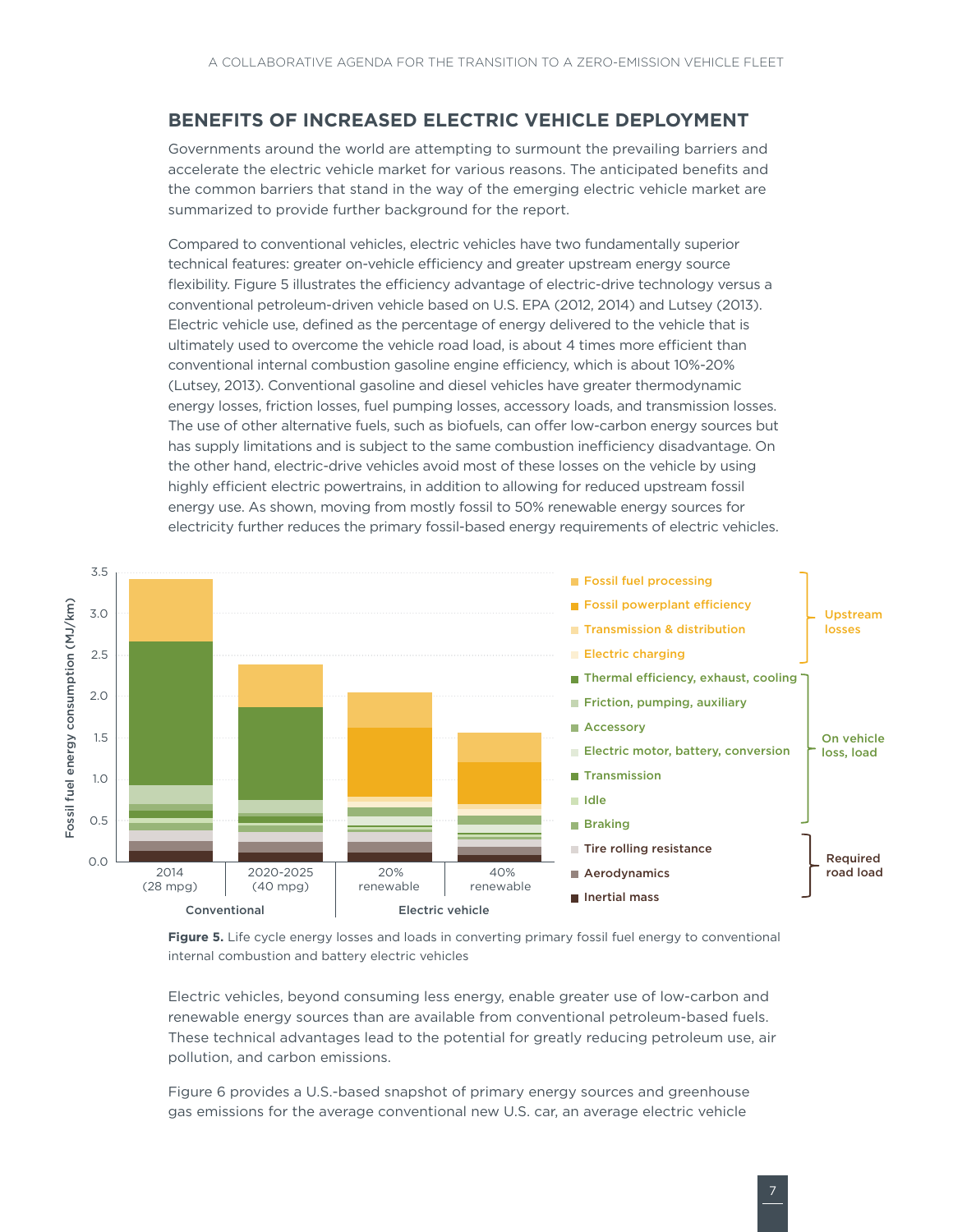<span id="page-15-0"></span>on the average U.S. grid, and the same electric vehicle on the lower-carbon California grid in 2012 (Based on U.S. EPA, 2013, 2014). Although, not shown, fuel cell electric vehicles have well-to-wheel fossil energy use that is similar to plug-in electric vehicles as hydrogen is similarly increasingly produced from renewable sources. Similar dynamics are seen elsewhere around the world. Figure 6 shows the average model year 2014 U.S. passenger car at 28 miles per gallon on the adjusted on-road EPA fuel economy label values resulting in 320 gCO<sub>2</sub>/mile in tailpipe emissions, and 400 gCO<sub>2</sub>/mile in tailpipeplus-fuel production emissions. This compares with a 0.34 kilowatt-hour (kWh)/mile all electric Nissan Leaf, which results in 42% (average U.S. grid) and 74% (average California grid) lower greenhouse gas emissions. The electric vehicle assumptions include 7% transmission and distribution losses and 10% charging losses. Also for comparison, the 2014 hybrid Toyota Prius achieves 50 miles per gallon on the adjusted on-road EPA test cycle and results in 222  $gCO<sub>2</sub>/mile$  in tailpipe-plus-fuel production emissions.



<span id="page-15-1"></span>**Figure 6.** Energy sources and life cycle greenhouse gas emissions in 2014 for conventional and electric vehicles on average U.S. and California electricity grids

[Figure 6](#page-15-1) illustrates the multiple benefits of shifting vehicular travel from conventional petroleum sources to more highly efficient vehicles and more diversified and lowcarbon energy sources. The dynamic shown in the figure is similar to elsewhere around the world, where average electricity use is primarily fossil fuel-based, but particular regions and adopted policies are moving the electric grid toward lower-carbon primary energy sources.

In global terms, electricity generation is powered by approximately 67% fossil sources (coal, oil, natural gas), 13% nuclear, and 20% renewable, based on IEA (2012) figures. Although most electricity is currently from fossil sources, hydrogen has the potential to displace fossil energy sources in the future with low carbon emitting nuclear, wind, solar photovoltaic, biomass, and hydroelectric power. Most countries have separate, parallel power sector initiatives to decarbonize their electric grids, and some also have related projects to integrate renewable hydrogen production into these energy initiatives.

### **Barriers to increased electric vehicle deployment**

Despite the potential fuel saving and climate mitigation benefits of new electric vehicle technology, major studies point to clear and present barriers to its widespread adoption. These barriers range from technical vehicle issues and adequate charging infrastructure to broader consumer and economic questions. The potential barriers for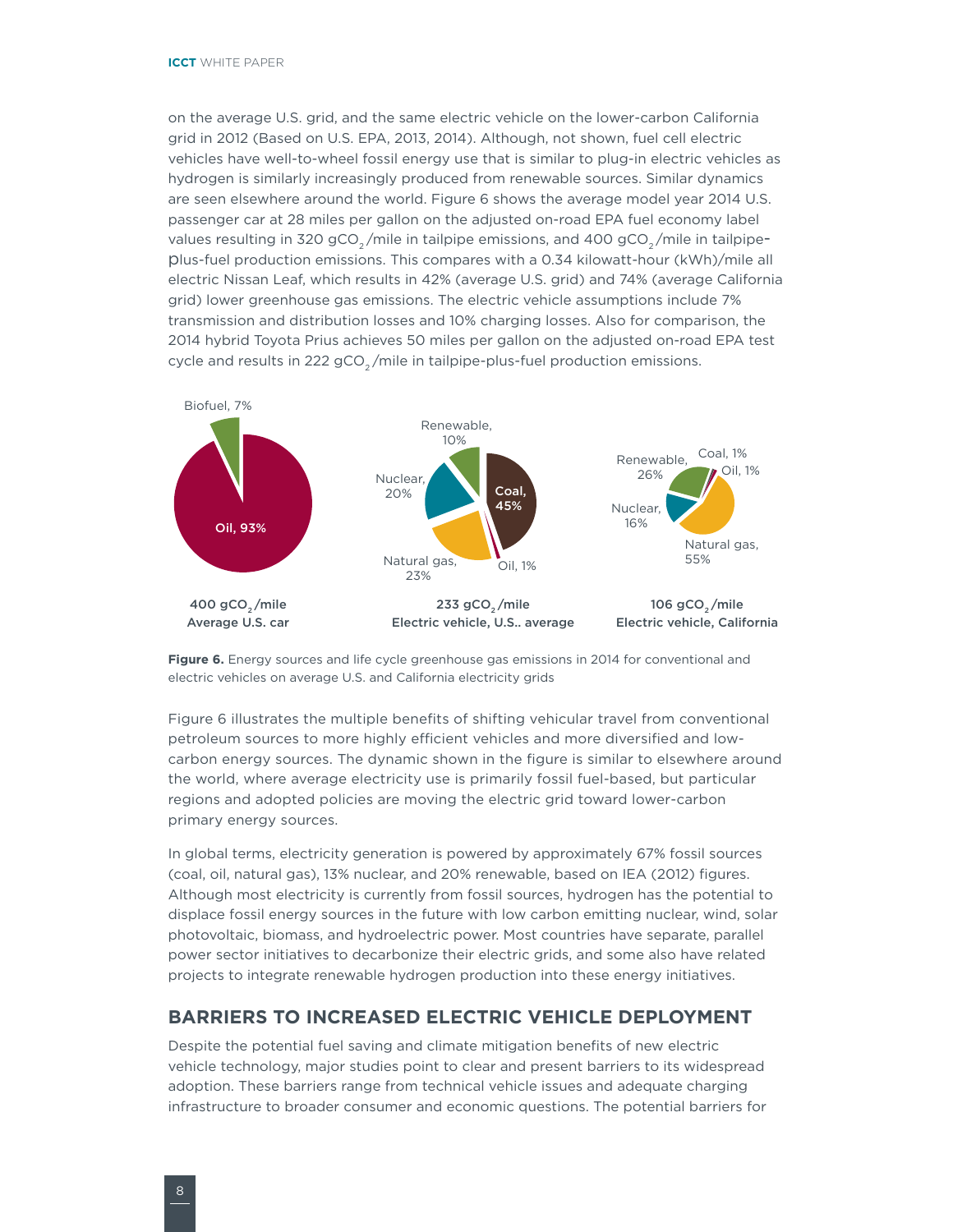<span id="page-16-0"></span>prospective electric vehicle consumers include vehicle cost, range, charge time, battery life uncertainty, vehicle model choices and availability, charging infrastructure, and awareness and understanding of the technology (e.g., NRC, 2013a; 2015).

Of the several technology barriers to the increased deployment of electric vehicles, one key barrier is the elevated incremental upfront vehicle cost compared to conventional vehicles. Among the most substantial incremental cost components are those for electric vehicle battery packs. Incremental technology costs for battery electric and plug-in hybrids have been estimated to be about \$8,000-\$16,000 greater than for conventional vehicles, based on battery pack costs above \$500/kWh; however, estimated battery pack costs for the 2015-2020 time frame have decreased considerably (CARB, 2011; NRC, 2013b). Notably, Nissan and Tesla have committed to higher volumes and already have suggested they are in the \$240-\$375/kWh range (Abuelsamid, 2010; Cole, 2013).

[Figure](#page-16-1) 7 illustrates the estimated optimistic and mid-range electric vehicle technology costs in the 2015-2025 time frame (NRC, 2013b). The underlying battery cost estimate for high-energy battery electric vehicles (BEV) moves from \$550-\$650/kWh in 2010 to \$240-\$350 in 2025 based on Nelson et al. (2011). The NRC analysis also projects that electric motor prices would decline by about half, from \$12/kW to \$6/kW, in that time frame. A key assumption in such estimates is that competitive high-volume production (i.e., over 100,000 units per year) is achieved to reduce per-unit costs. Recent analysis indicates market-leading companies in 2014 are manufacturing battery packs at \$300/ kWh (Nykvist & Nilsson, 2015). This latest analysis indicates that battery pack costs are falling faster than the optimistic projections shown in the figure, with technology leaders essentially achieving projected 2020 costs in 2015.



<span id="page-16-1"></span>**Figure 7.** Incremental technology cost of electric and conventional vehicles through 2025

The question of electric vehicles' incremental cost is interrelated with vehicle range, as they both relate fundamentally to the battery pack capacity. Most early battery electric vehicle models, including the Nissan Leaf and BMW i3, have real-world average electric ranges of approximately 75 to 100 miles, and the Tesla Model S offers a range of more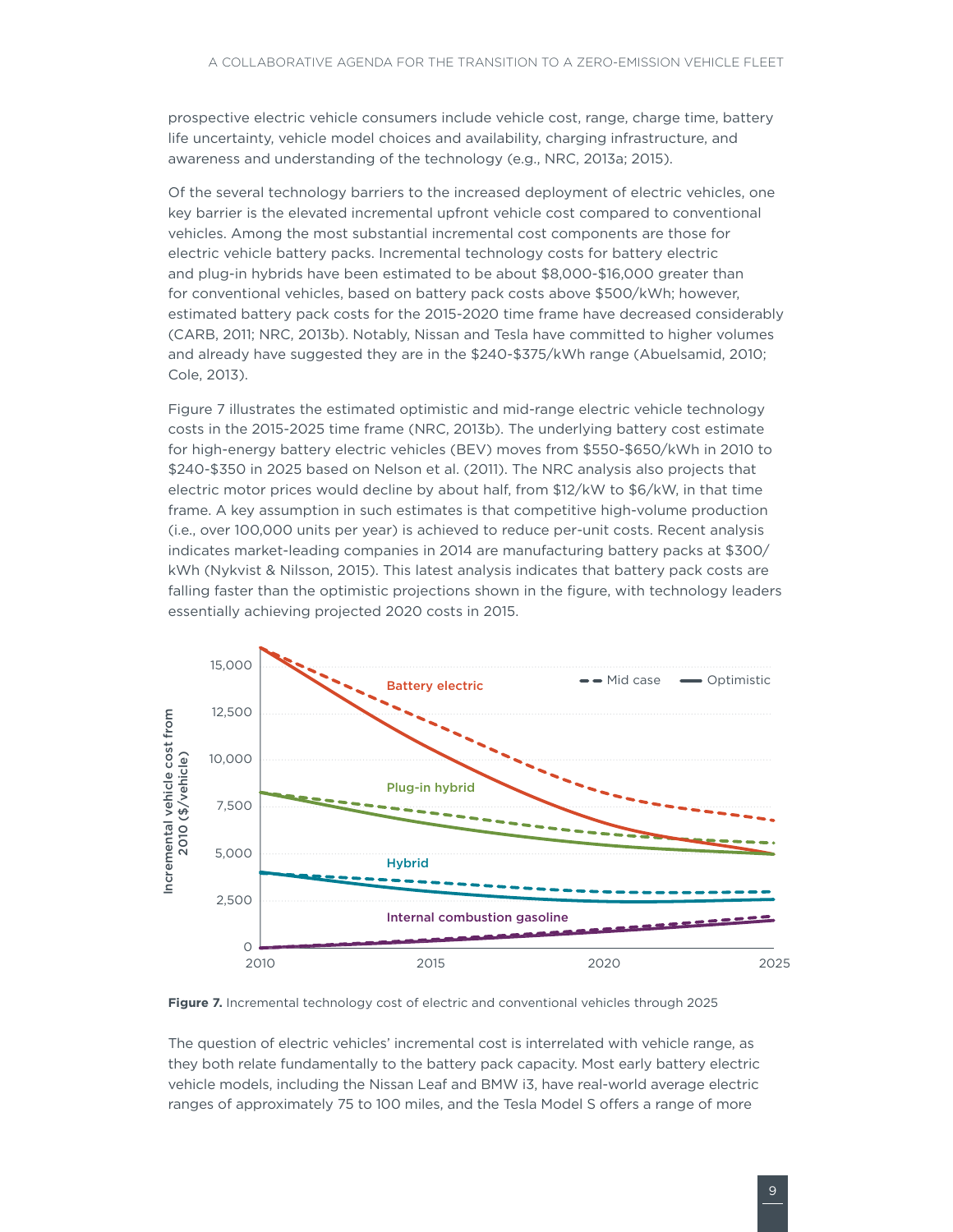than 200 miles (U.S. EPA, 2015a). Two next-generation General Motors models give an indication of improvements on the way. The all-electric Chevrolet Bolt has an announced range of 200 miles and plug-in hybrid Chevrolet Volt will see an increased range to about 50 miles (Colias, 2015). These represent more than double the current all-electric 2015 Chevrolet Spark range of 82 miles and at least a 30% increase from the 2015 Chevrolet Volt range of 38 miles (U.S. EPA, 2015a, b). This indicates a combination of continued cost and range improvements can be expected with the next wave of electric vehicles.

Along with cost and range, electric vehicles' charging availability and recharge time present additional barriers to widespread adoption. The time it takes to recharge battery electric vehicles ranges from 4-8 hours for Level 2 charging (i.e., 240 volt, generally 3-10 kW) to 25-40 minutes for direct current quick charging (i.e., 480 volt, generally 40-90 kW) for most all-electric vehicles. Increased battery capacity and vehicle range will offer some ability to reduce the demand for public fast charging and workplace charging availability. Increased charging availability will further increase the functional daily range of vehicles and also increase driver confidence in using the expanded vehicle range. Through public financing and workplace charging initiatives, various vehicle markets around the world are seeing greatly expanded charging infrastructure networks. Based on several recent studies, consumer awareness, understanding, and responsiveness connect to the above questions about electric vehicle technical issues and infrastructure, but present additional questions. The recent research in this area is discussed in Section III.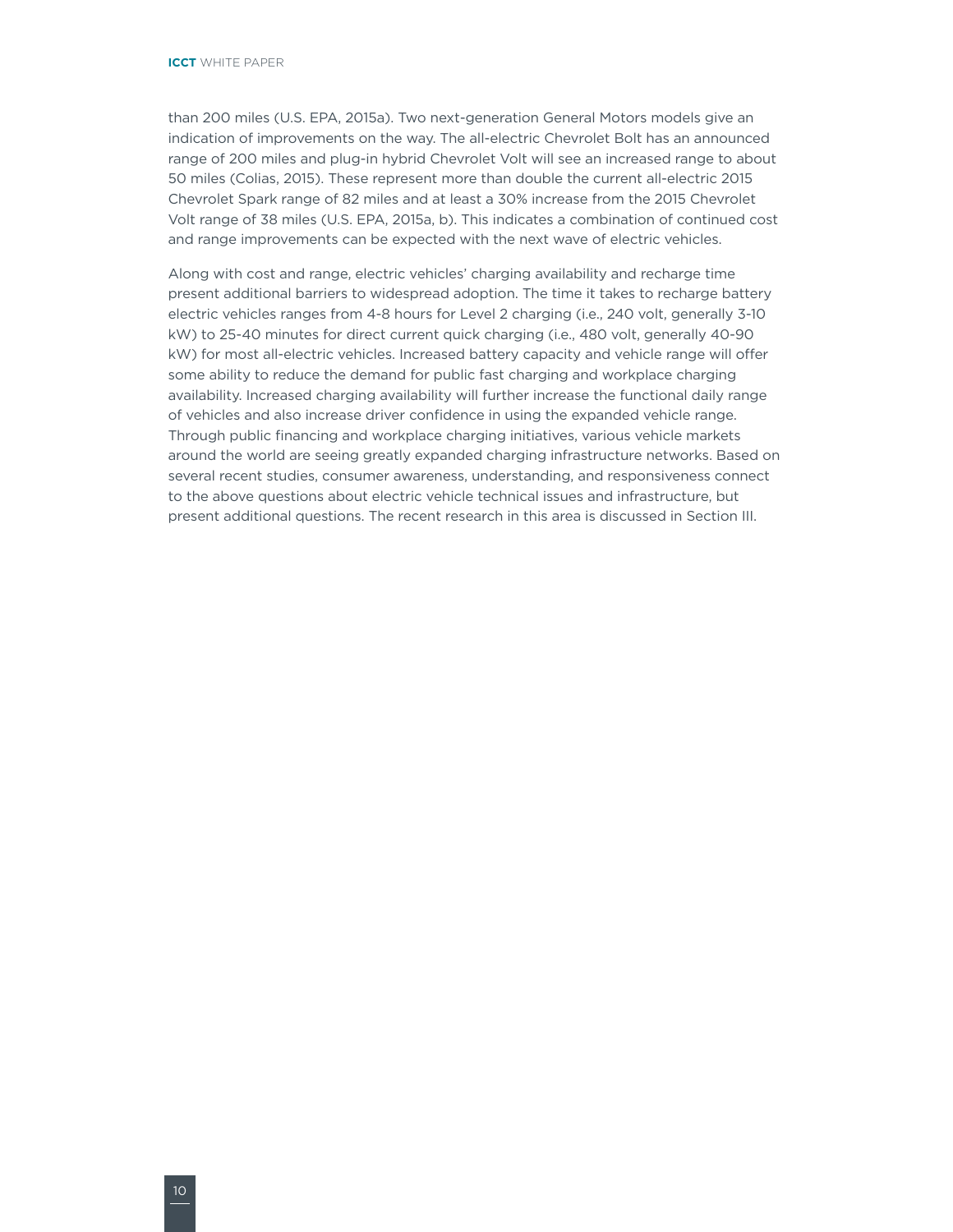# <span id="page-18-0"></span>II. International actions to promote electric **VEHICLES**

This section briefly summarizes only select high-level policies in China, Europe, Japan, and the U.S., although it is important to acknowledge there are significant local efforts in these regions and other major national efforts elsewhere as well. It builds on the background presented in preceding sections concerning zero-emission vehicle adoption, targets, projections, benefits, and barriers to discuss various regional policies for accelerating the adoption of zero-emission vehicles. This section draws from the recent literature on financial and non-financial incentives for electric vehicles (e.g., Mock & Yang, 2014; Jin et al., 2014; OECD, 2015). The financing and construction of electric vehicle charging infrastructure, as well as other electric vehicle promotion actions, are summarized from various government and research literature sources.

## **China**

China's efforts to grow the electric vehicle market include research and development, regulatory incentives, public vehicle procurement, vehicle production subsidies, consumer incentives, and public charging investments. Since the 2000s, China has spent more than \$1 billion per year at the national level in R&D loans and grants, plus an additional \$1 billion from local governments and industry (OECD, 2015). From 2009, China shifted toward a focus on incentives for manufacturer production, public procurement (e.g., fleets, taxis), and private consumer subsidies for electric vehicles, first in 10 particular cities and later 25 (Howell et al., 2014; OECD, 2015). The incentives generally have not been available to foreign-manufactured electric vehicles. Of the leading electric vehicle models in China in 2014, 15 of the top 16 are domestically produced (EV Sales, 2015). China's electric vehicle growth was slow from 2010-2013, but growth in 2014 brought China's electric passenger vehicle sales to more than 50,000 per year, behind only the United States in total national annual sales.

China's national *12th Five-Year Plan* calls for 500,000 cumulative plug-in electric vehicles on China's roads by 2015. The 2015 "Made in China 2025" plan includes goals to increase annual plug-in electric vehicle sales to more than 1 million in 2020 and more than 3 million in 2025 (MIIT, 2015). The plan also includes direction for increased fuel cell research and development, pilot fuel cell electric vehicle deployment in 2020, and expanded hydrogen infrastructure. The electric vehicle promotion activities include passenger car purchasing incentives up to 35,000-60,000 yuan (\$6,000-\$10,000) per vehicle, which have been extended through 2015. China has recently proposed to offer incentives of 32,000-55,000 yuan per passenger car for 2016-2020 (MOF, 2014). The plan also involves the construction of up to 400,000 charge points over 2011-2015 (Li, 2014). By the end of 2014, there were approximately 28,000 charge points and about 700 charging stations in China (IEA, 2015a), and many local governments are working on partnerships with local providers to increase the charging infrastructure. The government has placed further focus on pilot areas of Beijing, Shanghai, Shenzhen, Hangzhou, Hefei, Changchun, and Chongqing. These regional pilot efforts include substantial additional direct consumer incentives, sometimes doubling the national incentives; innovative partnerships with particular vehicle and battery companies; and charging infrastructure plans (Marquis et al., 2013; Howell et al., 2014).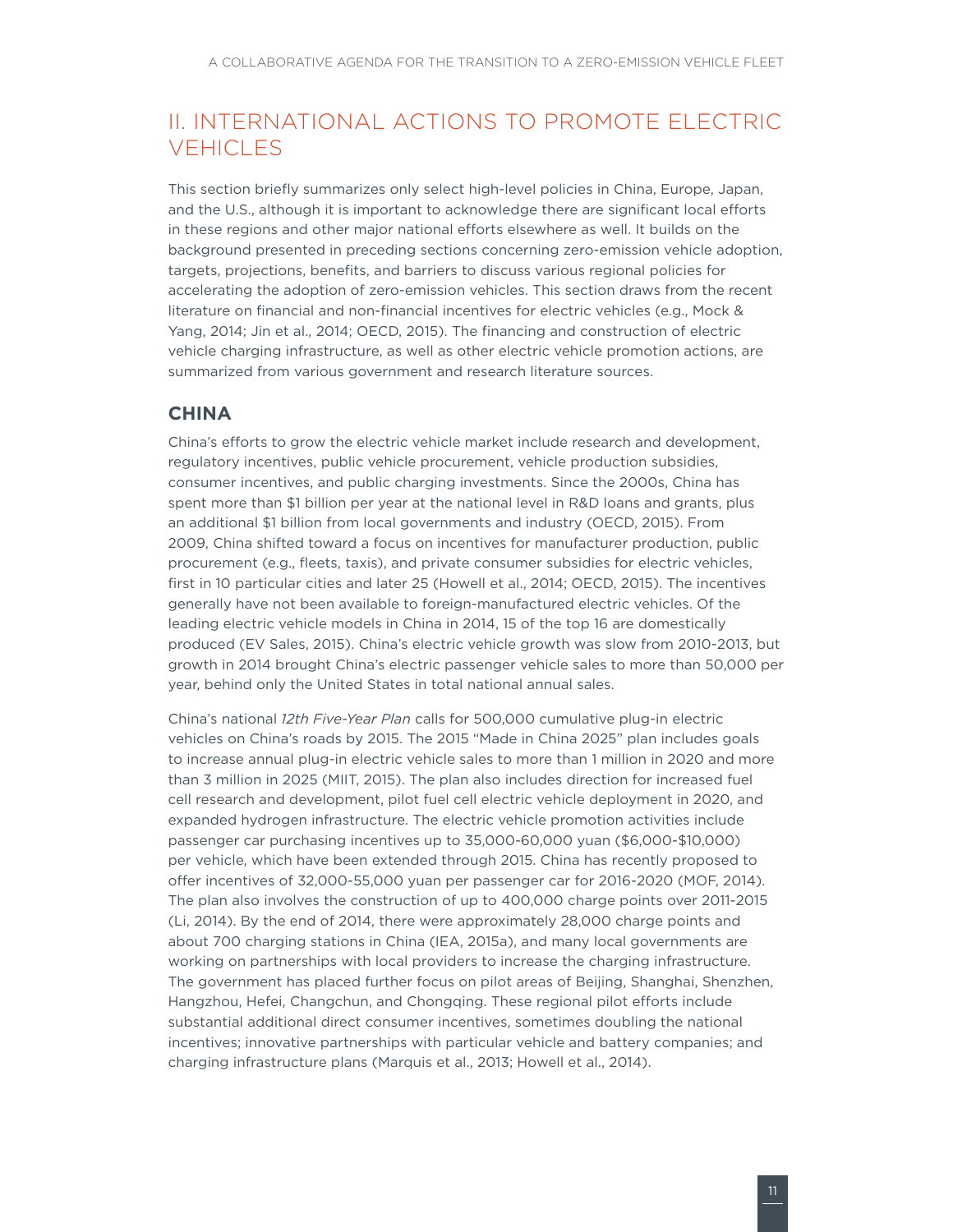#### <span id="page-19-0"></span>**Europe**

There is a great diversity of electric vehicle promotion activity across Europe. Common to the European Union member states, vehicles are all promoted by the increasingly stringent carbon dioxide emission standards that aim to achieve a 95 gCO<sub>2</sub>/km new vehicle fleet in 2021, and these regulations provide further promotion for electric vehicles with "supercredits" and the omission of upstream emissions (Mock, 2014). European countries have installed various levels of electric vehicle charging equipment in order to improve the value proposition, electric range, and range confidence of electric vehicle users. The EUwide Clean Power for Transport directive provides targets for each member state regarding the increased deployment of plug-in charging and hydrogen refueling infrastructure (European Commission, 2014). Some European countries have also established bold targets, offered large fiscal incentives to consumers, installed vehicle charging networks, and implemented other support policies to promote electric vehicle deployment. Also, each of the European countries has had higher gasoline and diesel prices of about 1.50-1.80 euros per liter in 2013-2014 that inherently have provided greater fuel savings and a stronger relative motivation for alternative fuel vehicles (Mock & Yang, 2014).

Figure 8 provides context for the current status of the electric vehicle sales, share of new vehicles, and electric vehicle charging equipment across selected European countries (based on data from Chargemap.com, 2015; Kraus, 2015; CEM, 2015a). Norway, the Netherlands, France, the United Kingdom, and Germany lead in electric vehicles, with sales between 12,000 and 20,000 per year. The figure also shows the mix between BEVs and PHEVs. Norway's 14% electric vehicle sales share is far higher than the rest, and Norway and the Netherlands have deployed the highest electric vehicle charging infrastructure per capita (i.e., in charge points per million population). The brief sections below provide summaries of electric vehicle promotion actions that are in play in several of the countries.



<span id="page-19-1"></span>

*Norway.* As a percentage of new vehicle sales, Norway has the highest electric vehicle share, and the country also has had some of the strongest electric vehicle incentives globally. Norway already, in April 2015, had met its 2018 goal of 50,000 cumulative electric vehicles. The exemption from the normal value-added tax (VAT) and the one-time registration fee around the time of the electric vehicle purchase, as well as high fuel savings, make a battery electric vehicle less expensive to own and operate than its conventional gasoline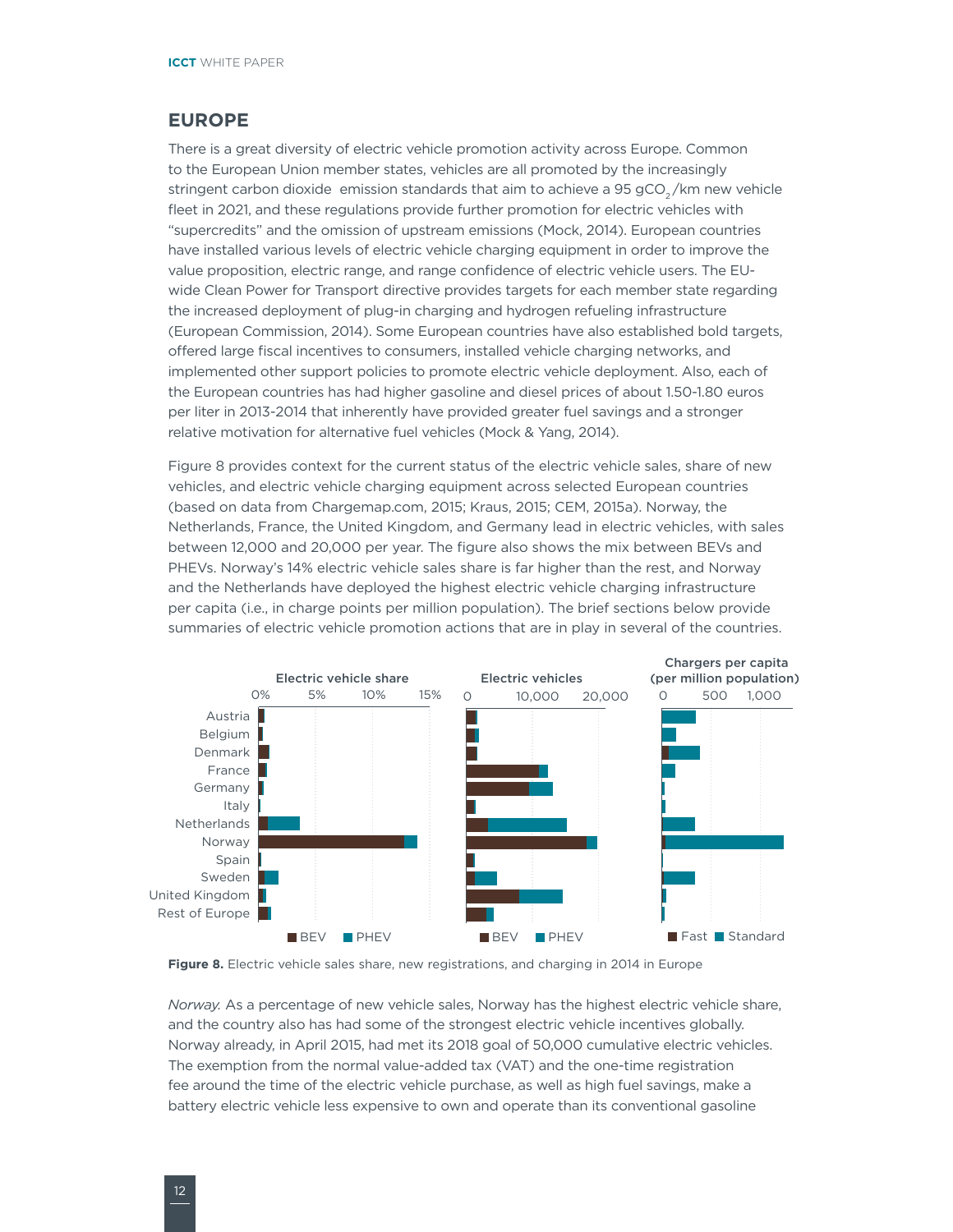counterpart. Norway's electric vehicle policy framework includes free toll roads, access to bus lanes, free parking, extensive charging network, and free charging, which are also important motivating factors for electric vehicle users (Haugneland & Kvisle, 2013). In addition, Norway's relatively high gasoline and diesel prices improve the fuel-saving proposition for electric vehicle users. Norway's electric vehicle charging network is also among the most extensive in the world, on a per capita basis.

*Netherlands.* The Netherlands has been among the leaders in electric vehicle deployment and electric vehicle shares, and has among the more extensive national charging networks in Europe. The country has cumulative electric vehicle goals of 200,000 by 2020 and 1 million by 2025. As part of the incentive policy framework to incentivize electric vehicles, the Netherlands excludes both BEVs and PHEVs from registration and ownership taxes. Compared to comparable non-electric vehicles, the Netherlands offers per-vehicle incentives that are greater for PHEVs than for BEVs and for company (i.e., non-private) cars (Mock & Yang, 2014). The Netherlands' relatively high gasoline and diesel prices improve the fuel-saving proposition for electric vehicle users. The Netherlands also has set specific targets for the increased deployment of up to 15,000 fuel cell vehicles and 80 public hydrogen stations by 2025.

*France.* France is among the electric vehicle sales leaders in Europe, and seeks to put 1-2 million electric vehicles on its roads by 2020 (ADEME, 2010). France offers extensive electric vehicle incentives of generally 4,000 euros for PHEVs and 6,300 euros for BEVs through its Bonus/Malus feebate scheme, and relatively high gasoline and diesel prices further improve the fuel-saving proposition for electric vehicle users. Policies have been adopted to increase France's public charging points to 16,000 across the country over the next several years, and to seven million charging points by 2030. In addition, France offers tax incentives for private charging equipment installation (IEA, 2015a).

*United Kingdom.* The United Kingdom is also among the electric vehicle sales leaders in Europe in 2014, and has a strategic goal to grow electric vehicle market share up to approximately 5% of the new automobile market by 2020 (OLEV, 2013). The government is now implementing a 500 million pound 2015-2020 plan, in addition to 400 million pounds previously, that includes research, consumer incentives, charging infrastructure, and local support elements (OLEV, 2014). The government planning and policy are technology-neutral, supporting plug-in and fuel cell electric vehicles and hydrogen fueling infrastructure, with a roadmap for 65 hydrogen fueling stations to launch the market (UK H2 Mobility, 2013). The United Kingdom plan for a network of rapid electric vehicle charging infrastructure includes growing the network to 500 rapid electric charge points by the end of 2015. Customer purchasing incentives, including a one-time incentive of up to 5,000 pounds or 25% of the car price, are applicable for new electric vehicles with less than 75 gCO<sub>2</sub>/km, and greater tax incentives are available for company cars. Relatively high gasoline and diesel prices also improve the fuel savings for prospective electric vehicle users.

*Germany.* Germany was among the higher electric vehicle sales volume markets in 2014, and has previously stated goals for 1 million cumulative electric vehicles by 2020, and 5 million by 2030 (BMUB, 2014). The country has placed more focus on R&D and publicprivate partnerships, for example with its National Electric Mobility Platform (NPE, 2014), and less on per-vehicle consumer incentives, compared to the preceding countries. Although Germany has not used consumer purchasing tax credits or rebates to reduce the initial vehicle costs, the country has offered an exemption from the annual vehicle circulation tax, and relatively high fuel prices provide an incentive for electric vehicle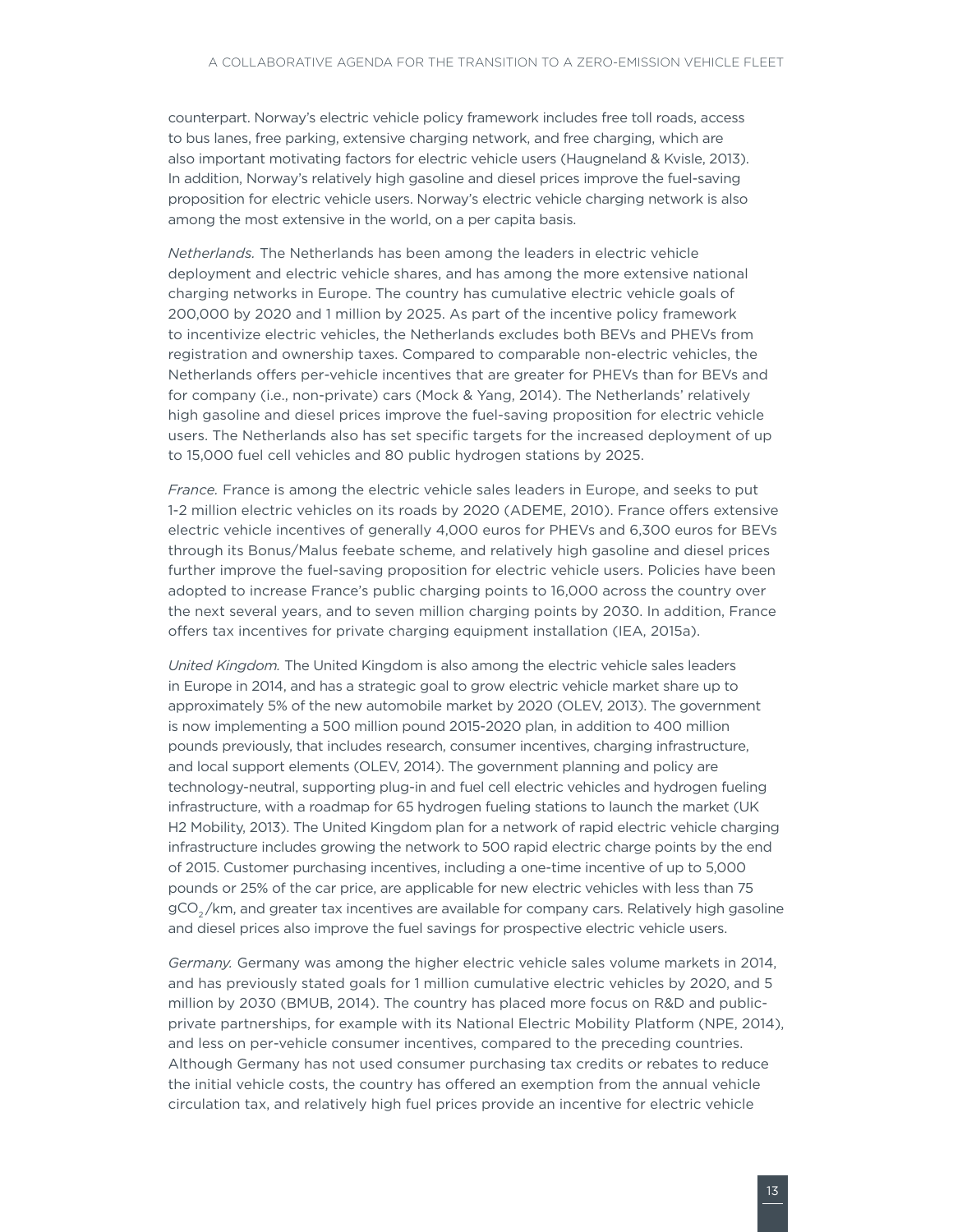<span id="page-21-0"></span>purchase and use. A 2015 law allows municipalities to offer free or dedicated parking, use of bus lanes, and access to restricted areas for electric vehicles. Germany also has four showcase regions for targeted support, visibility, and stakeholder collaboration with vehicle demonstrations, charging infrastructure, and car-sharing programs (BMVI, 2011; IEA, 2015a). Germany is also on track to achieve its goal of 50 hydrogen stations by the end of 2015, expanding to 100 by 2017 and 400 by 2023 with additional industry commitments (NOW, 2013, 2014; Daimler, 2014)

Beyond the five European countries mentioned, many similar national actions are taking place in other countries across Europe. In terms of electric charging infrastructure, for example, Estonia stands out with more than 150 quick-chargers (ABB, 2013), which is

among the largest network of quickcharging stations per capita in the world. A number of cities and regions in Europe (e.g., Amsterdam, London, Oslo, and Paris) are implementing diverse and innovative local actions to promote EVs (Urban Foresight, 2014).

#### **Japan**

Japan is among the leaders in early electric vehicle growth with more than 30,000 sales in 2014. Japan has goals for plug-in electric vehicles to make up 20%-30%, and fuel cell electric vehicles 3%, of total vehicle sales by 2030 (METI, 2010). Japan's share of hybrid electric vehicles is far higher than other countries around the world; this hybrid success could provide an example of how comprehensive support policies (e.g., R&D, efficiency standards, consumer fiscal incentives) can help support the development of a market for advanced technology (see sidebar).

As part of its electric vehicle promotion efforts, Japan also has several consumer incentives and substantial electric vehicle charging infrastructure in place. Incentive programs allow for a one-time subsidy and purchasing tax exemptions for EVs and other qualified fuel-efficient vehicles since 2009. The subsidies are based on the price difference between an EV and a comparable gasoline car, with a maximum of 850,000 yen (about

#### **Japan, Toyota, and developing the hybrid market**

The hybrid market in Japan provides a case study on the development of a new market for a more expensive, advanced technology. Since the late 1990s introductions of the first hybrid models, the Japan market has gone well beyond purchases by early adopters, greatly surpassing market shares elsewhere. This occurred for many reasons. Among them, Japan has had among the most aggressive efficiency standards and maintained consumer and manufacturer incentives for hybrid deployment, and Toyota in particular has made a multi-billion-dollar global bet on hybrids. The result is that, in 2014, Japan's new car market was more than 20% hybrids. In addition, Toyota is now selling more than 30 hybrid models in more than 80 countries, sells more than 1 million hybrids per year, and has reached approximately 7 million total hybrid sales. Similar hybrid support policies have pushed the share of hybrids in California to 7%. Globally, nearly every automaker has numerous hybrid models, hybrid sales are roughly 2 million per year, and the hybrid market continues to move beyond early adopters.

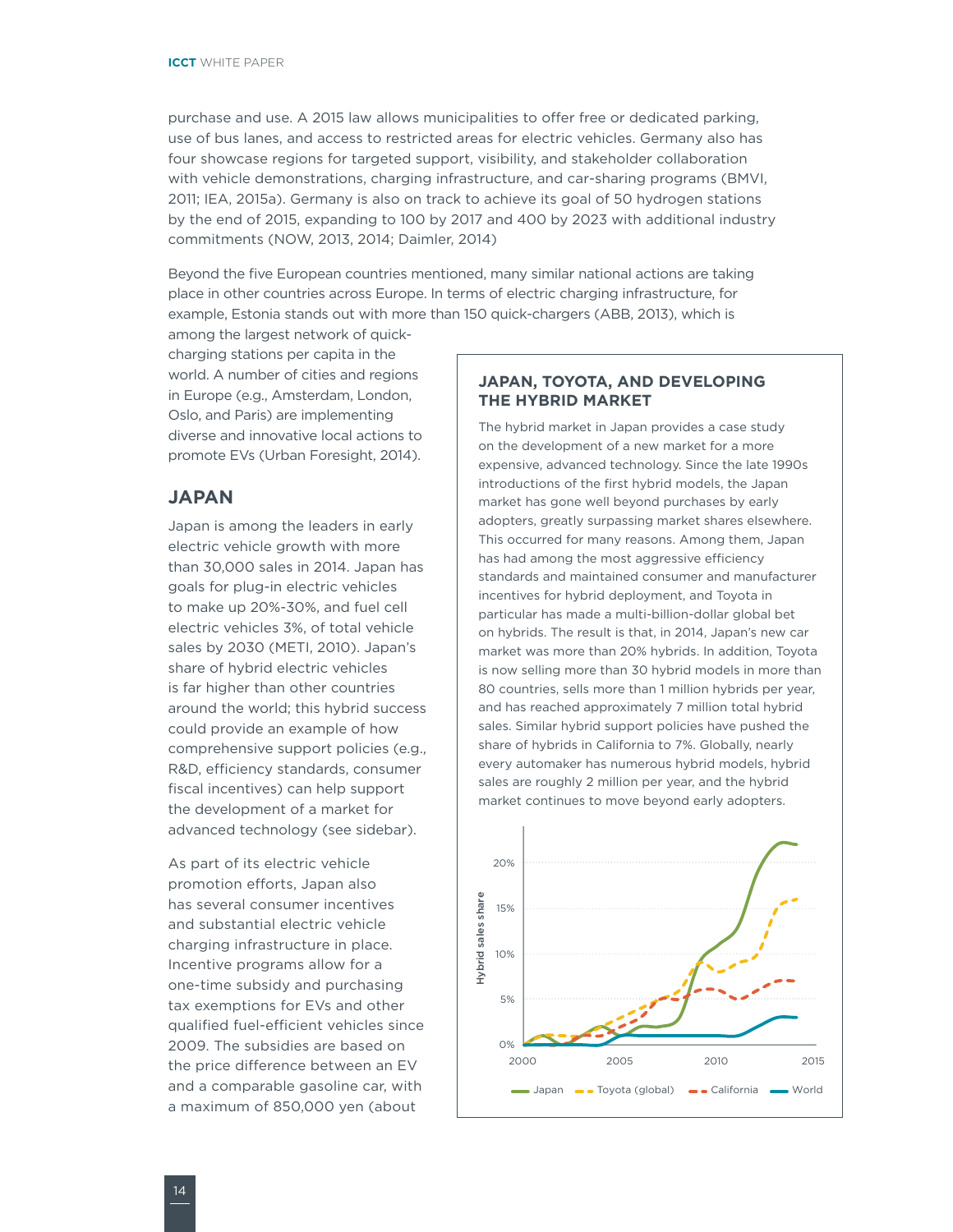<span id="page-22-0"></span>6,300 euros) (see CEV, 2015; Mock & Yang, 2014). These incentives generally amount to about 3,000-5,000 euros for typical BEVs and PHEVs. Japan also has reductions and exemptions for BEV and PHEV acquisition and annual tonnage taxes that can nearly double those upfront incentives for the first vehicle owner (Mock & Yang, 2014).

Japan has an extensive electric vehicle charging infrastructure plan, especially for rapid charging equipment. More than 10,000 public stations, including 3,000 fast-charge stations, have been installed in Japan (CHAdeMO, 2015; IEA, 2015a). Cities throughout Japan are exploring innovative ideas like integrated electric vehicle mobility networks and ensuring electric vehicle-ready buildings (Urban Foresight, 2014). Japan has made hydrogen a central part of its strategic energy plan, with a goal of 100 hydrogen stations in four major urban areas and corridor highways to meet the increasing deployment of fuel cell electric vehicles and a plan to showcase hydrogen and fuel cells at the 2020 Olympics (Tanaka, 2015; METI, 2014).

#### **United States**

With more than 100,000 sales in 2014, the U.S. had the highest electric vehicle sales of any country. The U.S. set a goal of 1 million cumulative electric vehicles by 2015 and is about a third of the way to that goal. National policies to promote electric vehicles include consumer subsidies and infrastructure investments. A federal income tax credit grants from \$2,500 per PHEV (for about 10-15 mile range) up to \$7,500 for longer-range PHEV (at 16 kWh battery, or about 40-mile PHEV) and BEVs. Federal funding for an expansive national public electric vehicle charging network has helped in the rollout of more than 20,000 charge outlets at 8,000 stations (U.S. DOE, 2015). The U.S. also has a growing workplace charging network that includes more than 100 employers, 250 workplaces, and more than 4,000 chargers (U.S. DOE, 2014a,b).

*California and other leading electric vehicle states.* The state of California, with its Zero Emission Vehicle (ZEV) regulation, fiscal incentives (up to \$2,500 for plug-in electric and \$5,000 per fuel cell vehicles), non-monetary incentives (e.g., carpool lane access), and extensive charging infrastructure, has among the more comprehensive electric vehicle support plans (Governor's Interagency Working Group on Zero-emission Vehicles, 2013). The ZEV program is unique globally in mandating electric-drive technology with enforceable fines. Figure 9 shows electric vehicle sales, electric vehicle share of new vehicles, and chargers per million people in selected U.S. states (based on data from IHS Automotive, 2014; US DOE, 2015). California has dedicated funding through 2023 to deploy at least 100 hydrogen stations to support fuel cell electric vehicles (CARB, 2014). California, with about 11% of the U.S. car sales, makes up about 50% of overall U.S. electric vehicle sales. Other states within the U.S. provide additional extensive electric vehicle support and have greater electric vehicle shares and electric vehicle charging infrastructure in place. In particular, Washington, Oregon, Georgia, and Hawaii are providing combinations of consumer, charging, and local policy support that are driving their electric vehicle shares considerably higher than the national average (Jin et al., 2014).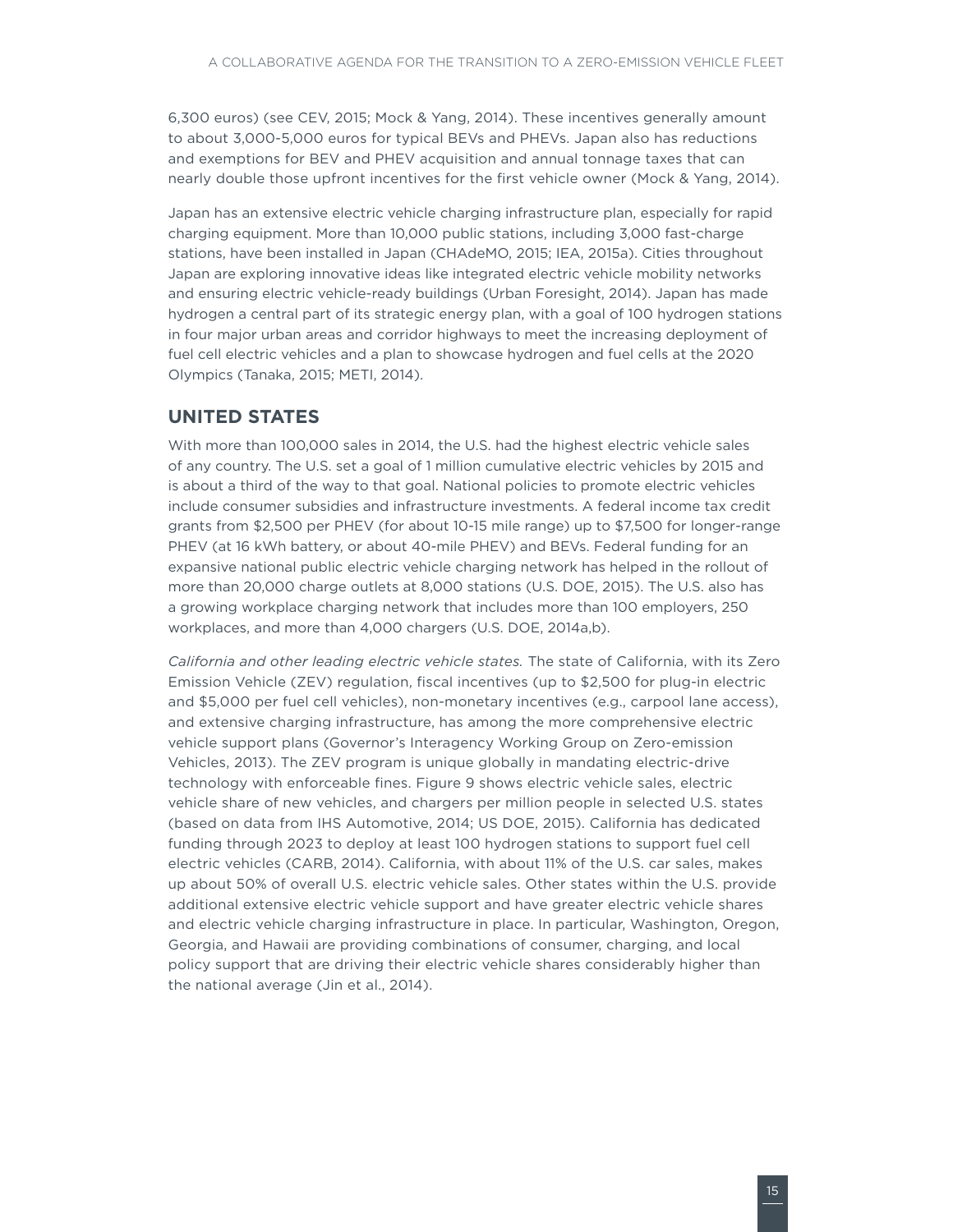<span id="page-23-0"></span>

**Figure 9.** Electric vehicle share, new registrations, and public charging infrastructure in 2014 in various U.S. states

### **Overview of actions**

[Table](#page-24-1) 2 summarizes which electric vehicle promotion actions are in place in several major automobile markets. The table highlights the breadth of activity that is underway in many of the leading governments seeking to promote electric vehicles, including vehicle manufacturing, consumer purchasing incentives, and infrastructure-focused actions. Along the top two rows in the table, the various regions' vehicle sales and production of all passenger vehicles are shown to provide context of the scale of the market in each place. The markets in the table represent more than 90% of global electric vehicle sales in 2014. As shown, some of the electric vehicle promotion actions (e.g., efficiency standards, investment in charging infrastructure, and public outreach activity) are in place in many of the jurisdictions. However, other actions are only adopted in several places. It is noted that although all the jurisdictions are seeing electric vehicle charging infrastructure rollout, there is great variation in the charging infrastructure per capita (e.g., see [Figure 8](#page-19-1) and 9). Although most governments have adopted many of the listed electric vehicle promotion activities, more promotion actions are in place in Norway, the Netherlands, and California than in the other areas. The table is, of course, not comprehensive of the full span of activities underway in the various areas and also does not convey the varying levels of the activity (e.g., the amount of consumer incentives and infrastructure).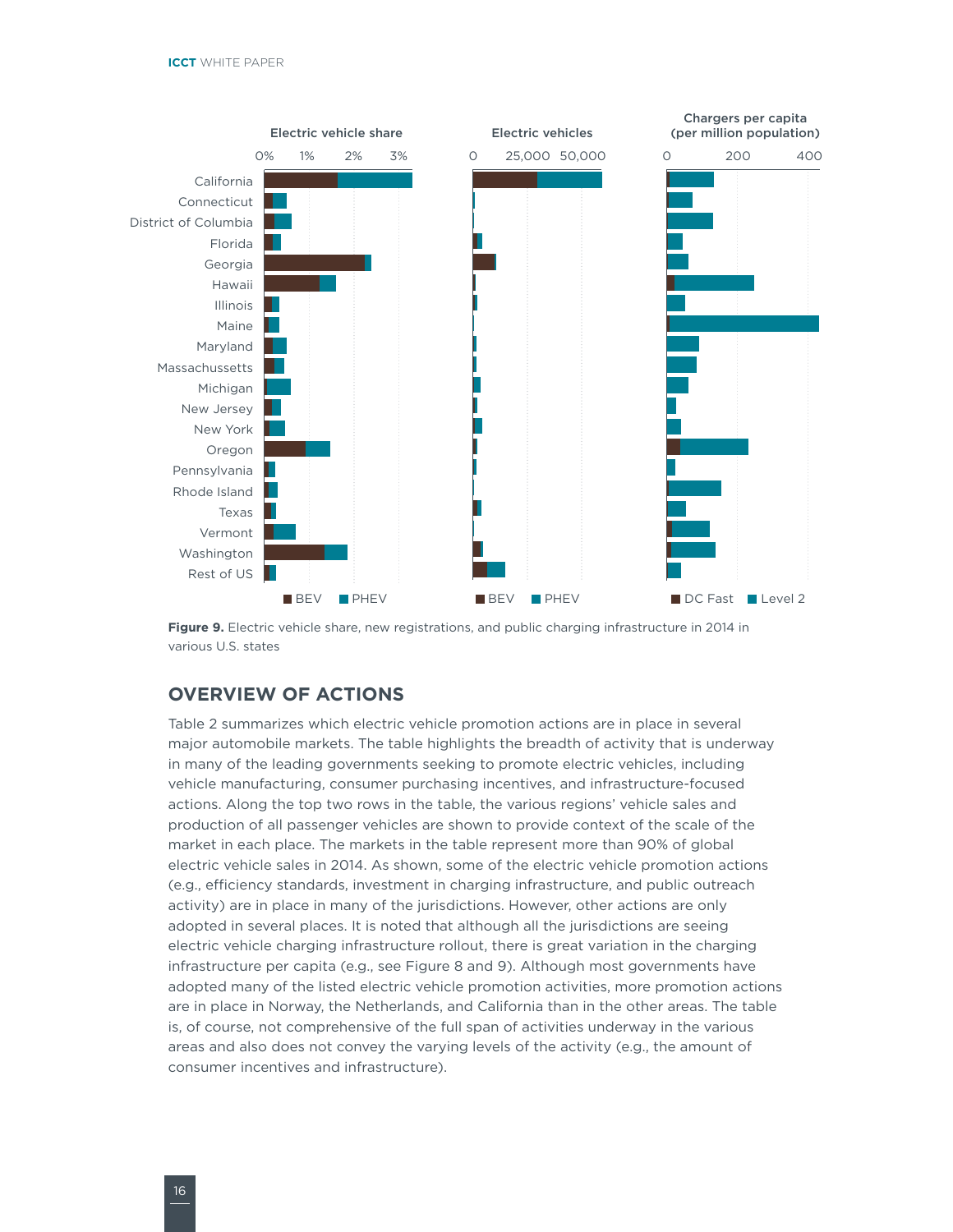#### <span id="page-24-1"></span><span id="page-24-0"></span>**Table 2.** Summary of government electric vehicle promotion actions in selected areas

| <b>Area</b>                   | <b>Action</b>                                                 | China       | France      | Germany               | Japan          | Netherlands           | Veway                 | <b>United Kingdom</b> | United States (excl. California) | California |
|-------------------------------|---------------------------------------------------------------|-------------|-------------|-----------------------|----------------|-----------------------|-----------------------|-----------------------|----------------------------------|------------|
|                               | Vehicle sales in 2014 (million vehicles)                      | 22          | 2.2         | 3.3                   | $\overline{4}$ | 0.5                   | 0.2                   | 2.6                   | 14                               | 1.7        |
| <b>Global market</b><br>share | Vehicle manufacturing in 2014 (million vehicles)              | 22          | 1.7         | 5.7                   | 10             | < 0.1                 | < 0.1                 | 1.6                   | 11                               | < 0.1      |
|                               | Percent of 2014 global electric vehicle sales                 | 17%         | 4%          | 4%                    | 10%            | 5%                    | 6%                    | 5%                    | 19%                              | 19%        |
|                               | Research and development support                              | $\times$    | X           | X.                    | $\times$       | X                     | X.                    | X                     | X                                | X          |
|                               | Long-term efficiency standards                                | X           | $\times$    | X                     | X              | $\times$              | X                     | X                     | $\times$                         | $\times$   |
| <b>Vehicle</b>                | Incentive provisions within efficiency regulations            | X           | X           | X                     |                | $\times$              | $\times$              | X                     | $\times$                         |            |
| manufacturer                  | Cumulative sales goal                                         | X           | X           | X                     |                | X                     | X                     | X                     | X                                | X          |
|                               | Vehicle deployment requirements                               |             |             |                       |                |                       |                       |                       |                                  | X          |
|                               | Vehicle production subsidy                                    | $\times$    |             |                       |                |                       |                       |                       |                                  |            |
|                               | Vehicle purchase subsidy (tax credit)                         |             |             |                       |                |                       |                       |                       | X                                |            |
|                               | Vehicle purchase subsidy (rebate)                             | $\times$    |             |                       | $\times$       |                       |                       | $\mathsf X$           |                                  | X          |
| <b>Consumer</b>               | Vehicle purchase tax exemption                                |             |             |                       |                | X                     | X                     |                       |                                  |            |
| purchase                      | Vehicle fee-bate scheme                                       |             | $\mathsf X$ |                       |                |                       |                       | $\times$              |                                  |            |
|                               | Government fleet vehicle purchasing preferences               |             | X           |                       | X              |                       |                       | $\times$              | X                                | X          |
|                               | High fuel price and greater fuel savings                      |             | X           | X                     |                | $\boldsymbol{\times}$ | $\times$              | X                     |                                  |            |
|                               | Annual vehicle fee exemption                                  |             |             | X                     | $\mathsf X$    | X                     | X                     |                       |                                  |            |
|                               | Discounted/free electric charging                             |             |             |                       | X              | X                     | X                     |                       |                                  | X          |
| <b>Consumer</b><br>use        | Preferential lane (e.g., bus, HOV lane) access                |             |             |                       |                | X                     | X                     |                       |                                  | X          |
|                               | Reduced roadway tax or tolls                                  |             |             | X                     | X              | X                     | X                     | Χ                     |                                  |            |
|                               | Preferential parking access                                   |             |             |                       |                |                       |                       |                       |                                  |            |
|                               | Carbon pricing scheme                                         | X           | $\mathsf X$ | $\boldsymbol{\times}$ | X              | $\boldsymbol{\times}$ | X                     | X                     |                                  | X          |
| Fuel provider,                | Low carbon fuel incentive for electricity providers           |             |             |                       |                |                       |                       | $\sqrt{2}$            |                                  | X          |
| infrastructure                | Public charging network funding                               | $\mathsf X$ | $\times$    | X                     | X              | $\mathsf X$           | $\boldsymbol{\times}$ | X                     | X                                | Χ          |
|                               | Home charging equipment tax incentives                        |             | $\mathsf X$ |                       |                |                       |                       |                       |                                  | $\sqrt{2}$ |
| <b>Consumer</b><br>awareness  | Public outreach activities to educate on<br>consumer benefits | X           | X           | X                     | X              | X                     | X                     | X                     | X                                | X          |

Based on IEA, 2015a; Jin et al., 2014; Mock & Yang, 2014; NRC, 2015; OECD, 2015; OICA, 2015a,b; "X" denotes national program; "/" signifies smaller local or regional program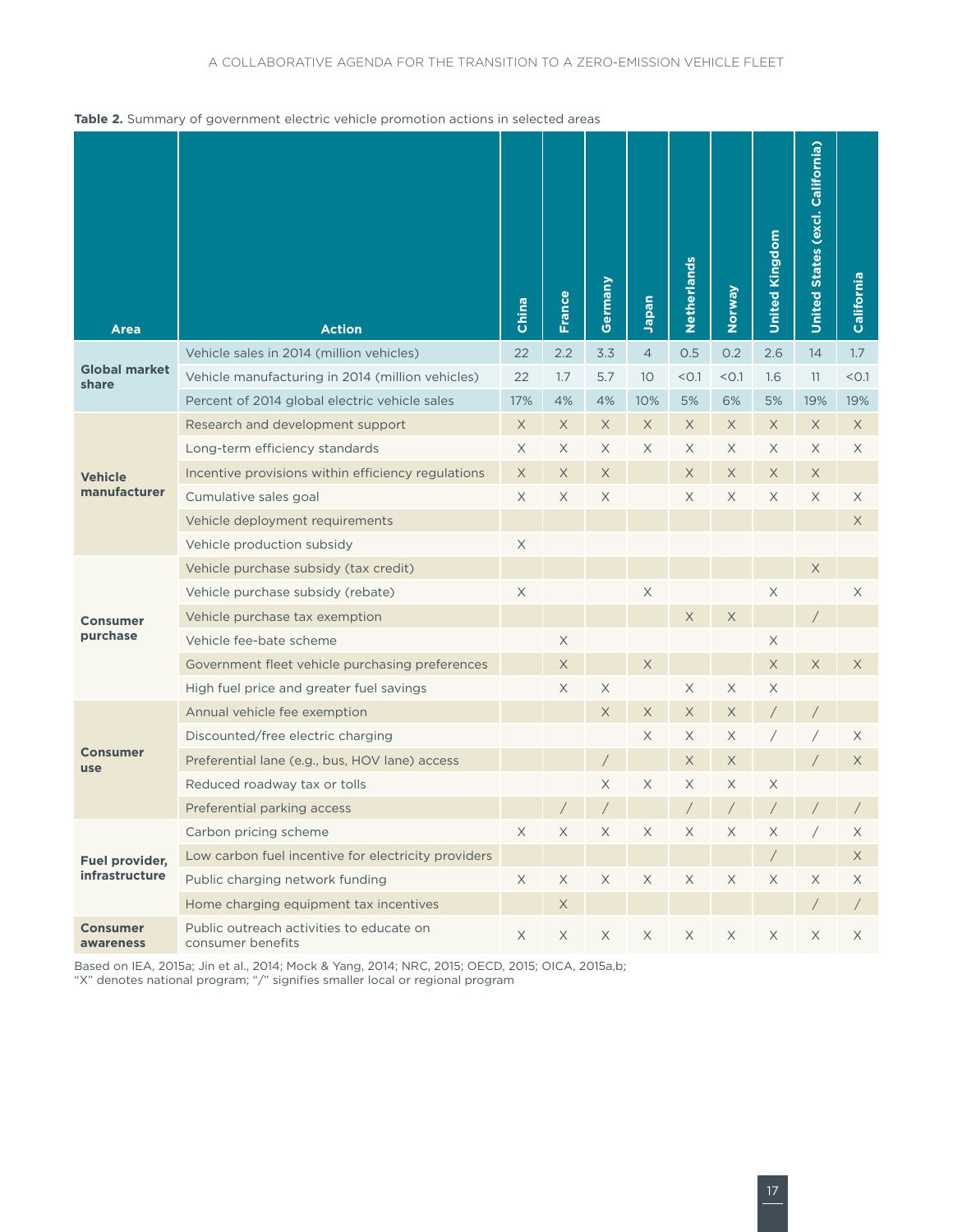#### <span id="page-25-0"></span>**Intergovernmental electric vehicle initiatives**

Beyond national, state, and local actions, many government agencies in various areas are forging collaborations with agencies in other countries to leverage their efforts to promote electric vehicles. Among the international activities is the Clean Energy Ministerial's Electric Vehicle Initiative (EVI), which involves 17 member countries. The EVI seeks to facilitate the global deployment of 20 million EVs by 2020 by encouraging national goals and best practices; leading the sharing of city experiences; sharing information; engaging private-sector stakeholders to better align expectations; discussing the respective roles of industry and government; and focusing on the benefits of continued investment in EV technology innovation and EV procurement for fleets (CEM, 2015b).

Another international initiative is the International Energy Agency Hybrid and Electric Vehicle Implementing Agreement, which consists of 18 member countries and includes working groups collaborating on various electric vehicle technology questions (IEA, 2015b). Another initiative, the Urban Electric Mobility Initiative (UEMI), involving UN-Habitat, cities, industry, and development banks, seeks to increase the global market share of electric vehicles in cities to at least 30% in 2030 (UN-Habitat, 2015). The United Nations Economic Commission for Europe's Electric Vehicle and the Environment (EVE) working group exchanges information on, and seeks to minimize differences in, electric vehicle regulations across countries (UN ECE, 2014). Finally, the C40 Cities Climate Leadership Group's Low Emission Vehicle Network coordinates city-level actions by facilitating knowledge sharing on topics like electric vehicle charging and fleet projects among the 24 participating cities (C40 Cities, 2014).

There are many high profile bilateral international electric vehicle initiatives; two prominent ones involve China and Germany and China with the U.S. Under the Sino-German Electric Vehicle Strategic Partnership Framework, China and Germany signed various ministry-level memoranda of understanding between the ministries in the two countries on electric vehicles, leading to collaboration in many areas (China, 2014). The activities include research into the technology and market development of EVs, pilot demonstration programs, charging infrastructure and regulations, policies, and standardization. Another initiative includes three pairs of collaborative cities and includes the investigation of new business models and innovative transportation solutions (such as electric car sharing); non-fiscal incentives such as parking policies and dedicated lanes, battery safety, testing, EV application to certain logistics fleets; and some hydrogen research. Other components include in-depth collaboration between German and Chinese universities on energy storage, electric drive and electric systems research and development, and environmental impacts of electric vehicles. Finally, another collaboration led to a July 2014 agreement between China and Germany to harmonize charging interface protocols for electric vehicles in the two countries.

Two China-U.S. collaborations focus on similar areas related to electric vehicles. First, the U.S.-China Clean Energy Research Center was established in 2009, and, in 2014, President Obama and President Xi renewed the commitment to the center. One of the four main components of the Center is the Clean Energy Vehicle Consortium, which has included more than \$50 million in funding for research on advanced batteries, vehicle electrification research, and vehicle-grid integration (Peng & Minggao, 2013). The Center also has hosted joint conferences, technical meetings, and collaborative meetings; authored technical journal and conference papers; and filed international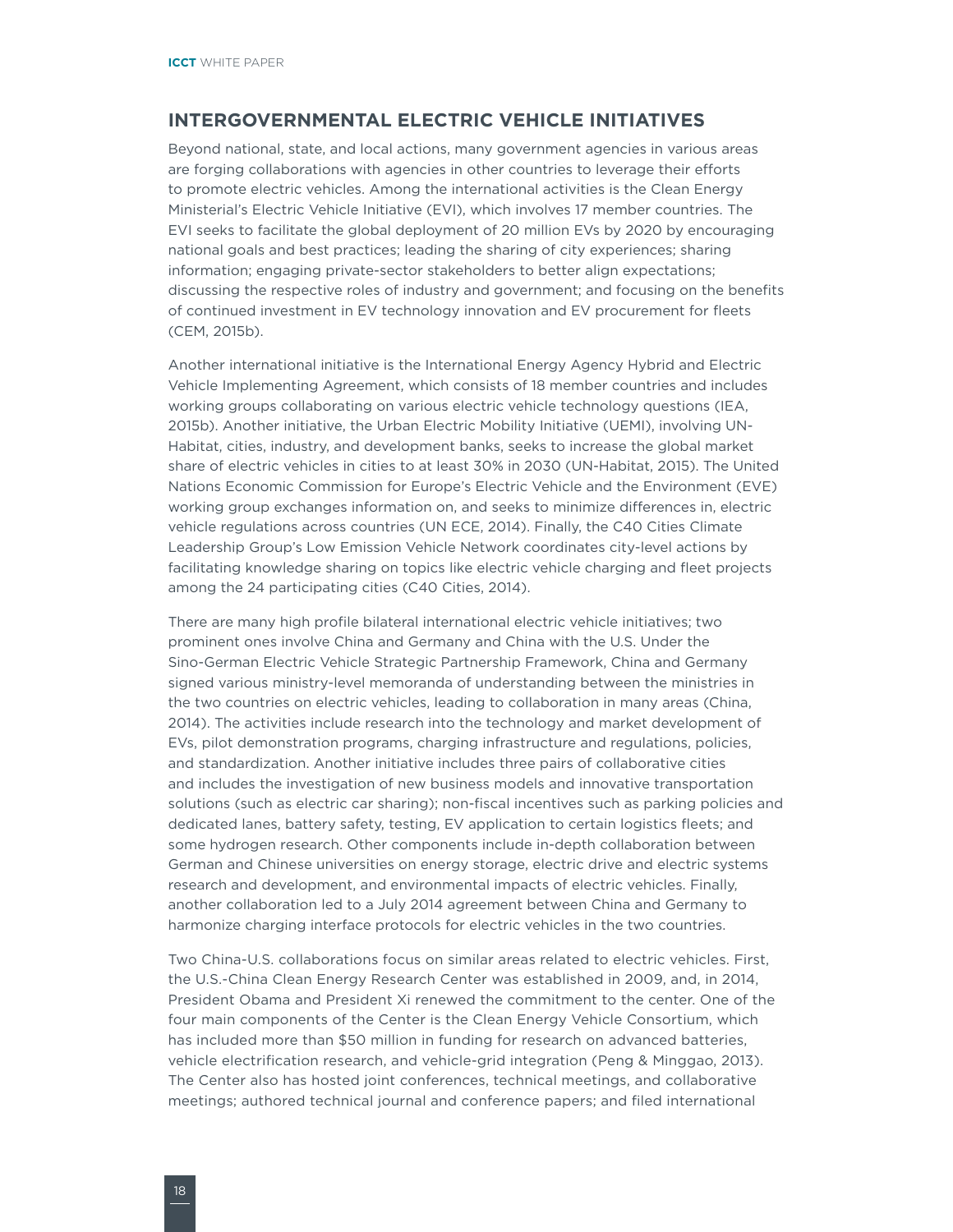patents. The second, more recent, collaboration is the China-U.S. ZEV Policy Lab, which involves collaboration on policy activity to increase the use of zero-emission vehicles (UC Davis, 2014).

Within North America, a number of prominent initiatives help support the deployment of electric vehicles. Ten states have adopted the California Zero Emission Vehicle program. Eight U.S. states, representing more than half the U.S. electric vehicle market, have signed a memorandum of understanding to support the associated deployment of electric vehicles and collaborated on a Multi-State ZEV Action Plan to prioritize and enact many complementary actions to support electric vehicle deployment and use (NESCAUM, 2013, 2014). Four Pacific Coast Collaborative jurisdictions are coordinating to support electric vehicles by implementing low carbon fuel standards, supporting fleet electric vehicle deployment, and investing in infrastructure (PCC, 2014). Collaboration between Québec and California includes a working group to work together on zero-emission vehicle promotion activities, policies, and incentives (Quebec, 2015). Also, the U.S. DOE Clean Cities program helps coordinate 80 major U.S. metropolitan areas' efforts to reduce their fleets' petroleum use by establishing local public-private coalitions, identifying funding opportunities, facilitating information sharing, and providing technical assistance regarding the deployment of alternative fuel vehicles (U.S. DOE, 2015b).

A brief summary of such intergovernmental electric vehicle initiatives is provided in Table 3. The initiatives summarized above, taken as a whole, have resulted in far greater coordination, exchange of research information, and sharing of policy experience than would have occurred otherwise. In particular, the IEA Implementing Agreement and the CEM EVI have resulted in the convening of many ministry staff officials to exchange notes several times a year, and have produced a number of reports that have synthesized information from multiple jurisdictions (e.g., see CEM, 2015b; IEA, 2013a). The other initiatives have brought more targeted collaborations in particular research areas.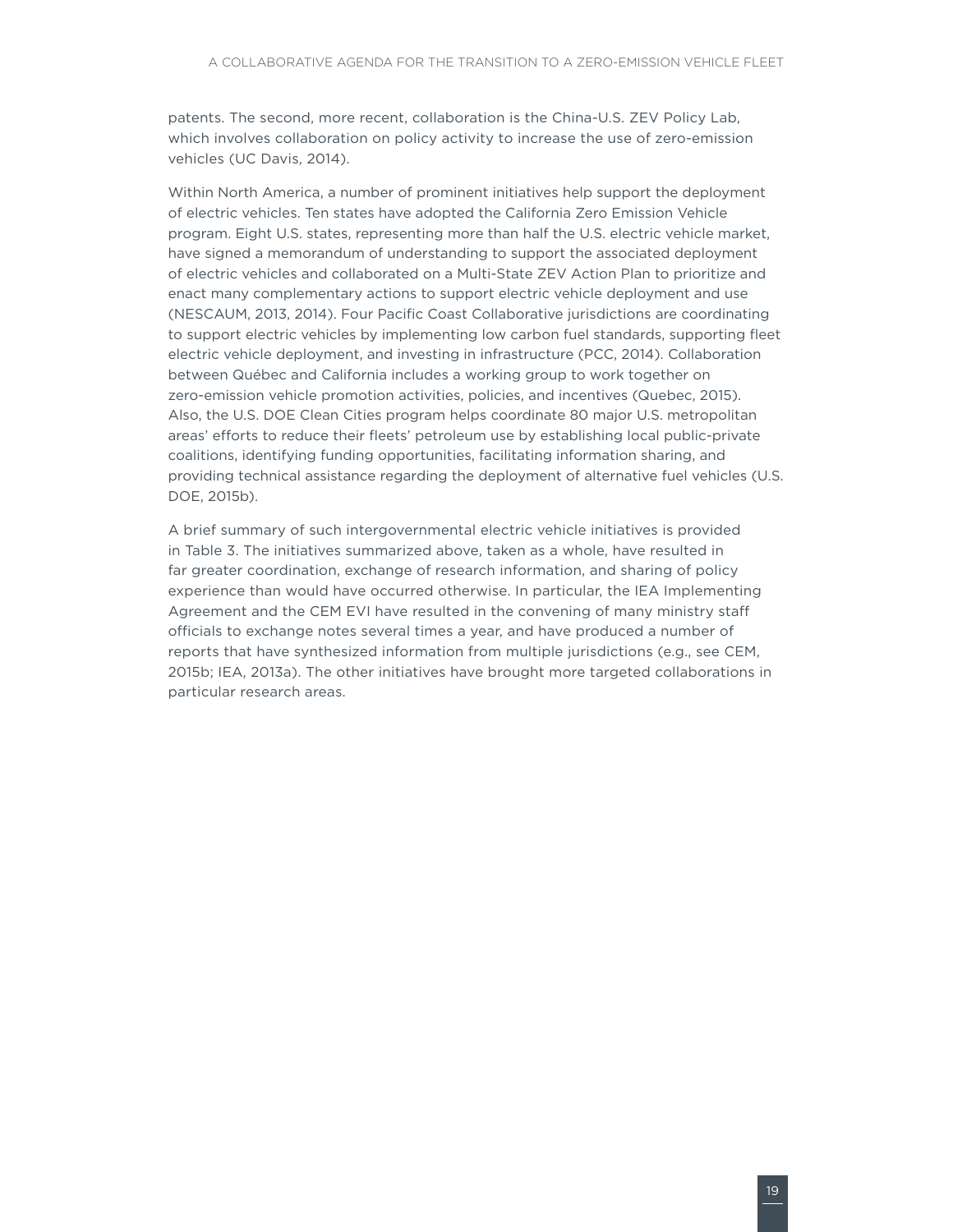#### <span id="page-27-0"></span>**Table 3.** Summary of intergovernmental electric vehicle initiatives

| <b>Initiative</b>                                                                                                                                   | <b>Participants</b>                                                                                                                                                                                                                                                                                                                                                                                                                                                                                                         | <b>Elements</b>                                                                                                                                                                                                                                                                                                                                                                                                               |
|-----------------------------------------------------------------------------------------------------------------------------------------------------|-----------------------------------------------------------------------------------------------------------------------------------------------------------------------------------------------------------------------------------------------------------------------------------------------------------------------------------------------------------------------------------------------------------------------------------------------------------------------------------------------------------------------------|-------------------------------------------------------------------------------------------------------------------------------------------------------------------------------------------------------------------------------------------------------------------------------------------------------------------------------------------------------------------------------------------------------------------------------|
| <b>Clean Energy Ministerial</b><br><b>Electric Vehicle Initiative</b>                                                                               | 17 countries: Canada, China, Denmark, Finland, Germany,<br>India, Italy, Japan, Netherlands, Norway, Portugal, South<br>Africa, South Korea, Spain, Sweden, UK, U.S.                                                                                                                                                                                                                                                                                                                                                        | • Convene twice a year<br>• Share information, experiences<br>• Conduct several projects per year (e.g., EV Outlook,<br>City EV Casebook)                                                                                                                                                                                                                                                                                     |
| <b>International Energy</b><br><b>Agency Hybrid and</b><br><b>Electric Vehicle</b><br><b>Implementing</b><br><b>Agreement</b>                       | 18 countries: Austria, Belgium, Canada, Denmark, Finland,<br>France, Germany, Ireland, Italy, Netherlands, Portugal,<br>South Korea, Spain, Sweden, Switzerland, Turkey, U.K., U.S.                                                                                                                                                                                                                                                                                                                                         | • Convene twice a year<br>• Share information, experiences<br>• Working groups on various technical research areas                                                                                                                                                                                                                                                                                                            |
| <b>Urban Electric Mobility</b><br><b>Initiative (UEMI)</b>                                                                                          | UN-Habitat, Mahindra Reva, BYD, Wuppertal Institute,<br>Michelin, Siemens, CEM EVI, IEA                                                                                                                                                                                                                                                                                                                                                                                                                                     | • Commitments from cities, industry for 30% electric<br>vehicle share in 2030<br>• Provide forum for knowledge transfer                                                                                                                                                                                                                                                                                                       |
| <b>United Nations</b><br><b>Economic Commission</b><br>for Europe (UN ECE)<br><b>Electric Vehicle and</b><br>the Environment (EVE)<br>working group | Led by Canada, China, Japan, and U.S., with participation<br>from many countries, battery and vehicle manufacturers,<br>non-governmental organizations                                                                                                                                                                                                                                                                                                                                                                      | • Exchange information on, and seek to minimize<br>differences in, regulatory requirements for electric<br>vehicles<br>• Develop electric vehicle regulatory reference guide                                                                                                                                                                                                                                                  |
| <b>C40 City Leadership Low</b><br><b>Emission Vehicle</b>                                                                                           | More than 20 major world cities, including Bogota, London,<br>Los Angeles, Madrid, Mexico City, San Francisco, Santiago<br>de Chile, Warsaw, Yokohama                                                                                                                                                                                                                                                                                                                                                                       | • Share information and best practices in<br>implementing vehicle charging, car-sharing, fleet,<br>taxi projects                                                                                                                                                                                                                                                                                                              |
| <b>Sino-German Electric</b><br><b>Vehicle Strategic</b><br><b>Partnership Framework</b>                                                             | China (Ministry of Industry and Information Technology<br>[MIIT], Ministry of Science and Technology [MoST],<br>National Development and Reform Commission [NDRC].<br>China Automotive Technology & Research Center<br>[CATARC]); Germany (Federal Ministry of Economic Affairs<br>and Energy [BMWi]; Ministry of Transport and Digital<br>Infrastructure [BMVI]; Ministry of Education and Science<br>[BMBF]; Federal Ministry of Environment Protection [BMU];<br>Federal Enterprise for International Cooperation [GIZ]) | • Technology and market development, pilot<br>demonstration programs, charging infrastructure and<br>regulations, policies and standardization<br>• Study electric car sharing, non-fiscal incentives, and<br>other local electric vehicle support policies in three<br>pairs of cities<br>• Research collaboration on battery research and<br>environmental impact of EVs<br>• Harmonization of charging interface protocols |
| <b>U.S.-China Clean Energy</b><br><b>Research Center</b>                                                                                            | China (Ministry of Science and Technology [MoST],<br>National Bureau of Energy, research groups [including<br>China Academy of Science, Tsinghua University, Beijing<br>Institute of Technology]); United States (U.S. Department<br>of Energy, research [including University of Michigan,<br>Massachusetts Institute of Technology, Oak Ridge National<br>Laboratory], industry [including vehicle, oil, and battery<br>companies])                                                                                       | • \$50 million in funding for Clean Energy Vehicle<br>Consortium, including focus on advanced battery,<br>vehicle electrification research, vehicle-grid<br>integration<br>• Host joint conferences, technical meetings,<br>collaborative meetings<br>• File international patents                                                                                                                                            |
| <b>China-U.S. Zero Emission</b><br><b>Vehicle Policy Lab</b>                                                                                        | China (National Development and Reform Commission<br>[NDRC]; China Automotive Technology and Research<br>Center [CATARC]); California (Air Resources Board; UC-<br>Davis)                                                                                                                                                                                                                                                                                                                                                   | • Collaborate on policy activity to increase the usage<br>of zero-emission vehicles                                                                                                                                                                                                                                                                                                                                           |
| <b>Green eMotion</b>                                                                                                                                | 42 partners including European Union, Bosch, IBM, SAP,<br>Siemens, BMW, Daimler, City of Copenhagen, City of Rome,<br>research organizations, TÜV Nord                                                                                                                                                                                                                                                                                                                                                                      | • Define EU-wide standards for electric mobility<br>• Showcase 12 regions to demonstrate technical and<br>business solutions for electric vehicles (ended in<br>February 2015)                                                                                                                                                                                                                                                |
| Governors eight U.S.<br>states' Memorandum of<br><b>Understanding</b>                                                                               | California, Connecticut, Maryland, Massachusetts, New<br>York, Oregon, Rhode Island, and Vermont                                                                                                                                                                                                                                                                                                                                                                                                                            | • Coordinate on Multi-State ZEV Action Plan to<br>support deployment of 3.3 million electric vehicles<br>by 2025                                                                                                                                                                                                                                                                                                              |
| <b>Zero Emission Vehicle</b><br>program                                                                                                             | Ten U.S. states: California, Connecticut, Maine, Maryland,<br>Massachusetts, New Jersey, New York, Oregon, Rhode<br>Island, and Vermont                                                                                                                                                                                                                                                                                                                                                                                     | • Adopt and co-implement the California zero-<br>emission vehicle requirement for new vehicles<br>through 2025                                                                                                                                                                                                                                                                                                                |
| <b>Pacific Coast</b><br><b>Collaborative</b>                                                                                                        | Three U.S. states: California, Oregon, Washington<br>One Canadian province: British Columbia                                                                                                                                                                                                                                                                                                                                                                                                                                | • Coordinate on fuel standards, fleet procurement, and<br>infrastructure investment for electric vehicles                                                                                                                                                                                                                                                                                                                     |
| Québec-California<br>collaboration                                                                                                                  | California (Environmental Protection Agency), Québec<br>(Ministry of Sustainable Development)                                                                                                                                                                                                                                                                                                                                                                                                                               | • Working group to collaborate on zero-emission<br>vehicle promotion, policies, and incentives                                                                                                                                                                                                                                                                                                                                |
| <b>U.S. DOE Clean Cities</b><br><b>Coalition</b>                                                                                                    | 84 major U.S. metropolitan areas                                                                                                                                                                                                                                                                                                                                                                                                                                                                                            | • Establish local coalitions, identify funding, facilitate<br>info sharing on alternative fuel vehicles                                                                                                                                                                                                                                                                                                                       |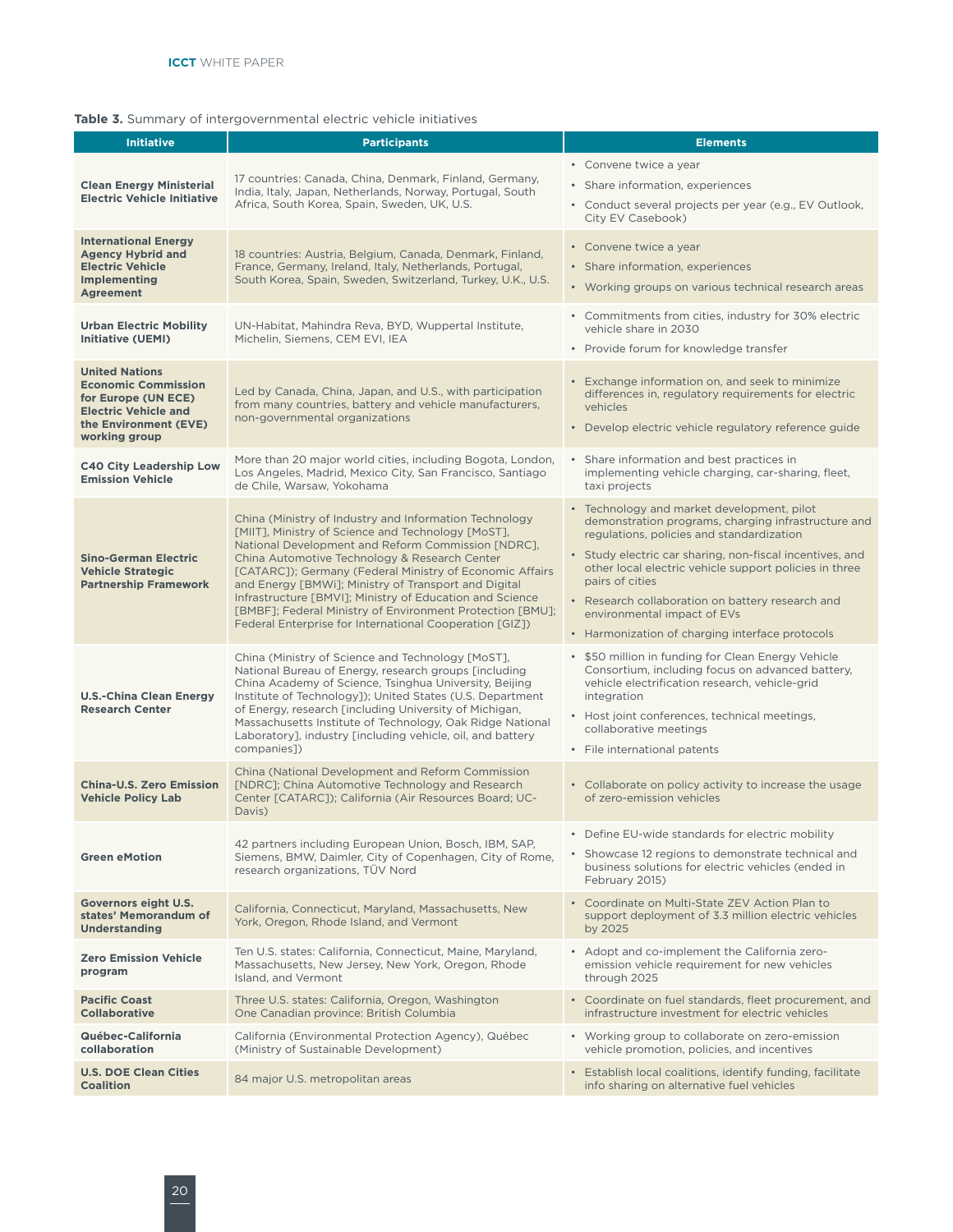# <span id="page-28-0"></span>III. ELECTRIC VEHICLE POLICY EFFECTIVENESS

### **Research to date**

Research into electric vehicle policies and electric vehicle deployment continues to examine various government policies' relative effectiveness. Assessments that have been conducted on particular U.S., European, China, and international bases are each providing early insights into the relative importance of various types of policies, public and private investments, and other non-policy electric vehicle promotion actions.

Table 4 summarizes recent studies that have investigated the importance of various electric vehicle promotion policies. Generally, these studies are clearly indicating that many different actions by governments at various levels (national, regional, state) and by industry stakeholders (vehicle manufacturers, charging infrastructure providers) will be necessary over the 2015-2025 time frame to grow the electric vehicle market.

Although regulatory standards for vehicle efficiency are found to be important to promote electric vehicle deployment, they are shown to be insufficient to drive the electric vehicle technology into the marketplace without complementary policies and incentives. This has led to additional regulatory incentives in the U.S., the EU, China, and elsewhere within the efficiency standards for 2020-2025 new vehicles. The consensus from the emerging studies clearly indicates the importance of consumer electric vehicle purchasing incentives and electric vehicle charging infrastructure, as well as education and awareness actions in driving electric vehicle purchasing and use; however, the studies appear to put additional importance on various types of measures.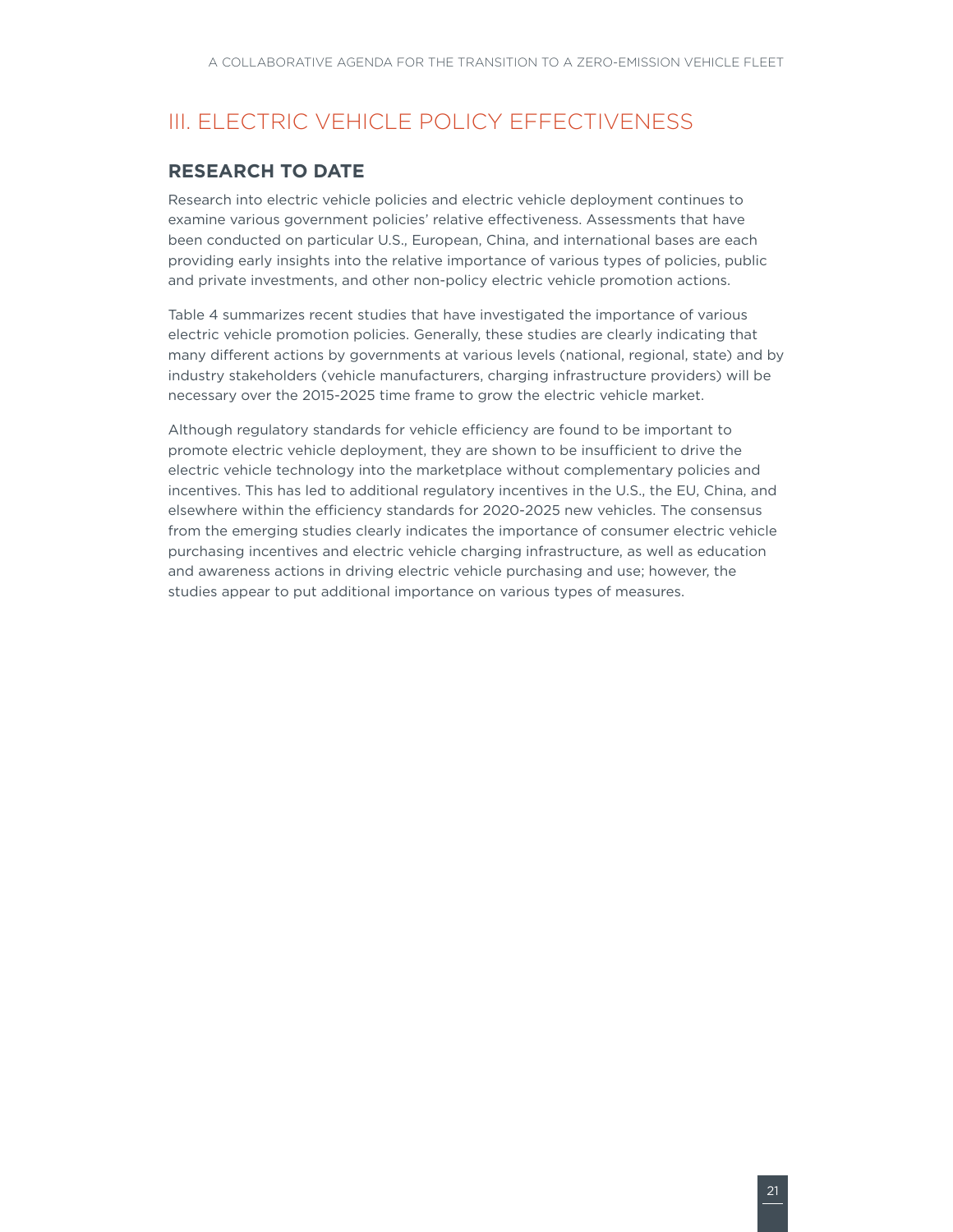#### <span id="page-29-0"></span>**Table 4.** Summary of major findings related to electric vehicle policy effectiveness

| <b>Finding</b>                                                                                                                                                                                          |                                    |  |  |
|---------------------------------------------------------------------------------------------------------------------------------------------------------------------------------------------------------|------------------------------------|--|--|
| • Consumer incentives, the presence of local manufacturing, and especially charging infrastructure are<br>significantly connected to increased electric vehicle adoption                                |                                    |  |  |
| • Consumer incentives and charging infrastructure do not ensure high electric vehicle adoption                                                                                                          | al., 2014                          |  |  |
| • Fiscal incentives are reducing electric vehicles' total cost of ownership in line with conventional vehicles and<br>helping spur electric vehicle sales, e.g., the Netherlands, Norway, California    | Mock & Yang,<br>2014               |  |  |
| • The relative importance of non-fiscal, local, and infrastructure actions warrants further study                                                                                                       |                                    |  |  |
| • Electric vehicle promotion policies vary greatly by type and by magnitude across all OECD countries                                                                                                   | OECD, 2015                         |  |  |
| • Standardization and increased deployment of charging infrastructure, fleet deployment, and other local<br>measures are most important to stimulate electric vehicle mobility in cities                | Bakker & Trip,<br>2013             |  |  |
| • Vehicle efficiency and CO <sub>2</sub> standards through 2020 in the EU can be met with gasoline and diesel technologies<br>and are therefore insufficient to drive electric vehicles into the market | Meszler et al.,<br>2013            |  |  |
| • Free toll roads, vehicle sales tax exemption, fuel savings, access to bus lanes, free parking are most important<br>electric vehicle incentives for Norwegian consumers                               | Haugeland &<br><b>Kvisle, 2013</b> |  |  |
| · Fiscal incentives, preferential access (lanes, parking) are important drivers of electric vehicle sales                                                                                               |                                    |  |  |
| • States with consumer incentives (California, Georgia, Hawaii, Oregon, Washington) have 2-4 times greater than<br>average electric vehicle uptake                                                      | Jin et al., 2014                   |  |  |
| • Consumer subsidies, infrastructure, and local policies are critical in driving electric vehicle uptake, and are<br>causing large variation in electric vehicle uptake across 25 major U.S. cities     | Lutsey et al.,                     |  |  |
| • Cities with greater consumer incentives, charging infrastructure have 2-5 times greater electric vehicle uptake                                                                                       | 2015                               |  |  |
| • Vehicle efficiency and CO <sub>2</sub> standards through 2025 in the U.S. would only require that approximately 2% of<br>new 2025 vehicles are electric                                               | U.S. EPA and<br><b>NHTSA, 2012</b> |  |  |
| • Regulatory incentives within vehicle efficiency standards (e.g., 0 g/mile accounting, super credits) make the<br>deployment of electric vehicles cost effective as compliance approach                | Lutsey &<br>Sperling, 2012         |  |  |
| • Consumers tend to underestimate fuel savings from electric vehicles                                                                                                                                   | Krause et al.,                     |  |  |
| • Consumers are generally unaware of state and local incentives for electric vehicles                                                                                                                   | 2013                               |  |  |
| • Public announcements and marketing that raise awareness about the available consumer incentives and fuel<br>savings are especially important                                                          | Krupa et al.,<br>2013              |  |  |
| • Charging and incentives are both important, infrastructure may be more important                                                                                                                      | Li et al., 2015                    |  |  |
| • Compared with workplace and public recharging, home recharging infrastructure improvements appear to<br>have a greater impact on BEV-PHEV sales.                                                      | Lin & Greene,<br>2011              |  |  |
| • The impact of improved charging infrastructure is amplified by a faster reduction in battery cost                                                                                                     |                                    |  |  |
| • Plug-in electric vehicles put greater demands on, and may require new approaches from, vehicle dealers to<br>market and sell them                                                                     | Cahill et al.,<br>2014             |  |  |
| • Regional weather differences can increase annual energy use by 15%                                                                                                                                    | Yuksei &                           |  |  |
| • Differing marginal electricity sources can double the carbon emissions of electric vehicles                                                                                                           | Michalek. 2015                     |  |  |
| • Long-term policies (e.g., ZEV program, incentives) are essential in the transition to electric drive fleet                                                                                            |                                    |  |  |
| • Hydrogen refuelling infrastructure deployment must precede fuel cell electric vehicle market launch                                                                                                   | Greene et al.,                     |  |  |
| • Plug-in electric and fuel cell vehicles will both be important in the long term                                                                                                                       | 2014a, b                           |  |  |
| • Transition to an electric fleet will take decades and benefits are likely to be at least 10 times greater than the<br>costs (technology, incentives, infrastructure)                                  |                                    |  |  |
| • Difficult to overcome electric vehicle price premiums by fuel savings alone                                                                                                                           |                                    |  |  |
| • State and local electric vehicle purchasing incentives, preferential access would be important to encourage<br>electric vehicle ownership and use                                                     | NRC, 2013a                         |  |  |
| • Lower operating costs (reduced fuel and maintenance costs) reduce the total cost of operating plug-in electric<br>vehicles to make it lower than conventional vehicles                                | Davis et al.,<br>2013              |  |  |
| • Electric vehicle charging is predominately at home at 75%-80% across 16 US cities and regions                                                                                                         |                                    |  |  |
| • Plug-in hybrid electric vehicles with 38-mile range are accruing approximately similar annual electric miles as<br>84-mile range all-electric vehicles                                                | <b>INEL, 2014</b>                  |  |  |
| • Public charging infrastructure, environmentalism, fuel price, electricity price, education, VMT per capita, HOV<br>lane access, and incentives significantly correlated with electric vehicle sales   | Vergis & Chen,<br>2014             |  |  |
| • Market formation incentives, legitimation from sales targets, and positive externalities may be contributing to<br>higher shares of PEV market shares                                                 | Vergis et al.,<br>2014             |  |  |
| • Home charger access could be more important than public charging infrastructure for electric vehicle interest                                                                                         | Bailie et al.,<br>2015             |  |  |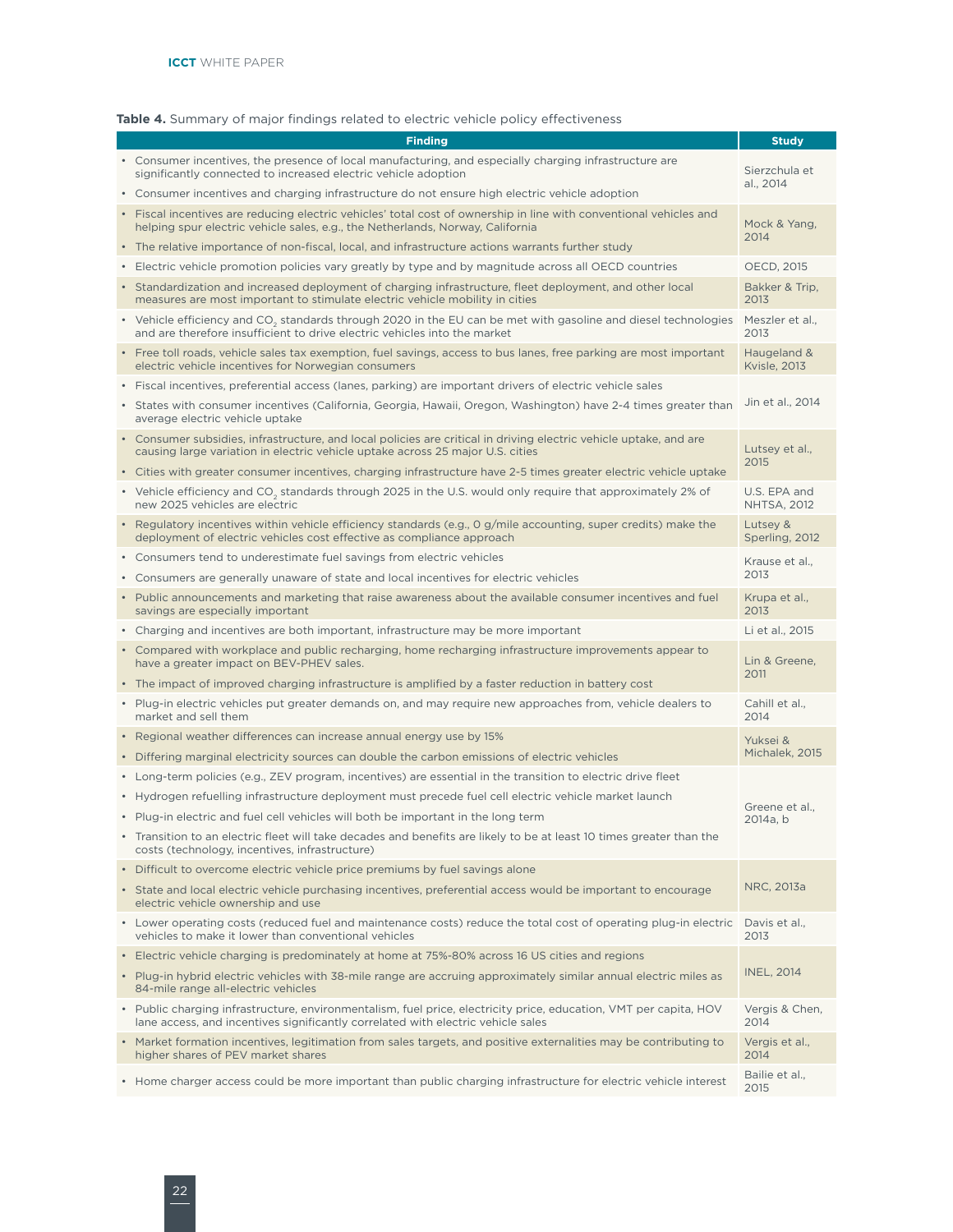### <span id="page-30-0"></span>**Emerging best-practice principles**

Based on the results of various government actions promoting electric vehicles and recent research on effective policies, some basic principles are emerging regarding electric vehicle policy. The policies would ideally be targeted at helping overcome known potential barriers to prospective electric vehicle users, including incremental vehicle cost, vehicle range, vehicle recharge time, and consumer awareness regarding electric vehicle ownership benefits. Many countries are seeking to overcome these barriers and promote electric vehicle technology, mobility, and sales.

Several basic design principles appear important in policy implementation. To promote vehicle sales to consumers, it appears to be important to make purchasing incentives significant in magnitude (e.g., above 15% of the purchase price) and available at the initial point of vehicle sale. Among the various forms of incentives, the use of vehicle purchasing tax exemptions and making the rebates applicable at the point of sale can be especially attractive. These forms of incentives ensure that consumers are not dissuaded by the delay in receiving the tax benefit or the uncertainly about its applicability due to their tax liability. Making the incentives applicable for vehicle leasing also helps mitigate consumer uncertainty about battery life and resale value. Another important factor involves committing to consumer purchasing incentives for a relatively long-term period (e.g., through 2020, not only renewed one year at a time) to send a clear signal to automakers to invest in and deploy the technology.

In addition, non-fiscal incentives of various types are also important for many consumers. For example, preferential parking access, preferential highway access, and free toll road access can be monetized and have the effective value to average consumers of well over \$1,000 per vehicle in particular urban conditions, specifically when parking is relatively scarce and when driving is relatively congested. However, a key consideration is that such benefits must be well analyzed in advance to avoid over-use and minimize any potential public resistance.

Fully engaging electric power utilities with policies that encourage their active participation in promoting electric vehicles has only been partially explored, but is likely to be an important area in leading electric vehicle markets. Allowing and encouraging electricity providers to set preferential lower electricity rates for home, workplace, and public electric vehicle charging can be an important principle, and having "time-of-use" electric utility rates that link vehicle charging to off-peak rates tends to have advantages for both power utilities and consumers. Other beneficial policies, for example related to power utilities' role in public charging infrastructure, vehicle-to-grid activities, and low carbon fuel policies' ability to help finance charging infrastructure, are also emerging.

There are a number of policy design principles that would help overcome the barrier of electric vehicles' limited range. Deploying a more extensive public and workplace charging network, including strategic coverage for early adoption communities and high-traffic corridors, is a key focus area for many jurisdictions. These growing networks expand the effective range of electric vehicles, as well as increase the confidence of electric vehicle users. As previously illustrated in [Figure 8](#page-19-1) and 9, various markets are seeing greatly varying electric vehicle charging equipment (e.g., an order of magnitude difference in public chargers, and quick chargers, per capita). In addition to increasing the availability of public chargers, more widespread use of workplace charging is an area of emphasis that can effectively double the daily range for prospective electric vehicle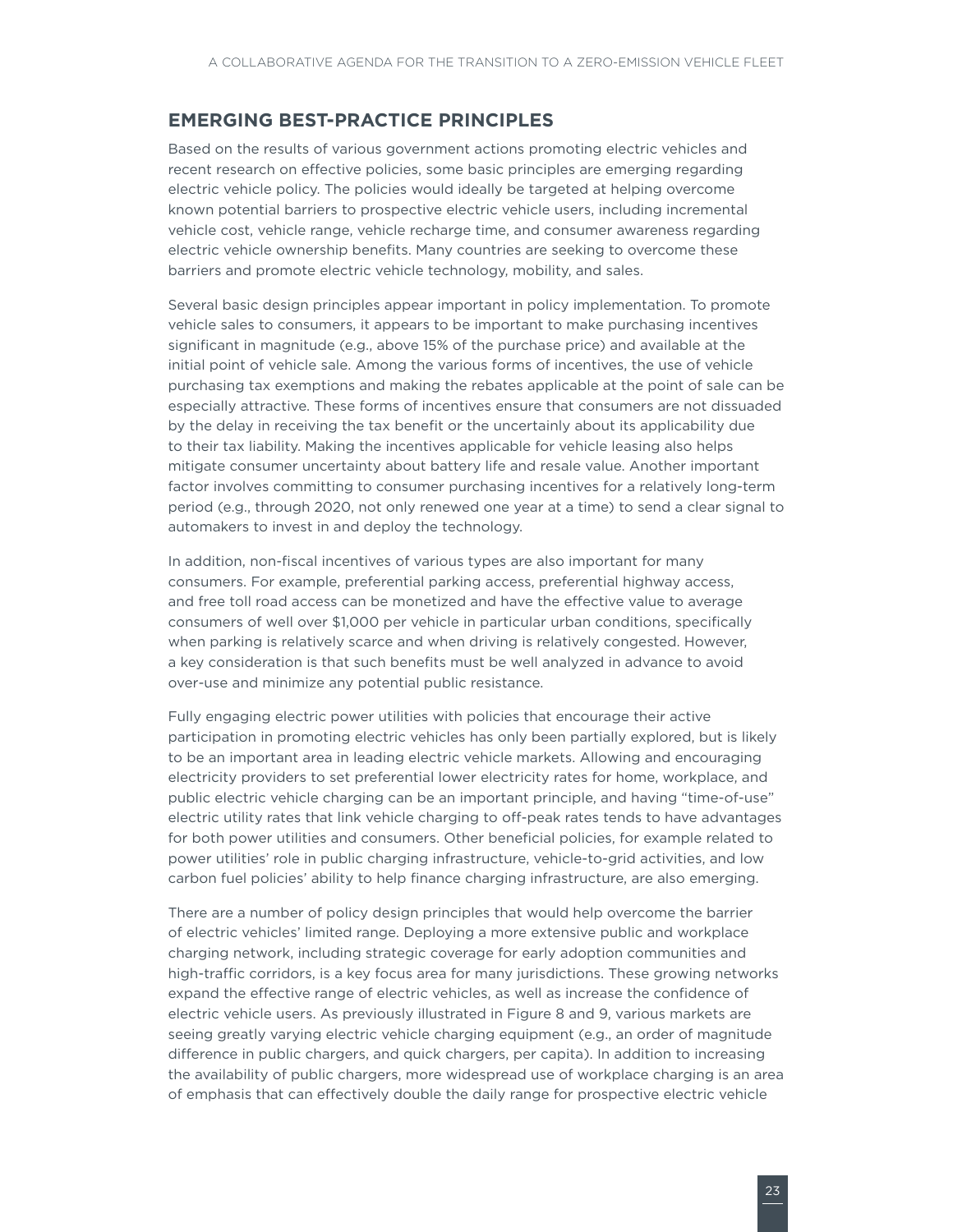commuters. Governments that are offering incentives for employers to install workplace charging infrastructure, as well as directly installing charging equipment for their own employees, are helping to mitigate electric vehicle range limitations.

Another way to mitigate the range limitation is the increased placement of electric vehicles in car-sharing fleets; this increases the use of electric vehicle activity, but allows consumers the option to select electric or non-electric vehicles depending on the necessary trip length. Another potential way to adjust policy design to better motivate increased vehicle range is to shift government consumer purchasing incentives to longer-range electric vehicles (e.g., greater subsidy for electric vehicle range of 200 or 250 kilometers). Making all consumer incentives that apply to plug-in electric vehicles equally applicable for hydrogen fuel cell vehicles, which tend to have significantly longer driving range, would also help avoid this potential barrier.

Several potential policy design principles could help overcome the barrier of electric vehicles' slow recharge time, compared with the refueling time of gasoline or diesel vehicles. Increased deployment of public fast charging is clearly in evidence in some jurisdictions (e.g., Norway, Oregon, and Japan), and this provides greater opportunities for 15-40 minutes of charging to work within more prospective electric vehicle users' average travel patterns. Governments can encourage such rapid charging stations with tax incentives for workplace or third party installations, or by directly funding or directly deploying the infrastructure through federal, state, or city government agencies. Implementing incentive policies that are inclusive of hydrogen fuel cell vehicles ensures that this technology, which does not have the charging time limitation, is also promoted.

There are several other potential government actions that could help overcome the barrier of prospective consumers' knowledge and awareness about electric vehicles. It is evident from the research that most prospective consumers are not well informed about the existing policy incentives or the potential fuel savings from replacing their conventional vehicles with electric vehicles. Education and awareness activities would ideally involve state and local governments, as well as utilities, providing information about relevant purchasing and charging incentives at dealerships, on websites, and through advertising campaigns.

Providing information to prospective electric vehicle consumers on vehicle ownership fuel-saving benefits on websites and consumer labels is an important basic step. Public events (e.g., ride-and-drive with public officials) and increased placement of electric vehicles in government fleets increase awareness regarding the new technology. Finally, the placement of vehicles in company, rental, and car-sharing fleets can also help to overcome the basic foundational lack of awareness and comfort regarding available electric vehicle models.

Table 5 summarizes actions to overcome potential barriers to greater electric vehicle uptake and use. The actions would aim to increase awareness among consumers about electric vehicles, reduce the effective electric vehicle ownership and operational cost, and help support increased vehicle range and reduced recharging times. Example areas where such policy actions are in place are listed in the final column.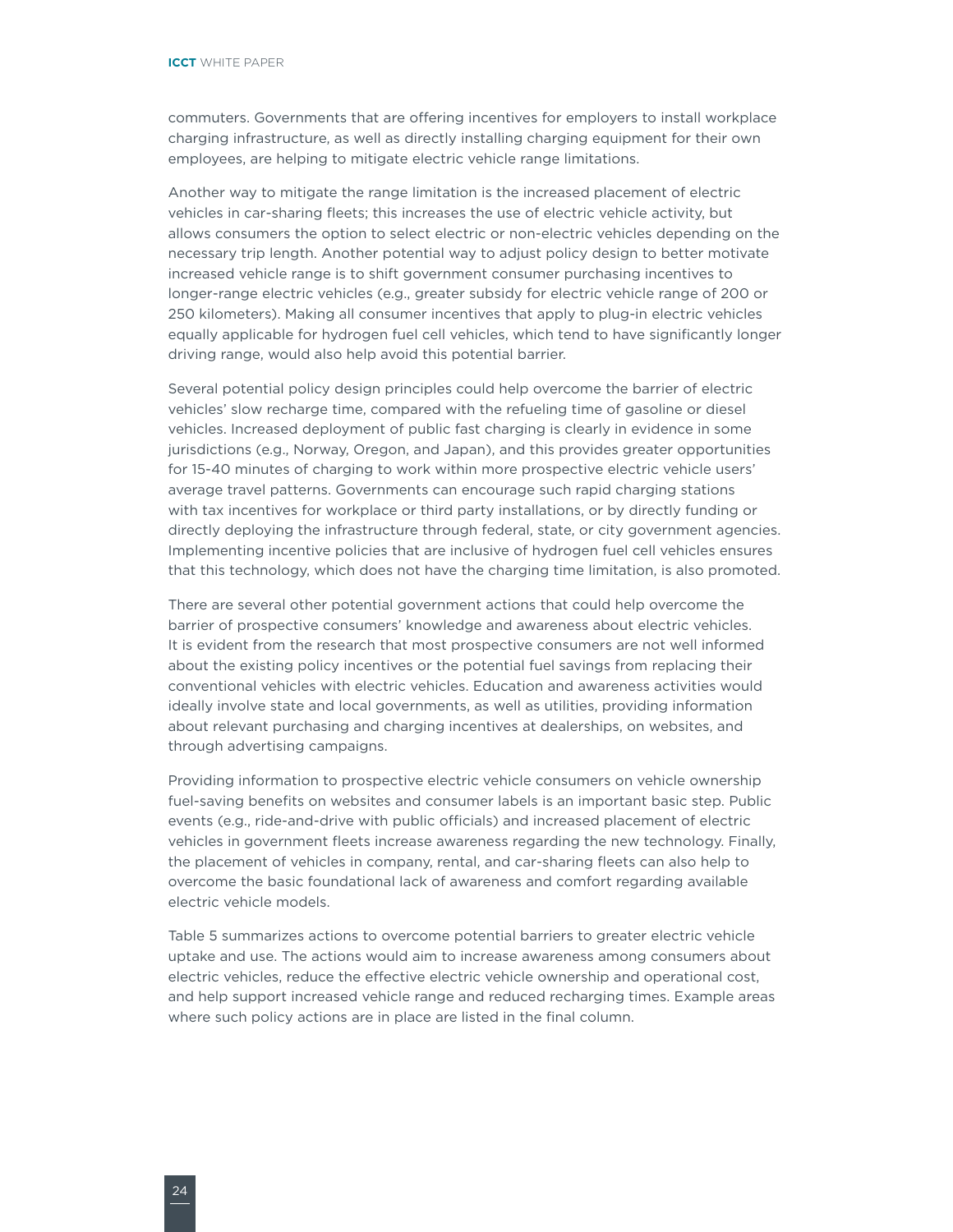#### <span id="page-32-0"></span>**Table 5.** Electric vehicle adoption barriers and policy actions

| <b>Potential</b><br><b>barrier</b> | Potential actions to help overcome barrier                                                                                                                           | <b>Examples of regions</b><br>with action        |  |  |
|------------------------------------|----------------------------------------------------------------------------------------------------------------------------------------------------------------------|--------------------------------------------------|--|--|
|                                    | Provide fiscal incentives to defray incremental upfront cost                                                                                                         | France, Norway,<br>Netherlands, U.K., U.S.       |  |  |
| <b>Vehicle</b><br>ownership cost   | Extend electric vehicle fiscal incentives to 2020 or later                                                                                                           | California, China                                |  |  |
|                                    | Offer non-fiscal incentives (e.g., preferential road, parking, lane<br>access) to provide effective monetary benefits to vehicle users                               | California, China, Norway                        |  |  |
|                                    | Deploy extensive plug-in vehicle charging network, including<br>strategic coverage for early adoption communities and high-<br>traffic corridors                     | Japan, Norway, U.K.                              |  |  |
|                                    | Deploy extensive hydrogen refuelling network, including<br>strategic coverage for early adoption communities and high-<br>traffic corridors                          | California, Germany, Japan,<br>Netherlands, U.K. |  |  |
| <b>Vehicle range</b>               | Encourage and create incentives for <b>workplace charging</b><br>infrastructure                                                                                      | U.S.                                             |  |  |
|                                    | Placement of vehicles in car-sharing fleets                                                                                                                          | France, Germany                                  |  |  |
|                                    | Introduce minimum range requirements to shift public fiscal<br>and non-fiscal incentives to greater incentivize longer-range<br>electric vehicles                    |                                                  |  |  |
| <b>Vehicle</b><br>recharge time    | Provide charging infrastructure incentives for private<br>deployment of more and faster at-home, workplace, public<br>charging stations                              |                                                  |  |  |
|                                    | Deploy extensive public quick charging network                                                                                                                       | Japan, Norway                                    |  |  |
|                                    | Provide information regarding state, local, and utility incentives<br>widely, at dealerships, on websites, through advertising in <b>broad</b><br>awareness campaign | California, U.K.                                 |  |  |
| Consumer<br>knowledge and          | Provide cost evaluation tools and information to prospective<br>electric vehicle consumers on vehicle ownership fuel-saving<br>benefits (websites, consumer labels)  |                                                  |  |  |
| awareness                          | Conduct <b>public events</b> (e.g., ride-and-drive with public officials)<br>to increase awareness and encourage first electric vehicle<br>experiences               |                                                  |  |  |
|                                    | Place electric vehicles in government, company, and car-sharing<br>fleets                                                                                            | China, Québec                                    |  |  |

#### **Recommended research**

There are of many missing pieces in the movement to better understand what it will take to accelerate the deployment of electric vehicles in the marketplace in the decades ahead. The research summarized above, as well as the prevailing policy questions in each of the major automobile markets, hint at many of the areas that warrant deeper investigation including fiscal, regulatory, technical, and infrastructure aspects of electric vehicles.

Among the potential questions of high interest for electric vehicle policy are the following:

» *Getting the right mix of incentives and promotion actions*: With all the competing new research on electric vehicle promotion actions, are best-practice recommendations for governments emerging? For example, research could continue to inform whether vehicle purchasing subsidies of particular types, charging infrastructure rollout of a particular type or distribution, particular local policies, and particular awareness activities are proving to be most effective in influencing electric vehicle uptake. A rigorous review of the literature, including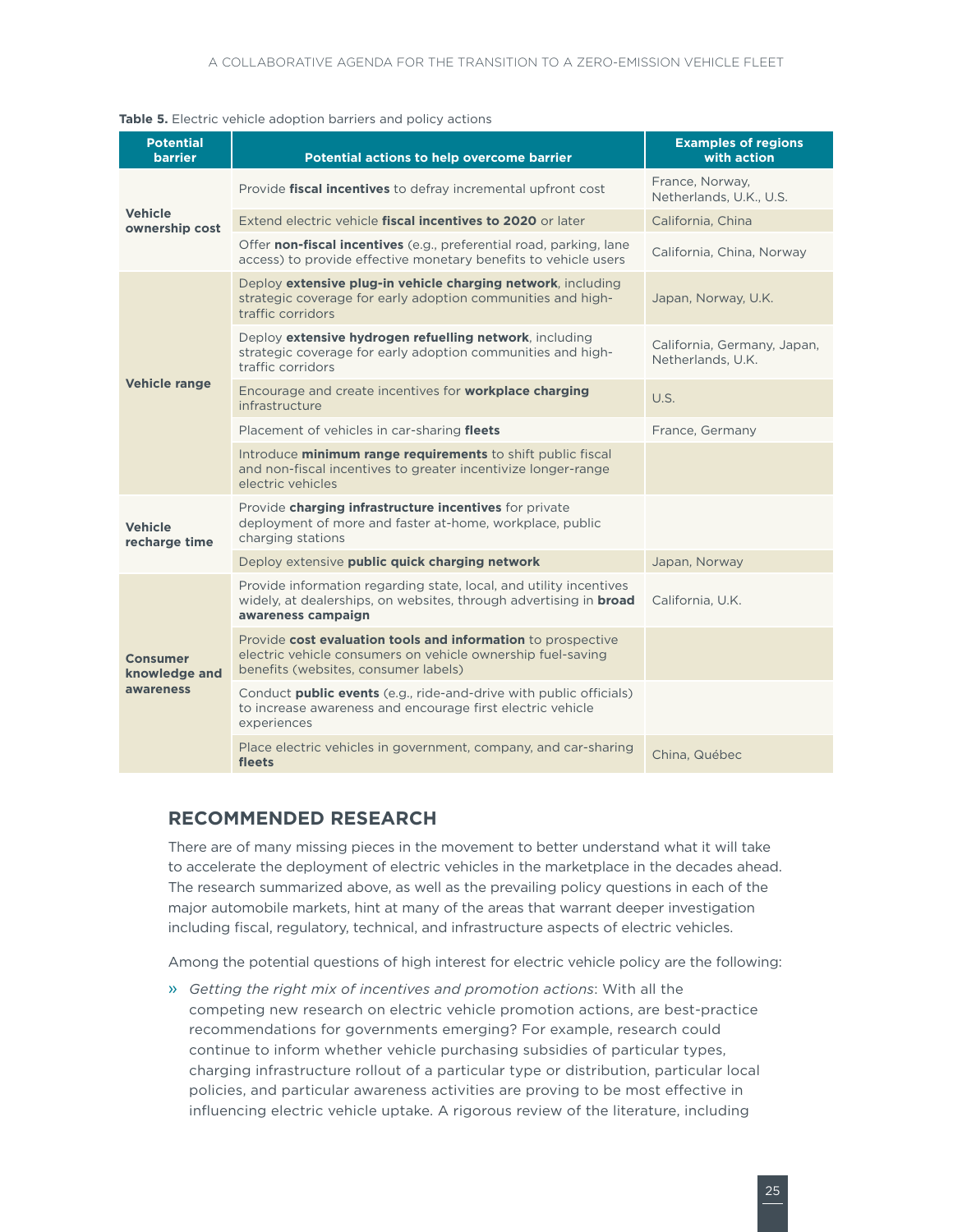#### **ICCT** white paper

the studies listed in Table 4, could help distill lessons about critical and non-critical policy actions.

- » *Matching future purchasing incentives with technology improvement*: How long might electric vehicle consumer purchasing incentives be needed? How might electric vehicle consumer purchasing incentives be incrementally reduced over time? In particular, a related question is whether electric vehicle incentives can be reduced, corresponding to technology improvements in the 2015-2025 time frame, while sustaining market growth. For example, if the next-generation PHEV and BEV technologies see reduced battery costs by given amounts (e.g., to less than \$250/kWh), then subsidies might be reduced by a given amount. As a result, research into how the given cost-per-kilowatt reductions could allow some combination of greater range, less expensive cars, and a tapering off of incentives might help give policymakers and automaker perspective on the public investment for the subsidies. In addition, subsidies could evolve to provide greater incentives for second-generation technology. For example, electric vehicle subsidies could evolve to be applicable only to next-generation vehicles with greater range (e.g., only 200+ mile electric vehicles), which therefore better meet more widespread consumer constraints.
- » *Focusing on the ideal types of consumer incentives*: What are the ideal types of subsidies to motivate prospective electric vehicle consumers? Variations include the mechanism (e.g., rebate, sales tax exemptions, annual tax exemptions), the timing of the incentive for consumers (e.g., point of sale), the applicable technologies (e.g., inclusion of plug-in hybrids, threshold battery capacity), and the time frame of the incentives (e.g., through 2020). A study of the rationale and effectiveness of subsidy types would also help inform how best to evolve existing subsidies as the next-generation of electric vehicles are commercialized and how they could best meet a broader customer base, from early adopters, to first followers, to mainstream consumers. An analysis that includes different national, regional, and local incentives, and how they affect the market would help in informing which types of incentives are most important.
- » *The role of utilities in accelerating electric vehicle deployment*: How could electric power utilities gain from increased deployment of electric vehicles, and how might utilities provide direct incentives to electric vehicle owners to encourage greater use, lower carbon emissions, and reduced operating costs? At the same time, what are the issues for utilities regarding electric vehicles that must be solved? It is increasingly clear that there are synergies with lower-cost electricity for consumers and benefits for utilities and other fuel providers supplying the electricity (e.g., Ryan & Lavin, 2015). There also might be a great opportunity to capture and store renewable electricity generation that is otherwise not well matched to electricity demand, in electric vehicles. Distilling which governments around the world have had important lessons learned, have found particular problems, and are aligning utility and consumer interest could be helpful in prioritizing future policy.
- » *Deploying charging infrastructure with increased electric vehicle sales*: Is there an ideal amount, type, and rate of electric vehicle charging infrastructure (home, workplace, public fast charging per capita) that best encourages electric vehicle purchasing and use? The electric vehicle charging equipment across cities, states, and countries varies greatly and is a key factor for the range and utility of electric vehicles. Improved tracking and analysis about the use of public and workplace charging would help direct future policy and infrastructure investments. Linking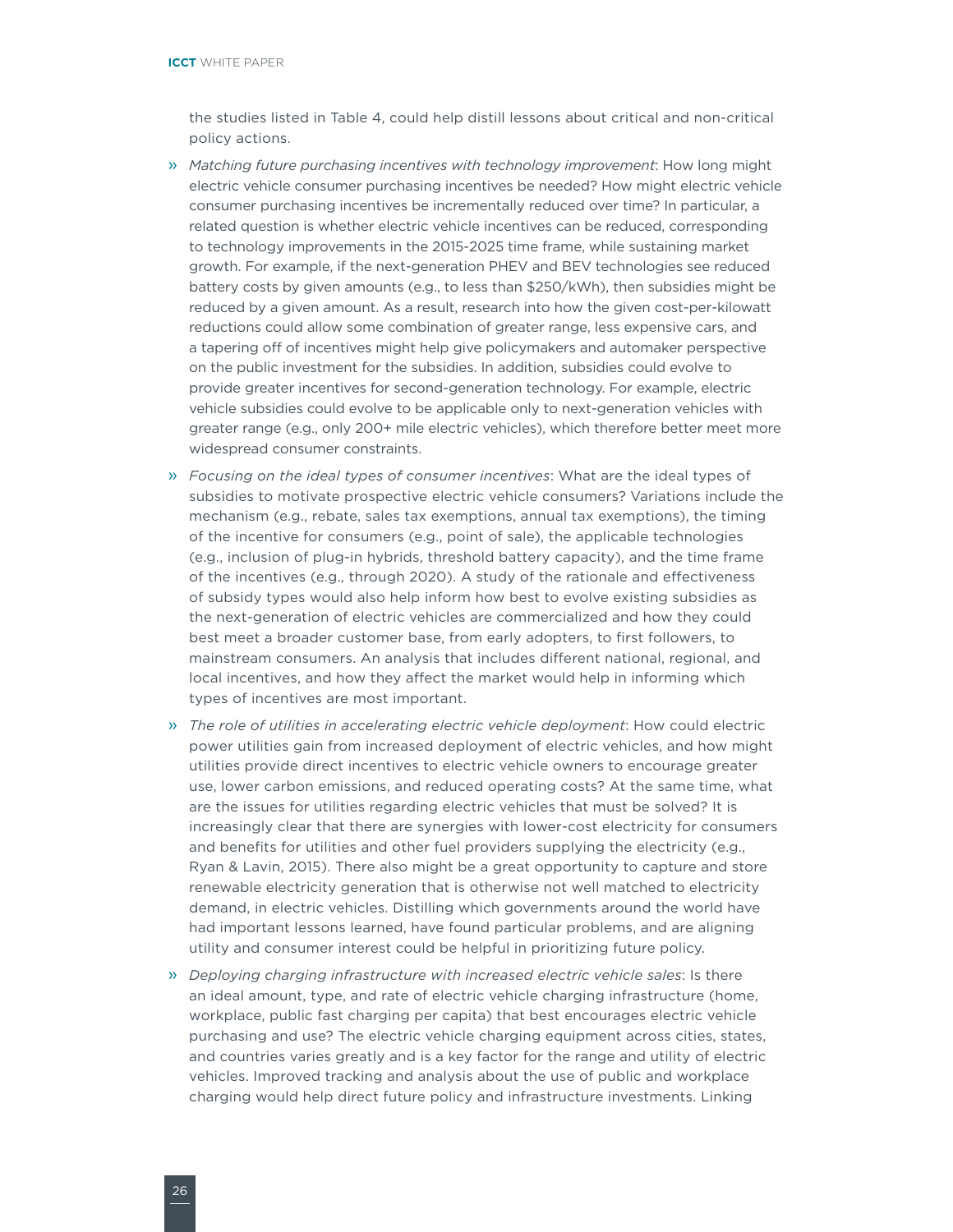various types of charging equipment (per capita or per vehicle) with increased electric vehicle deployment in future years could help increase the attractiveness and use of electric vehicles. With more rigorous analyses of the diversity of charging deployment to date, it is plausible that some clear lessons could emerge that might be generally applicable for future government investments between consumer subsidies and charging infrastructure.

- » *Electric vehicle model availability*: What is the role of the number of electric vehicle models available in given markets in the sale of the vehicles? As nearly every major automaker introduces electric vehicle models into the marketplace, electric vehicle awareness and sales continue to increase. However, some countries are seeing far more models and far more extensive attempts by companies to sell the models across various regions. Most electric vehicle models are sold in just a few automobile markets, and within those markets sales are greatly concentrated in just several areas. Some markets with relatively high consumer incentives appear not to have much electric vehicle uptake, with one plausible explanation being that these markets are not among the early focus areas for automaker launches of the new models. On the other hand, there are markets where relatively few electric vehicle models are available, but early sales uptake has been relatively high. A study that analyzed electric vehicle availability would help inform on the importance of electric vehicle model availability in driving the early electric vehicle market.
- » *Long-term synergy between electric and autonomous vehicles*: With the recent excitement over autonomous or self-driving vehicles, are there potential synergies between the two technologies in the 2020-2030 time frame that might offer greater potential benefits in electric vehicle deployment and environmental benefits? Conversely, perhaps there could be issues or risks of the technologies simultaneously entering the market. For example, automobile companies' technology budgets or unique company strategies could slow the rollout of either autonomous or electric technologies. Or the two technologies could put different or increasing demands on infrastructure, consumers, energy use, and emissions.
- » *Importance of green supply chains*: Electric vehicles continue to be subject to some amount of skepticism and backlash from both a consumer and political perspective due to questions about how clean the upstream power source is. In some cases this is related to legitimate questions about environmental benefits but often is related to misinformation in reporting of various life cycle emissions analyses. What are the full life cycle emissions of electric vehicles across the major auto markets? How important are the life cycle carbon and energy footprint to potential consumers? A synthesis of existing research into the impact of the primary electricity energy sources, vehicle manufacturing emissions, and these impacts' trends in the future could help elucidate when, where, and how electric vehicles are most beneficial to climate. Such a study could also report on findings related to best practice policies, utility practices, and information programs.

New analysis, and synthesis of existing experiences among leading electric vehicle stakeholders, namely government and industry, could help answer these questions. As introduced above, a number of studies have begun to answer these questions, but only in isolated circumstances, with limited 2011-2014 data, and generally looking within just one major automobile market. Now, as data on differing policy approaches proliferate across different markets, far deeper analyses are possible and could be helpful in charting out more informed electric vehicle policy in the 2015-2016 time frame.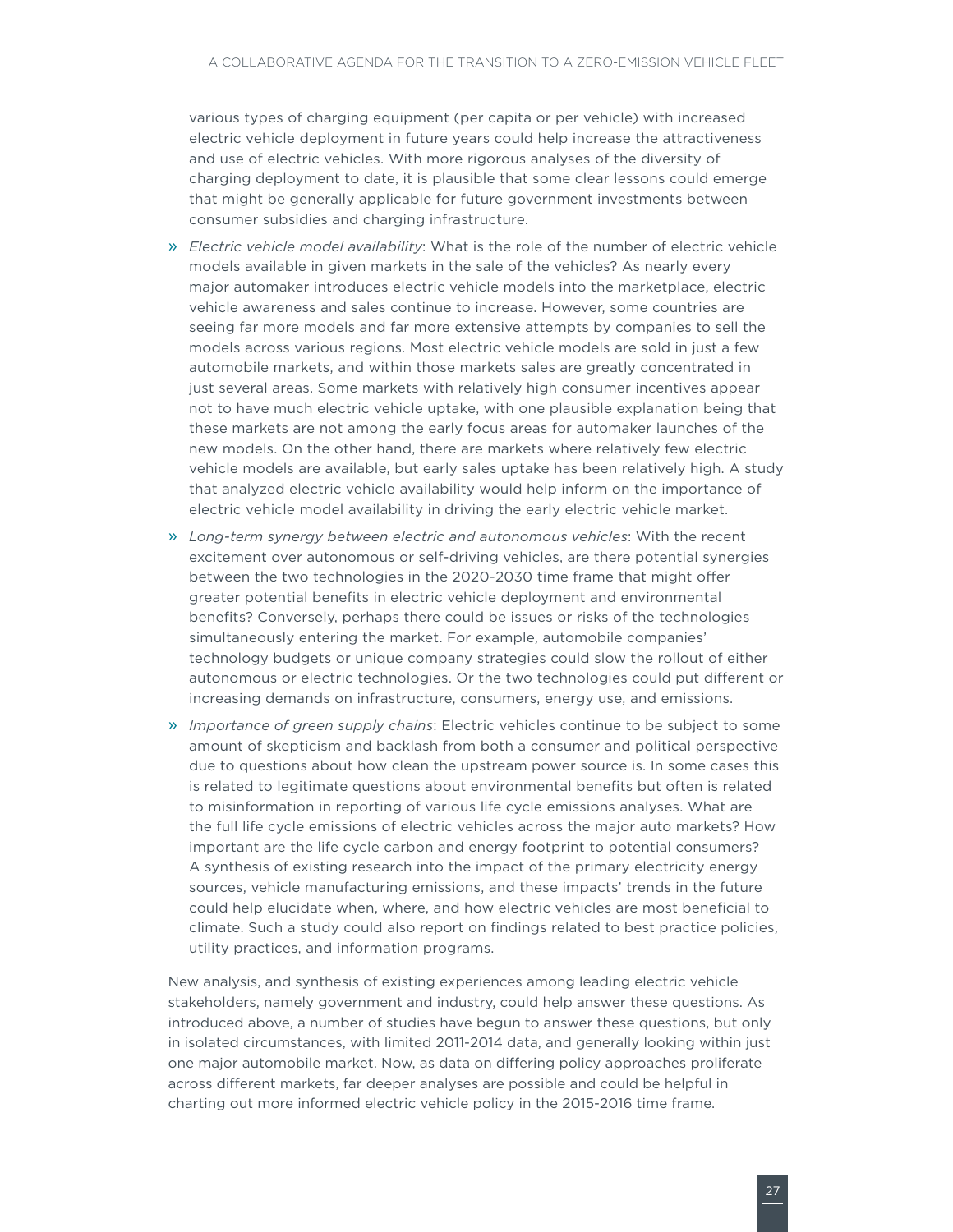# <span id="page-35-0"></span>IV. Summary findings regarding global collaboration

This section summarizes several key findings on the 2014 state of the global electric vehicle market, postulates several potential zero-emission vehicle targets that could help set policy to drive electric vehicle promotion policies in leading governments, and provides summary thoughts on the potential importance of increased global collaboration.

### **Implications for future zero-emission vehicle goals**

The findings of this report indicate that global electric vehicle sales are increasing, especially in several particular automobile markets. Figure 2 summarizes electric vehicle sales by the major regions of China, Europe, Japan, and the U.S. Global annual electric vehicle sales reached approximately 100,000 in 2012, 200,000 in 2013, and 300,000 in 2014. In 2014, Europe and China in particular saw greater increases in electric vehicle sales. Leading markets in sales volume within Europe are the Netherlands, France, Norway, and the UK. Based on this assessment, these regions are all implementing diverse electric vehicle promotion actions, but their policy incentives and infrastructure differ considerably, and they are seeing varying electric vehicle deployment shares.

Looking forward to the future market penetration of zero-emission vehicles, research studies have led to greatly divergent future projections. Analyses of particular markets, under varying assumptions for technical advancement and increased policy support (e.g., R&D, infrastructure, regulation) found 20% to more than 50% electric vehicle shares, including plug-in and fuel cell electric, were possible in leading electric-drive vehicle markets in the 2025-2030 time frame; however, lesser technology and policy assumptions generally pointed toward 5%-10% electric vehicle share in the same time frame. These analytical scenarios provide potential bounds for possible electric vehicle deployment in leading electric vehicle markets around the world.

A number of governments have sought to put forward particular electric vehicle deployment goals to provide milestones and aspirational visions for how far and how fast they would like to see the market grow. Such targets are shown in Table 1. The various national goals, if simply summed, amount to at least 15 million cumulative electric vehicle sales globally by 2020, and more than 25 million electric vehicles in the 2025-2030 time frame. In compiling these targets in 2013, the Clean Energy Ministerial indicated that the nations' targets would result in approximately 6 million electric vehicle sales per year in 2020 and include 20 million cumulative electric vehicles by 2020.

Some governments have acknowledged that the original electric vehicle goals are not likely to be met (e.g., Shephardson, 2015). Because 2010-2014 sales have been modest compared to the original goals (i.e., 300,000 global sales per year in 2014), global growth in electric vehicles sales would have to increase rapidly to reach those goals. Global electric vehicle annual sales growth would need to average greater than 65% per year to get back on track for the 6 million per year sales goal, and 75% per year to be on track for 20 million cumulative global electric vehicle goal by 2020. Another way to put the international 20-milllion-electric-vehicle goal in perspective is to compare it to the hybrid vehicle growth by the leading hybrid manufacturer. Toyota went from about 300,000 annual global hybrid sales in 2006 to roughly 1.4 million per year in 2014, selling more than 6 million hybrids in that period. To achieve 20 million electric vehicles by 2020, three companies would have to simultaneously accomplish the same growth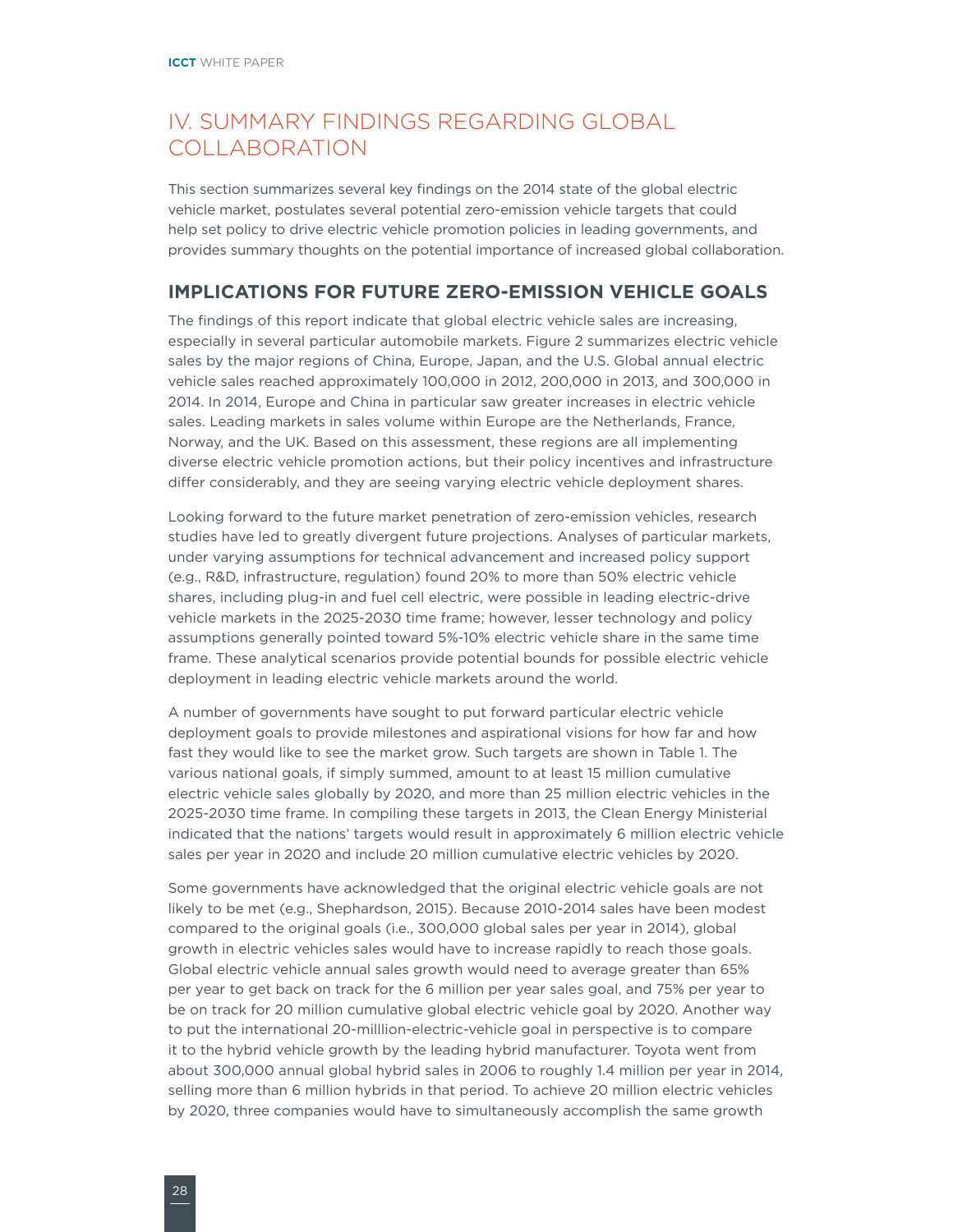<span id="page-36-0"></span>in electric vehicle sales from 2014-2020 that Toyota demonstrated in hybrid sales from 2006-2014.

As various leading countries expand their electric vehicle activities and contemplate longer-term transportation, energy, and climate policy, new electric vehicle deployment goals for 2025-2035 could be considered. Now, in 2015, governments have a far better understanding of electric vehicle deployment constraints, have begun adopting more comprehensive promotion policies, and are more focused on long-term climate targets. Based on plausible electric-drive market growth trajectories, as well as putting the transport sector on a path toward long-term climate stabilization goals, new mid-term targets are postulated here.

Table 6 summarizes potential metrics for zero-emission vehicle goals, citing examples of such goals that have been announced in various circumstances and postulating several potential plausible goals for zero-emission vehicles in the 2025-2035 time frame. Such goals could provide approximate extensions to previously announced goals, and they could do so with levels of deployment that are plausible and ambitious for interested governments to help guide future zero-emission vehicle policy. The potential targets and their relative merits are discussed below.

| <b>Target metric</b>              | <b>Existing examples</b>                                                                                                                                                                                                                                                                                                                                         | Potential 2025-2035 targets                                                                                                                                      |
|-----------------------------------|------------------------------------------------------------------------------------------------------------------------------------------------------------------------------------------------------------------------------------------------------------------------------------------------------------------------------------------------------------------|------------------------------------------------------------------------------------------------------------------------------------------------------------------|
| <b>Cumulative</b><br>sales target | • At least 3.3 million cumulative electric vehicle sales by 2025<br>(U.S. eight-state agreement)<br>• At least 20 million cumulative electric vehicle sales by 2020<br>(Clean Energy Ministerial EVI goal)                                                                                                                                                       | • At least 30 million cumulative<br>zero-emission vehicles are sold<br>by 2025<br>• At least 90 million cumulative                                               |
|                                   | • At least 5 million hybrid and plug-in electric vehicles<br>(China New Energy Vehicle goal)                                                                                                                                                                                                                                                                     | zero-emission vehicles are sold<br>by 2030                                                                                                                       |
| <b>Annual sales</b>               | • At least 6 million electric vehicle sales per year by 2020<br>(Clean Energy Ministerial EVI goal)                                                                                                                                                                                                                                                              | • At least 30 million zero-emission<br>vehicle sales per year by 2035                                                                                            |
| Sales share                       | • At least 10% of new sales are battery electric vehicles by 2020<br>• (Renault-Nissan CEO Carlos Ghosn)<br>• At least 20% of new sales are plug-in hybrid and battery<br>electric vehicles by 2020 (Mitsubishi)<br>• At least 15%-22% of new vehicle sales are plug-in and fuel<br>cell electric vehicles by 2025 (California Zero Emission<br>Vehicle program) | • At least 20%-30% of new vehicle<br>sales are zero-emission vehicles<br>by 2030<br>• At least 35% of new vehicle<br>sales are zero-emission vehicles<br>by 2035 |
| <b>Electric</b><br>mobility share | • At least 30% of passenger vehicle activity is via electric<br>vehicles by 2030 (UN-Habitat Urban Electric Mobility Initiative)                                                                                                                                                                                                                                 | • At least 15% of national passenger<br>vehicle activity is via zero-<br>emission vehicles by 2035                                                               |

**Table 6.** Metrics, examples, and potential zero-emission vehicle goals for leading governments

The four example goals in the right-most column in Table 6 reflect future year sales, cumulative deployment, sales share, and zero-emission vehicle deployment that are approximately consistent with one another, depending on assumptions for relative vehicle sales growth across the countries. These goals relate to the leading 2015 electric vehicle markets (i.e., China, Europe, Japan, and the U.S.) seeing an average compounded annual increase in zero-emission vehicle sales of approximately 25% for 2015-2035 (greater in earlier years, lower in the later years). For this illustrative assessment of future goals, the remainder of the world vehicle market is assumed to lag the four major leading markets in zero-emission vehicle sales share by five years. The numbers presented here assume that Europe, Japan, and the U.S. experience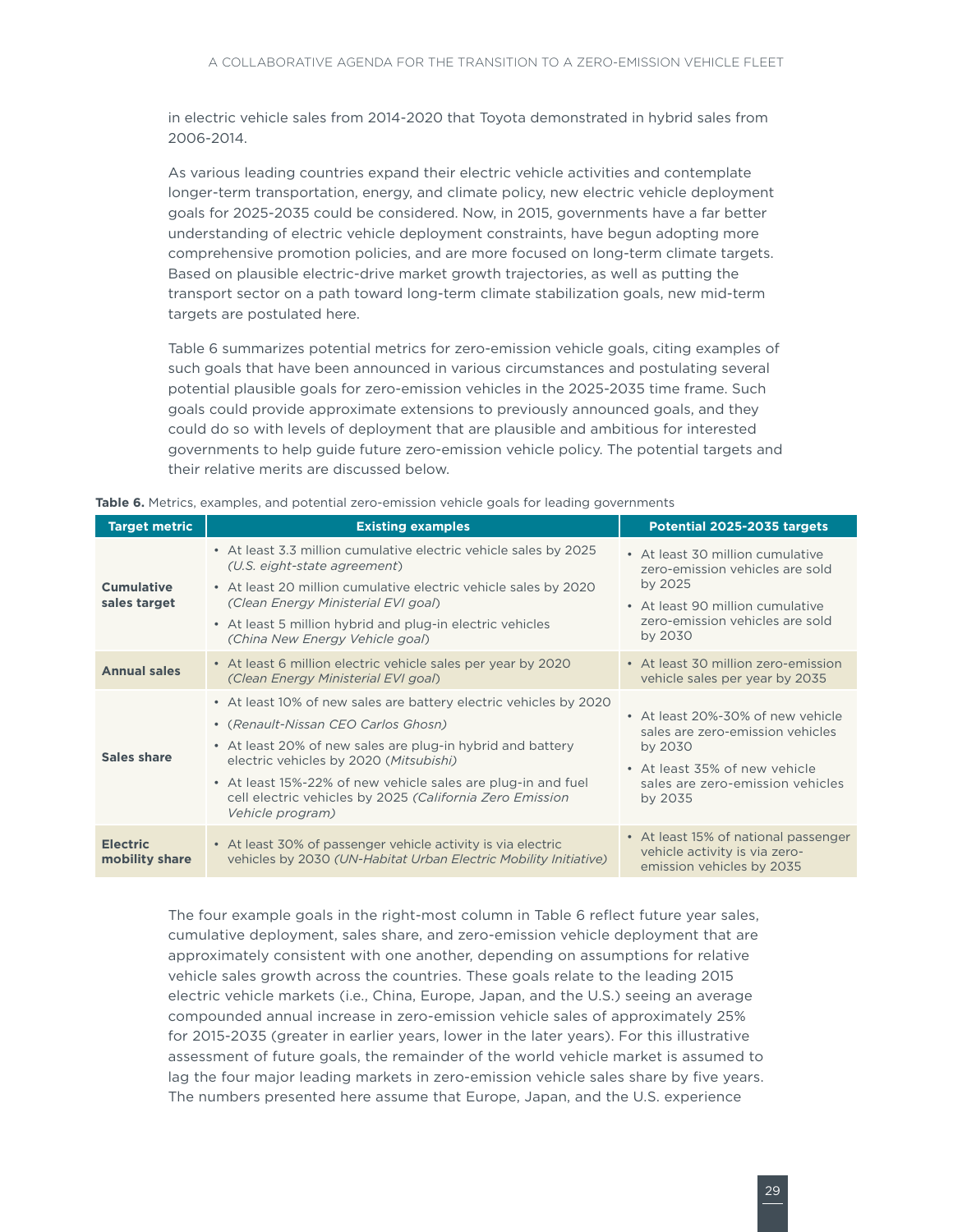overall vehicle market growth of 1% per year, and China and other nations experience annual overall vehicle market growth of 4% per year through 2035. To provide a sense of the relative optimism of this global electric drive scenario, it requires that the leading markets of Europe, China, Japan, and the U.S. (as a whole) lag the California market's ZEV requirements by about three years (i.e., 15% in 2028 compared to California's 2025). The rest of the world is assumed to lag the California ZEV program timeline by about 10 years.

Several considerations, assumptions, and relative merits related to the various zeroemission vehicle goals are postulated in Table 6. The top two example metrics listed in the table, for cumulative sales (90 million by 2030) and annual sales (30 million zero-emission vehicle sales per year by 2035) both relate to overall global goals. Any such long-term cumulative or annual sales goals could provide milestones on the path toward long-term electrification and give a benchmark related to the industry's movement toward larger economies of scale. Global vehicle sales could greatly increase from 2014 to 2030, and a fixed zero-emission vehicle sales target in 2030 could mean a far higher or lower zero-emission vehicle sales share. Depending on how quickly the overall automobile market grows — for example, up to 100 million or 150 million vehicles per year — then 30 million annual zero-emission sales could amount to 20% up to 30% of the total sales share. A volume-based global sales target could potentially function better as broader group target (e.g., for China, Europe, Japan, and the U.S.) because it takes out country-tocountry fluctuations and collectively commits countries to a common global goal.

The two share-based zero-emission vehicle deployment goals, the bottom two rows in Table 6, also have relative merits and considerations. Contrary to volume-based zeroemission vehicle deployment goals, share-based goals could have greater meaning on an individual country basis. Zero-emission vehicle share and electric mobility goals might provide clearer links to long-term transportation climate stabilization goals, namely because governments could be interested in demonstrating progress toward near 100% zero-emission vehicle deployment in the 2040-2050 time frame. In addition, share-based goals allow each country to track the increase in its zero-emission vehicle share toward a future goal (e.g., 35% zero-emission vehicle share by 2035), as well as compare against other markets around the world. As a result, a percent-vehicle-share, more so than a cumulative-million-vehicle, goal provides a direct indication of the shift from conventional to electricity- or hydrogen-based energy sources. The electric mobility, or electric vehicle usage, share goal would similarly allow each country to better track its progress in electrifying the transport sector. However, zero-emission vehicle usage goals would have an associated difficulty in being able to track the actual vehicle activity over time, and such a goal is also more uncertain based on vehicle retirement assumptions.

[Figure](#page-38-1) 10 illustrates a trajectory of zero-emission vehicle deployment that approximately matches the four goals postulated in Table 6. To summarize the key assumptions, this level of zero-emission vehicle deployment assumes an average 25% compounded global annual zero-emission vehicle sales growth from 2015-2030. This includes faster growth in the earlier years in China, Europe, Japan, and the U.S., and zero-emission vehicle shares in the rest of the world experience a five-year delay from those leading markets. The trajectory shown in the figure results in more than 30 million zero-emission vehicles sales in the four leading markets in 2035 (more than 35 million including the rest of the world), more than 90 million cumulative zero-emission vehicle sales by 2030, and 35% zero-emission vehicle sales share globally in 2035. These goals would roughly translate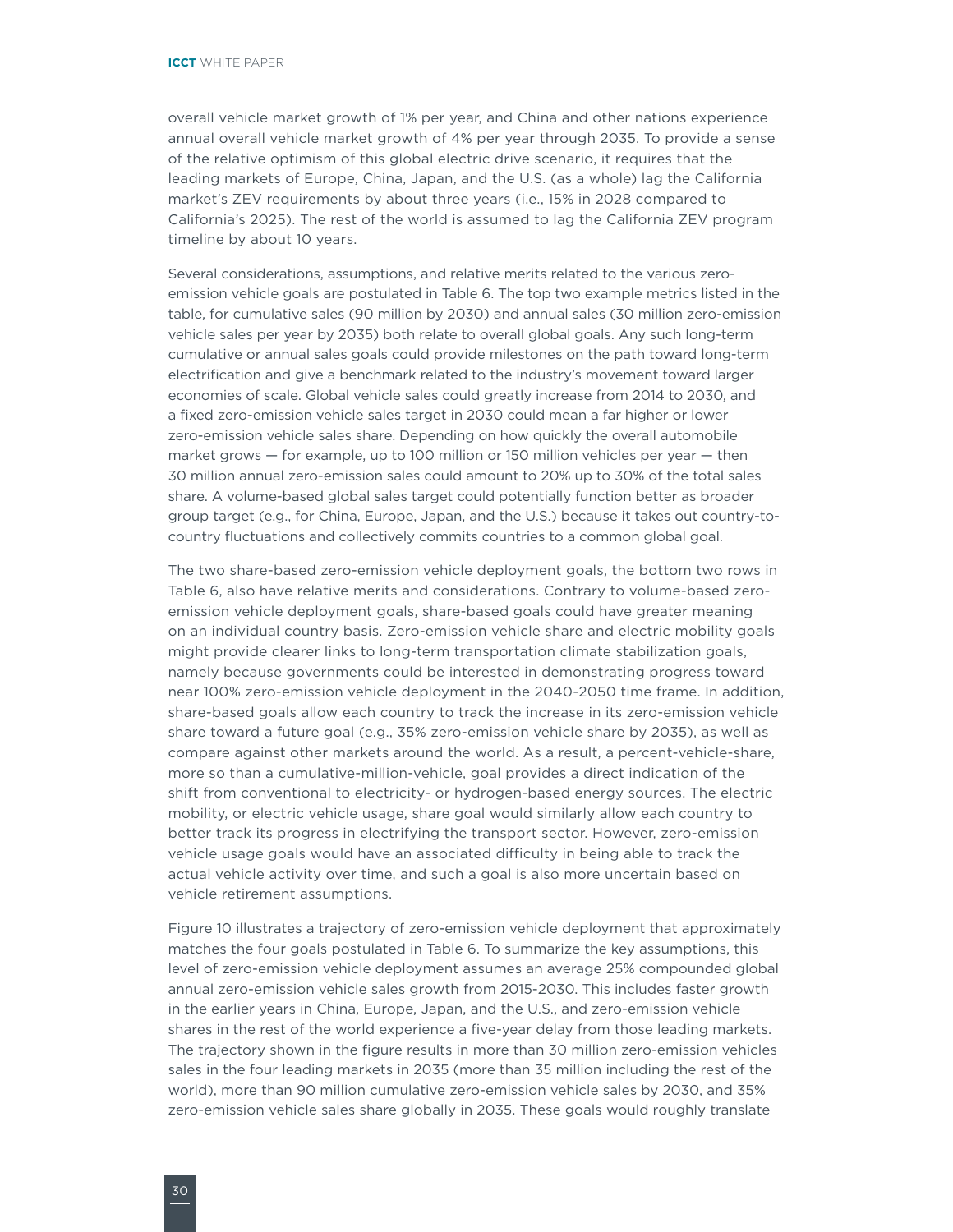<span id="page-38-0"></span>



<span id="page-38-1"></span>**Figure 10.** Illustrative scenario for increased 2020-2035 zero-emission vehicle deployment goals

### **Concluding discussion**

A key objective of this report is to investigate current and potential future government actions that can be taken to help drive the next-generation electric-drive technologies into the marketplace. Indirectly, then, the goal is to help accelerate zero-emission vehicle sales to drive up economies of scale, and thus help bring forward lower cost electric-drive technologies as much as possible in the 2015-2035 time frame. In the context of this report, the goal is broader than surmounting the individual market barriers; it is creating sustainable markets for automakers to make larger investments to roll out global electric vehicle platforms and launch new models in multiple markets. Simultaneously using public policy to help scale up supply chains, charging infrastructure, and consumer awareness about electric vehicles will be critical in building the full electric-drive ecosystem.

With this goal in mind, Table 5 provides example actions, and a template, for governments to continue to adopt similar such policies. Looking beyond the immediate time frame, the more successful each individual market is, the more it could lead to greater global success in commercializing electric vehicles.

Spurring automobile manufacturing companies toward higher-volume deployment of zero-emission vehicle technology is a global challenge. The policies described above, if more fully adopted, could help provide durable and consistent incentives, for manufacturers and consumers alike, across leading auto markets globally. Vehicle manufacturing companies choose the early launch regions where models are made available and where the first tens and hundreds of thousands of vehicles are being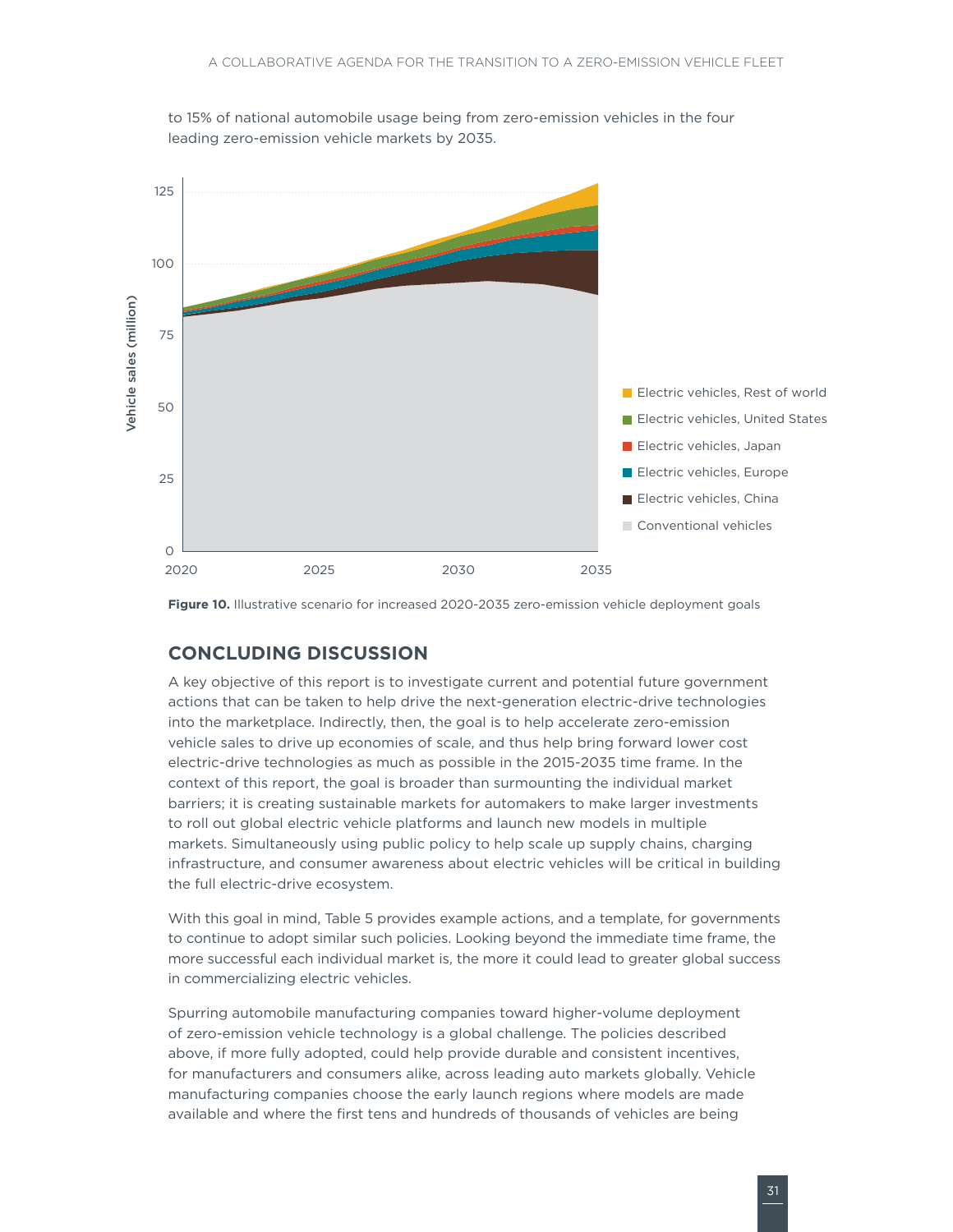deployed. They also dictate how extensive and widespread their efforts are with dealer training, company sales incentives, and marketing. Examples of the sort of electric vehicle deployment approaches that result from increased global policy activity are seen in recent announcements by Renault-Nissan, General Motors, and Tesla. These companies are proceeding to roll out electric vehicle models with increased vehicle range, reduced cost, and higher volume in their second- and third-generation electric vehicle models. Global multiple-market launches for greater economies of scale at higher manufacturing volume are likely to be even more important for electric vehicles than conventional vehicles. Systematic policy promotion of electric vehicles by leading governments around the world facilitates more of these big moves by automakers to be made more quickly.

Overtaking the incumbent internal combustion technology will require global battery and fuel cell technology improvements, global manufacturing scale, cost reduction, and global electric vehicle platforms. The decades-long transition to an electric-drive fleet will also require global cooperation on what policies, incentives, infrastructure, and support activities create the right recipe to sustain growth in the new technology. Based on the findings, we draw the following three conclusions:

*Policy action by leading governments is spurring electric vehicle deployment.*

The most comprehensive electric vehicle promotion actions globally are in Norway, the Netherlands, and California, and these actions are resulting in electric vehicle deployment that is more than 10 times the international electric vehicle uptake. More broadly, the actions of the governments of China, France, Germany, Japan, the Netherlands, Norway, the U.K., and the U.S. are leading with policy incentives and infrastructure investments, and these countries make up more than 90% of the world's electric vehicle market.

*Best practices in electric vehicle promotion policies are emerging*. From the early electric vehicle promotion activity, best practices to accelerate electric vehicle deployment are beginning to emerge. Increasingly stringent efficiency standards, electric vehicle research and development support, and national electric vehicle planning appear to be necessary but insufficient actions to grow the electric vehicle market. Consumer incentives that reduce the cost of ownership are important to improve the consumer proposition on the new advanced electric technologies. Increasing the availability of home, workplace, and public electric charging infrastructure is also of high importance, and several leading automobile markets (e.g., Japan, Norway, and parts of the U.S.) have far more extensive charging infrastructure per capita than others. It is increasingly becoming clear that a comprehensive portfolio of national, state, and local actions is critical for the increased deployment and use of electric vehicles.

*Greater international collaboration could better leverage existing efforts to promote zero-emission vehicles*. This assessment points to several possible ways that governments can better collaborate and coordinate. The establishment of a zero-emission vehicle deployment target (e.g., 35% of automobile sales being zero-emission vehicles and 30 million annual global zero-emission vehicle sales) and an electric mobility target (e.g., at least 15% of vehicle use being electric) for 2035 would help in establishing a common long-term global electric-drive vision. Such goals would send clear signals about the pace of development and amount of resources that will be needed. Further coordinated research on policy effectiveness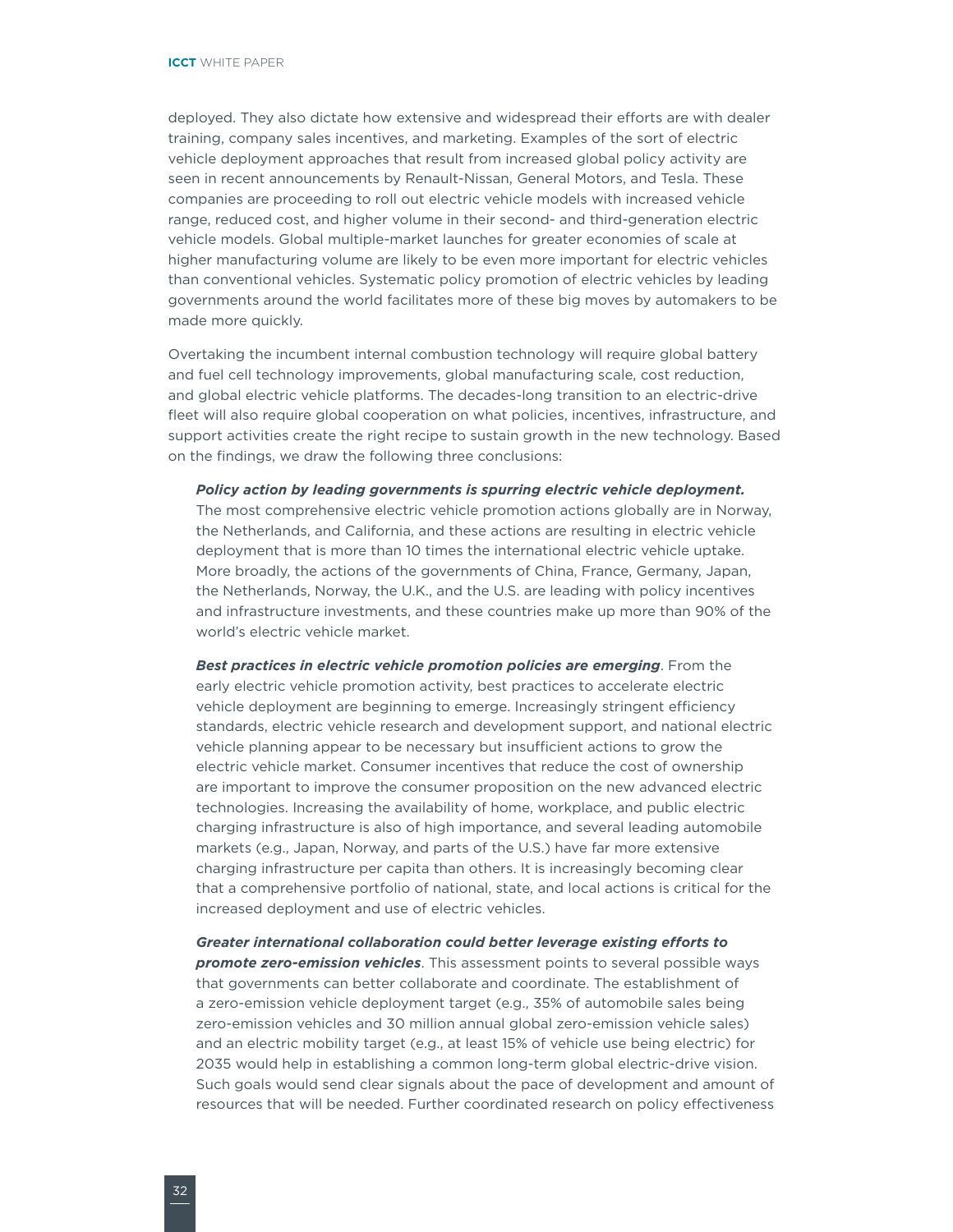would further help prioritize government actions that are most important in increasing zero-emission vehicle uptake and use.

The transition of the automobile sector to electric drive will require not only sustained policy incentives but also increased communications about progress and policy learning. In these early years in the transition, there is much to learn from every region's experience in the rollout of zero-emission vehicles. Developing the new zero-emission vehicle market will require global scale, in the tens of millions of vehicles, to achieve lower cost and long-term success. Automakers are learning from their first- and second-generation electric vehicles and increasingly developing global electric-drive vehicle platforms and launching them in multiple markets. Meeting long-term climate goals will also likely include diffusion of hydrogen fuel cell vehicle technology into the fleet, as well as electric-drive technologies into heavy-duty vehicles, so the technology and policy advancement into these areas will also be important over time. Similarly, governments ideally will have to continue to learn from initial policy experiences and embrace common international best policy practices in many markets across the globe. International collaboration will be a critical step toward greater volume and a long-term market transformation to a zero-emission vehicle fleet.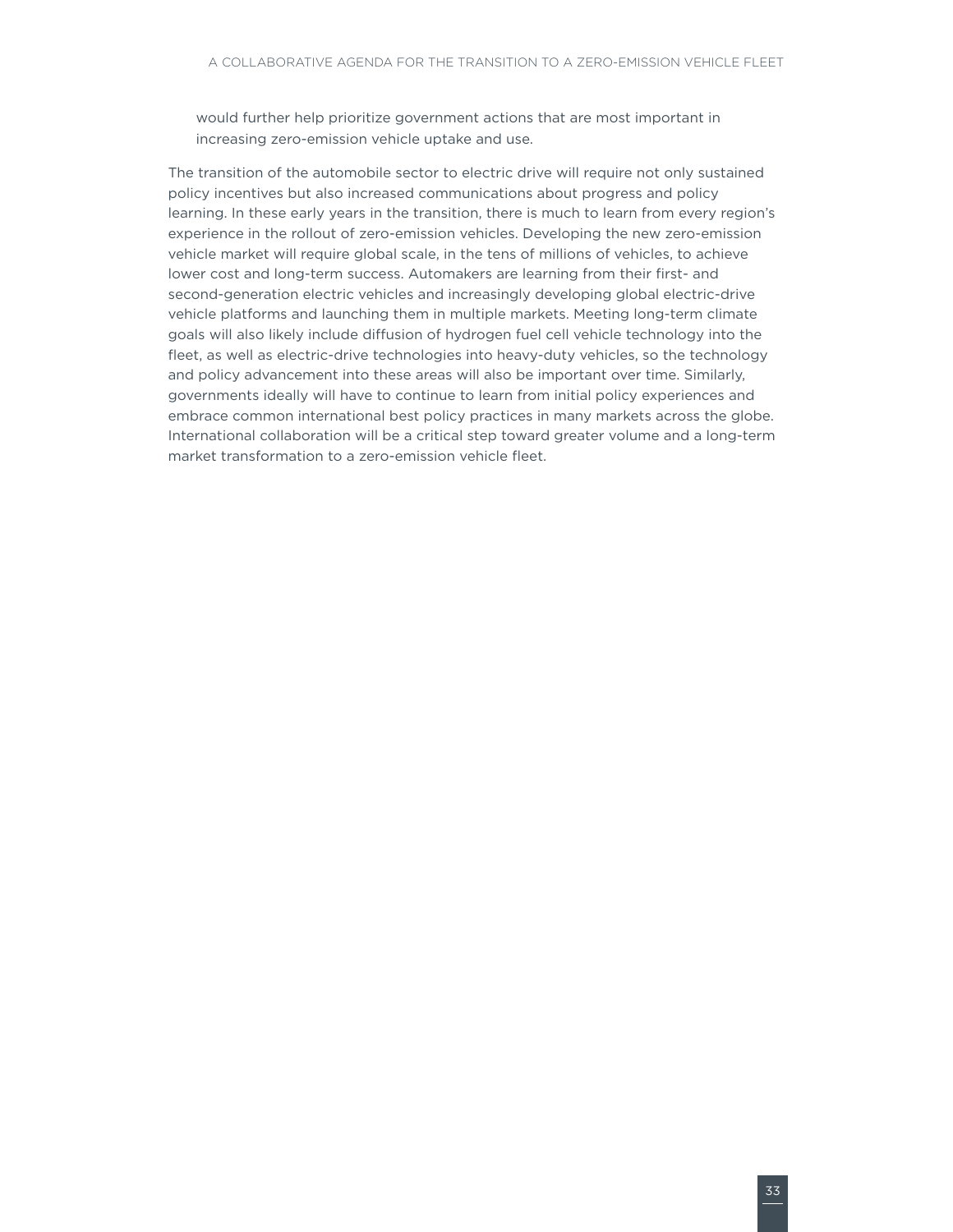# <span id="page-41-0"></span>**REFERENCES**

- Agence de l'Environnement et de la Maîtrise de l'Énergie (ADEME) (2010). Strategic roadmap for plug-in electric and hybrid vehicle charging infrastructure. [http://www.](http://www.ademe.fr/sites/default/files/assets/documents/88761_roadmap-plug-in-electric-and-hybrid-vehicle-charging-infra.pdf) [ademe.fr/sites/default/files/assets/documents/88761\\_roadmap-plug-in-electric-and](http://www.ademe.fr/sites/default/files/assets/documents/88761_roadmap-plug-in-electric-and-hybrid-vehicle-charging-infra.pdf)[hybrid-vehicle-charging-infra.pdf](http://www.ademe.fr/sites/default/files/assets/documents/88761_roadmap-plug-in-electric-and-hybrid-vehicle-charging-infra.pdf)
- ABB (2013). World's first nationwide EV charging network starts based on ABB fast charger technology. [http://www.abb.com/cawp/seitp202/61df2f8f8c7d00a6c1257b180](http://www.abb.com/cawp/seitp202/61df2f8f8c7d00a6c1257b18002d5e3c.aspx) [02d5e3c.aspx](http://www.abb.com/cawp/seitp202/61df2f8f8c7d00a6c1257b18002d5e3c.aspx)
- Abuelsamid, S. (2010). Report: Nissan Leaf Battery pack costs only £6,000 (\$9,000) or \$375/kWh. [http://green.autoblog.com/2010/05/05/report-nissan-leaf-battery-pack](http://green.autoblog.com/2010/05/05/report-nissan-leaf-battery-pack-costs-only-6-000-9-000-or/)[costs-only-6-000-9-000-or/](http://green.autoblog.com/2010/05/05/report-nissan-leaf-battery-pack-costs-only-6-000-9-000-or/)
- Bailie, J., Miele, A., & Axsen, J. (2015). Is awareness of public charging associated with consumer interest in plug-in electric vehicles? *Transportation Research Part D: Transport and Environment*. 36: 1-9. [http://www.sciencedirect.com/science/article/pii/](http://www.sciencedirect.com/science/article/pii/S1361920915000103) [S1361920915000103](http://www.sciencedirect.com/science/article/pii/S1361920915000103)
- Bakker, S., & Trip, J. (2013). Policy options to support the adoption of electric vehicles in the urban environment. *Transportation Research Part D: Transport and Environment*  25, 18-23, [doi:10.1016/j.trd.2013.07.005](http://dx.doi.org/10.1016/j.trd.2013.07.005)
- Bernhart, W., Kleimann, P.G., & Hoffmann, M. (2011). Automotive landscape 2025: Opportunities and challenges ahead. Roland Berger Strategy Consultants. [http://www.rolandberger.com/media/pdf/Roland\\_Berger\\_Automotive\\_](http://www.rolandberger.com/media/pdf/Roland_Berger_Automotive_Landscape_2025_20110228.pdf) [Landscape\\_2025\\_20110228.pdf](http://www.rolandberger.com/media/pdf/Roland_Berger_Automotive_Landscape_2025_20110228.pdf)
- Bharat Book Bureau (2014). Global Electric Vehicles Market Outlook 2020. [https://www.](https://www.bharatbook.com/transportation-market-research-reports/global-electric-vehicles-market-outlook-2020.html) [bharatbook.com/transportation-market-research-reports/global-electric-vehicles](https://www.bharatbook.com/transportation-market-research-reports/global-electric-vehicles-market-outlook-2020.html)[market-outlook-2020.html](https://www.bharatbook.com/transportation-market-research-reports/global-electric-vehicles-market-outlook-2020.html)
- Boston Consulting Group (BCG) (2011). Powering Autos to 2020: the era of the electric car? <https://www.bcg.com/documents/file80920.pdf>
- Bundesministerium für Umwelt, Naturschutz, Bau und Reaktorsicherheit (BMUB) (2014). The German Government's Climate Action Programme 2020. [http://www.bmub.bund.](http://www.bmub.bund.de/fileadmin/Daten_BMU/Pools/Broschueren/aktionsprogramm_klimaschutz_2020_broschuere_en_bf.pdf) [de/fileadmin/Daten\\_BMU/Pools/Broschueren/aktionsprogramm\\_klimaschutz\\_2020\\_](http://www.bmub.bund.de/fileadmin/Daten_BMU/Pools/Broschueren/aktionsprogramm_klimaschutz_2020_broschuere_en_bf.pdf) [broschuere\\_en\\_bf.pdf](http://www.bmub.bund.de/fileadmin/Daten_BMU/Pools/Broschueren/aktionsprogramm_klimaschutz_2020_broschuere_en_bf.pdf)
- Bundesministeriums für Verkehr und digitale Infrastruktur (BMVI) (2011). Electric mobility — Germany as a lead market and lead provider.
- C40 Cities (2014). C40 Voices: Kathryn Urquhart, LEV network manager introduces the C40 low emission vehicle low (LEV) network. [http://www.c40.org/blog\\_posts/](http://www.c40.org/blog_posts/c40-voices-kathryn-urquhart-lev-network-manager-introduces-the-c40-low-emission-vehicle-lev-network) [c40-voices-kathryn-urquhart-lev-network-manager-introduces-the-c40-low-emission](http://www.c40.org/blog_posts/c40-voices-kathryn-urquhart-lev-network-manager-introduces-the-c40-low-emission-vehicle-lev-network)[vehicle-lev-network](http://www.c40.org/blog_posts/c40-voices-kathryn-urquhart-lev-network-manager-introduces-the-c40-low-emission-vehicle-lev-network)
- Cahill, E., Davis-Shawhyde, J., & Turrentine, T.S. (2014). *New car dealers and retail innovation in California's plug-in electric vehicle market.* Institute of Transportation Studies. [http://www.its.ucdavis.edu/wp-content/themes/ucdavis/pubs/download\\_pdf.](http://www.its.ucdavis.edu/wp-content/themes/ucdavis/pubs/download_pdf.php?id=2353) [php?id=2353](http://www.its.ucdavis.edu/wp-content/themes/ucdavis/pubs/download_pdf.php?id=2353)
- California Air Resources Board (CARB) (2011). Initial statement of reasons: 2012 proposed amendments to the California Zero Emission Vehicle program regulations. Sacramento, CA. <http://www.arb.ca.gov/regact/2012/zev2012/zevisor.pdf>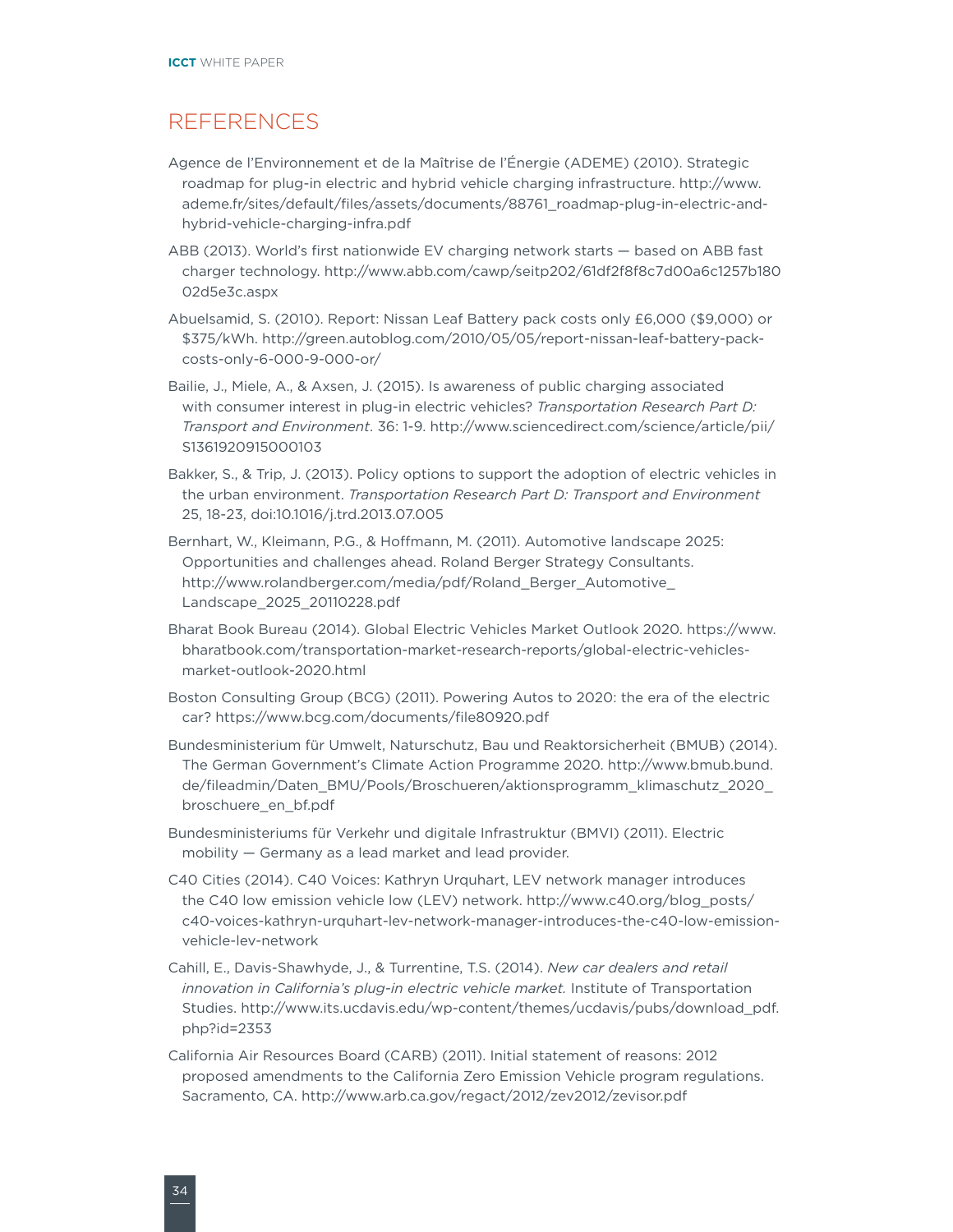- California Air Resources Board (CARB) (2012). 2012 Proposed amendments to the California Zero Emission Vehicle Program regulations. Staff Report: Initial statement of reasons.<http://www.arb.ca.gov/regact/2012/zev2012/zevisor.pdf>
- California Air Resources Board (CARB) (2014). Annual evaluation of fuel cell electric vehicle deployment and hydrogen fuel station network development. [http://www.arb.](http://www.arb.ca.gov/msprog/zevprog/ab8/ab8_report_final_june2014.pdf) [ca.gov/msprog/zevprog/ab8/ab8\\_report\\_final\\_june2014.pdf](http://www.arb.ca.gov/msprog/zevprog/ab8/ab8_report_final_june2014.pdf)
- CEV (2015). Next generation vehicle promotion center. [http://www.cev-pc.or.jp/hojo/](http://www.cev-pc.or.jp/hojo/cev_shikumi.html) [cev\\_shikumi.html](http://www.cev-pc.or.jp/hojo/cev_shikumi.html)
- CHAdeMO (2015). CHAdeMO's fast charging station in the world. <http://www.chademo.com>
- Chargemap.com (2015). Statistics about charge points. [http://chargemap.com/stats. Feb](http://chargemap.com/stats. Feb 16)  [16](http://chargemap.com/stats. Feb 16), 2015, update.
- China (2014). 联邦各部与其中方伙伴的合作. [http://www.china.diplo.de/Vertretung/china/](http://www.china.diplo.de/Vertretung/china/zh/05-wi/verk/2014-06-12__Elektromobilitaet__Ressorts__chn-s.html) [zh/05-wi/verk/2014-06-12\\_\\_Elektromobilitaet\\_\\_Ressorts\\_\\_chn-s.html](http://www.china.diplo.de/Vertretung/china/zh/05-wi/verk/2014-06-12__Elektromobilitaet__Ressorts__chn-s.html)
- Clean Energy Ministerial (CEM) (2015a). Global EV Outlook 2015. [http://www.](http://www.cleanenergyministerial.org/Portals/2/pdfs/EVI-GlobalEVOutlook2015-v14-landscape.pdf) [cleanenergyministerial.org/Portals/2/pdfs/EVI-GlobalEVOutlook2015-v14-landscape.pdf](http://www.cleanenergyministerial.org/Portals/2/pdfs/EVI-GlobalEVOutlook2015-v14-landscape.pdf)
- Clean Energy Ministerial (CEM) (2015b). Electric Vehicles Initiative (EVI). [http://www.](http://www.cleanenergyministerial.org/Our-Work/Initiatives/Electric-Vehicles) [cleanenergyministerial.org/Our-Work/Initiatives/Electric-Vehicles](http://www.cleanenergyministerial.org/Our-Work/Initiatives/Electric-Vehicles)
- Cole, J. (2013). Tesla Battery in the Model S costs "less than a quarter" of the car in most cases. [http://insideevs.com/tesla-battery-in-the-model-s-costs-less-than-a-quarter-of](http://insideevs.com/tesla-battery-in-the-model-s-costs-less-than-a-quarter-of-the-car-in-most-cases/)[the-car-in-most-cases/](http://insideevs.com/tesla-battery-in-the-model-s-costs-less-than-a-quarter-of-the-car-in-most-cases/)
- Colias, M. (2015). Chevy extends all-new Volt's EV range a third to 50 miles. *Automotive News*. [http://www.autonews.com/article/20150112/OEM05/150119976/chevy-extends](http://www.autonews.com/article/20150112/OEM05/150119976/chevy-extends-all-new-volts-ev-range-a-third-to-50-miles)[all-new-volts-ev-range-a-third-to-50-miles](http://www.autonews.com/article/20150112/OEM05/150119976/chevy-extends-all-new-volts-ev-range-a-third-to-50-miles)
- Daimler (2014). Daimler, Linde and partners to build new hydrogen fuelling stations in Germany. (2014) [http://media.daimler.com/](http://media.daimler.com/dcmedia/0-921-658901-1-1747646-1-0-1-0-0-0-0-0-0-1-0-0-0-0-0.html) [dcmedia/0-921-658901-1-1747646-1-0-1-0-0-0-0-0-0-1-0-0-0-0-0.html](http://media.daimler.com/dcmedia/0-921-658901-1-1747646-1-0-1-0-0-0-0-0-0-1-0-0-0-0-0.html)
- Davis, M., Alexander, M., & Duvall, M. (2013). Total cost of ownership model for current plug-in electric vehicles. [http://www.epri.com/abstracts/Pages/ProductAbstract.aspx?](http://www.epri.com/abstracts/Pages/ProductAbstract.aspx?ProductId=000000003002001728) [ProductId=000000003002001728](http://www.epri.com/abstracts/Pages/ProductAbstract.aspx?ProductId=000000003002001728)
- Deetman, S., Hof, A.F., Pfluger, B., van Vuuren, D.P., Girod, B., & van Ruijven, B.J. (2013). Deep greenhouse gas emission reductions in Europe: Exploring different options. *Energy Policy* 55: 152-164.
- Dunne, Tim (2013). One-third of vehicle mix to feature alternative powertrains in 2025. J.D. Power McGraw Hill Financial. [http://www.jdpowercontent.com/globalauto/one](http://www.jdpowercontent.com/globalauto/one-third-of-vehicle-mix-to-feature-alternative-powertrains-in-2025/2013/04/29/)[third-of-vehicle-mix-to-feature-alternative-powertrains-in-2025/2013/04/29/](http://www.jdpowercontent.com/globalauto/one-third-of-vehicle-mix-to-feature-alternative-powertrains-in-2025/2013/04/29/)
- Element Energy (2013). Pathways to high penetration of electric vehicles: Final report. [http://www.theccc.org.uk/wp-content/uploads/2013/12/CCC-EV-pathways\\_FINAL-](http://www.theccc.org.uk/wp-content/uploads/2013/12/CCC-EV-pathways_FINAL-REPORT_17-12-13-Final.pdf)[REPORT\\_17-12-13-Final.pdf](http://www.theccc.org.uk/wp-content/uploads/2013/12/CCC-EV-pathways_FINAL-REPORT_17-12-13-Final.pdf)
- ETS Insights (2014). Global Electric Vehicle Forecast, 2013–2021. [http://etsinsights.com/](http://etsinsights.com/reports/global-electric-vehicle-forecast-2013-2021/) [reports/global-electric-vehicle-forecast-2013-2021/](http://etsinsights.com/reports/global-electric-vehicle-forecast-2013-2021/)
- European Commission (2014). Clean transport, urban transport. [http://ec.europa.eu/](http://ec.europa.eu/transport/themes/urban/cpt/index_en.htm) [transport/themes/urban/cpt/index\\_en.htm](http://ec.europa.eu/transport/themes/urban/cpt/index_en.htm)
- EV Sales (2015). <http://ev-sales.blogspot.com>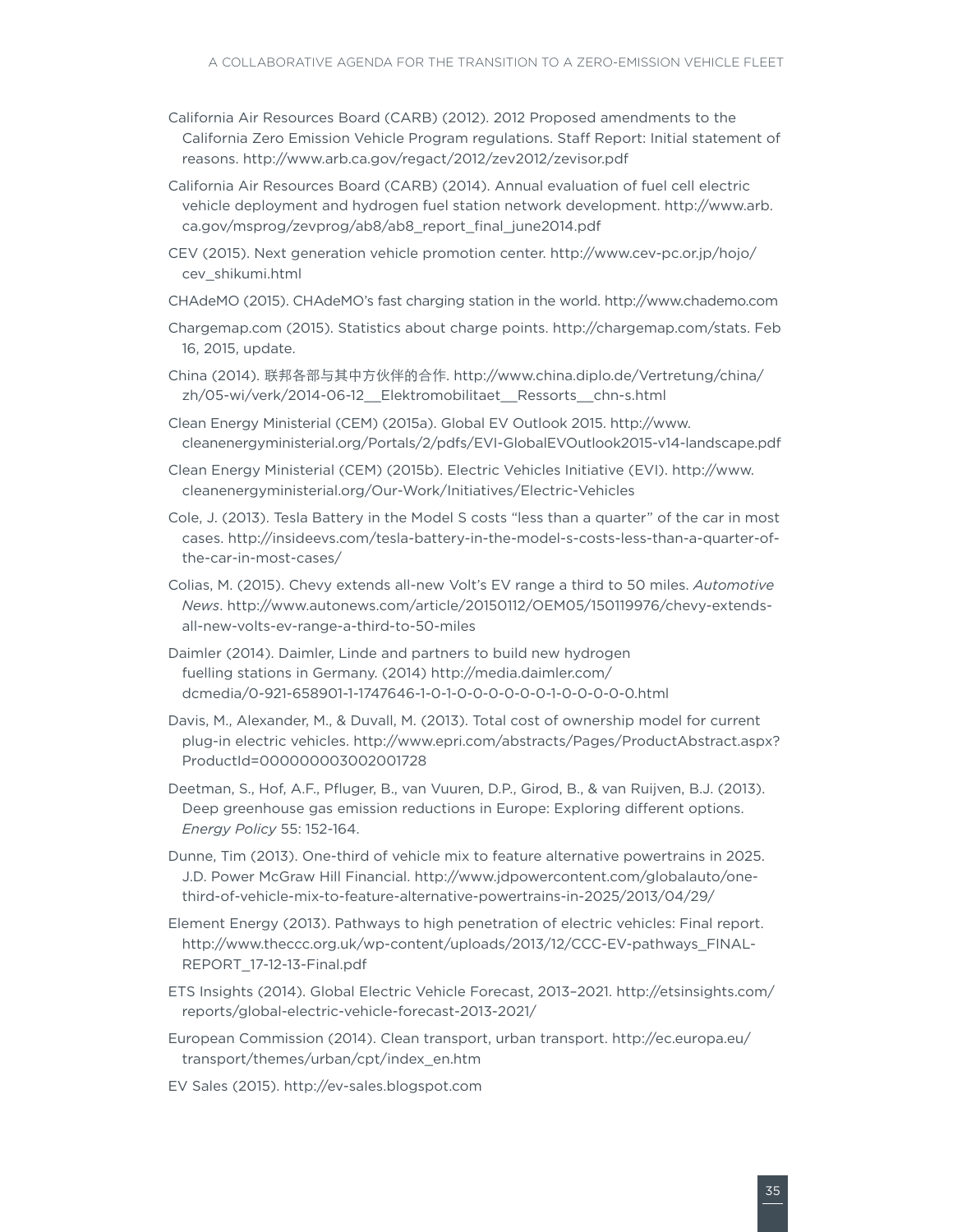- EVObsession (2015). Europe Electric Vehicle Registrations Up +60% In 2014. <http://evobsession.com/europe-electric-vehicle-registrations-60-2014/>
- Governor's Interagency Working Group on Zero-emission Vehicles (2013). *2013 ZEV Action Plan: A Roadmap toward 1.5 million zero-emission vehicles on California roadways by 2025*. [http://opr.ca.gov/docs/Governor's\\_Office\\_ZEV\\_Action\\_Plan\\_\(02-13\).pdf](http://opr.ca.gov/docs/Governor)
- Green eMotion (2015). The Green eMotion project preparing the future of European electromobility: Results and findings. [http://www.greenemotion-project.eu/upload/](http://www.greenemotion-project.eu/upload/pdf/about_us/Green-eMotion_results_and_findings.pdf) [pdf/about\\_us/Green-eMotion\\_results\\_and\\_findings.pdf](http://www.greenemotion-project.eu/upload/pdf/about_us/Green-eMotion_results_and_findings.pdf)
- Greenblatt, J. (2015). Modeling California policy impacts on greenhouse gas emissions. *Energy Policy* 78: 158–172.
- Greene, D., Park, S., & Liu, C. (2013). Analyzing the transition to electric drive in California. The International Council on Clean Transportation. [http://www.theicct.org/](http://www.theicct.org/sites/default/files/publications/Transition-to-Electric-Drive-2013-report.FINAL_.pdf) [sites/default/files/publications/Transition-to-Electric-Drive-2013-report.FINAL\\_.pdf](http://www.theicct.org/sites/default/files/publications/Transition-to-Electric-Drive-2013-report.FINAL_.pdf)
- Greene, D., Park, S., & Liu, C. (2014) Transitioning to electric drive vehicles. The International Council on Clean Transportation. [http://www.theicct.org/sites/default/](http://www.theicct.org/sites/default/files/publications/Greene_Transition-to-Edrive_jan2014.pdf) [files/publications/Greene\\_Transition-to-Edrive\\_jan2014.pdf](http://www.theicct.org/sites/default/files/publications/Greene_Transition-to-Edrive_jan2014.pdf)
- Haugneland, P., & Kvisle, H.H. (2013) Norwegian electric car user experiences. 27th edition of the International Electric Vehicle Symposium & Exhibition.
- Howell, S. Lee, H., & Heal, A., (2014). Leapfrogging or stalling out? Electric vehicles in China faculty research working paper series
- Hybridcars (2015). Monthly sales dashboard. [http://www.hybridcars.com/december-](http://www.hybridcars.com/december-2014-dashboard/)[2014-dashboard/](http://www.hybridcars.com/december-2014-dashboard/)
- Idaho National Energy Laboratory (INEL) (2014). The EV Project. [http://avt.inel.gov/](http://avt.inel.gov/evproject.shtml#ReportsAndMaps) [evproject.shtml#ReportsAndMaps.](http://avt.inel.gov/evproject.shtml#ReportsAndMaps)
- IHS Automotive (2014). 2014 vehicle registrations.
- International Energy Agency (IEA) (2011). Technology roadmap: Electric and plug-in hybrid electric vehicles. June 2011 update. [https://www.iea.org/publications/](https://www.iea.org/publications/freepublications/publication/EV_PHEV_Roadmap.pdf) [freepublications/publication/EV\\_PHEV\\_Roadmap.pdf](https://www.iea.org/publications/freepublications/publication/EV_PHEV_Roadmap.pdf)
- International Energy Agency (IEA) (2012). World Energy Outlook 2012: Renewable Energy Outlook. Paris.
- International Energy Agency (IEA) (2013). Global EV outlook: Understanding the electric vehicle Landscape to 2020. [http://www.iea.org/publications/freepublications/](http://www.iea.org/publications/freepublications/publication/GlobalEVOutlook_2013.pdf) [publication/GlobalEVOutlook\\_2013.pdf](http://www.iea.org/publications/freepublications/publication/GlobalEVOutlook_2013.pdf)
- International Energy Agency (IEA) (2013). Tracking clean energy progress 2013: IEA input to the Clean Energy Ministerial.
- International Energy Agency (IEA) (2015a). Hybrid and electric vehicles: The electric drive delivers.<http://www.ieahev.org/news/annual-reports/>
- International Energy Agency (IEA) (2015b). IEA multilateral technology initiatives, known as implementing agreements.<http://www.ieahev.org/about/>
- International Organization of Motor Vehicle Manufacturers (OICA) (2014). World motor vehicle production: World ranking of manufacturers. [http://www.oica.net/wp-content/](http://www.oica.net/wp-content/uploads//ranking-2013s-2.pdf) [uploads//ranking-2013s-2.pdf](http://www.oica.net/wp-content/uploads//ranking-2013s-2.pdf)
- International Organization of Motor Vehicle Manufacturers (OICA) (2015a). Sales statistics.<http://www.oica.net/category/sales-statistics/>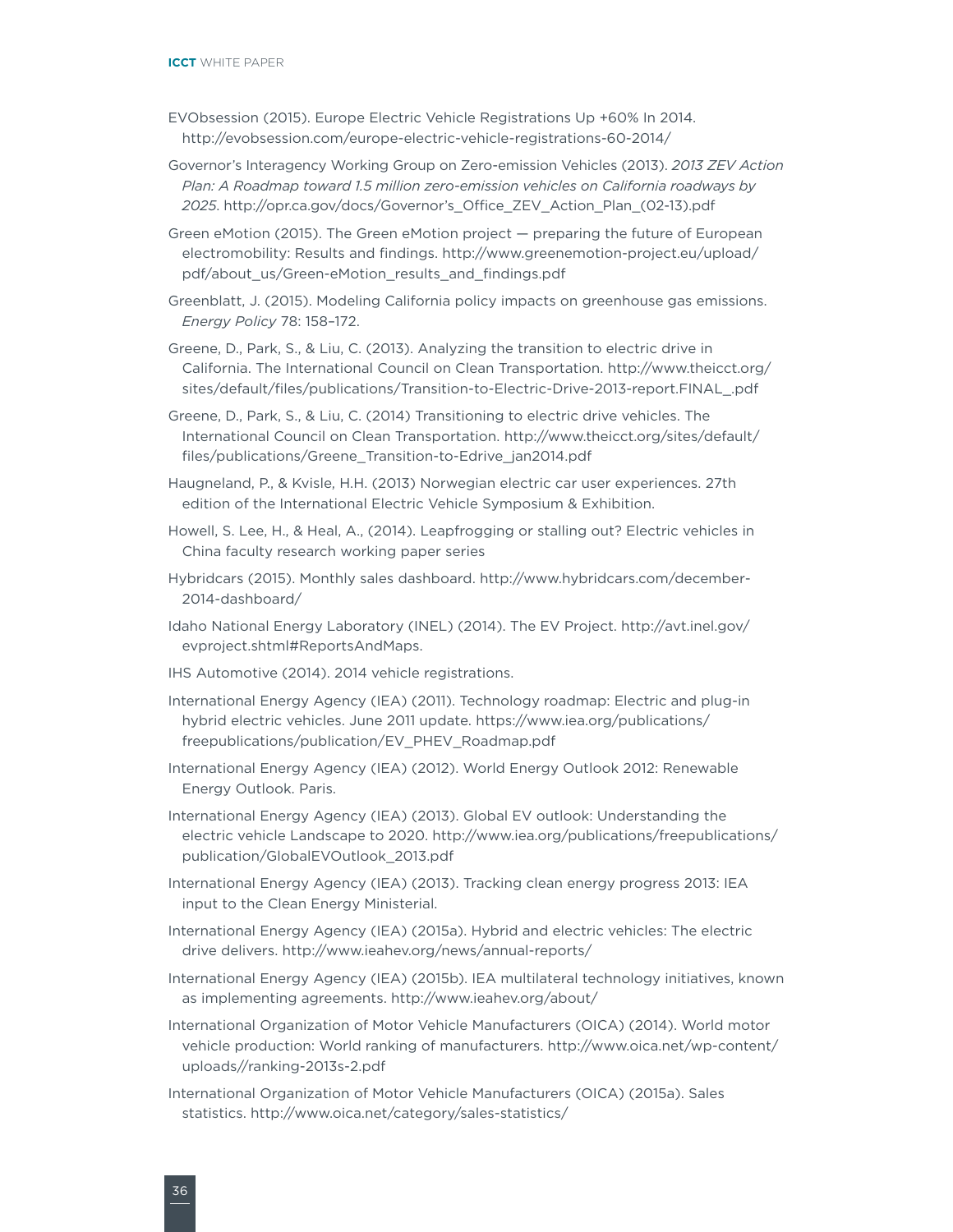- International Organization of Motor Vehicle Manufacturers (OICA) (2015b). 2014 production statistics.<http://www.oica.net/category/production-statistics/>
- Jin, L., Searle, S., & Lutsey, N. (2014). Evaluation of state-level U.S. electric vehicle incentives. International Council on Clean Transportation. [http://www.theicct.org/](http://www.theicct.org/evaluation-state-level-us-electric-vehicle-incentives) [evaluation-state-level-us-electric-vehicle-incentives](http://www.theicct.org/evaluation-state-level-us-electric-vehicle-incentives)
- Kraus, M. (2015). CCS/Combo Share Map Europe. <http://ccs-map.eu/stats/>
- Krause, R.M., Carley, S.R., Lane, B.W., & Graham, J.D. (2013). Perception and reality: Public knowledge of plug-in electric vehicles in 21 U.S. cities. *Energy Policy* 63: 433–440.
- Krupa, J.E., Rizzo, D.M., Eppstein, M.J., Lanute, D.B., Gaalema, D.E., Lakkaraju, K., & Warrender, C.E., (2014). Analysis of a consumer survey on plug-in hybrid electric vehicles. *Transportation Research Part A: Policy and Practice*. 64: 14–31. doi: 10.1016/j. tra.2014.02.019
- Kurani, K., & Tal, G. (2014). Growing PEV Markets? University of California, Davis. Sustainable Transportation Energy Pathways (STEPS).
- Li, Z. (2014). Chinese drivers hesitant to adopt electric cars. [http://edition.cnn.](http://edition.cnn.com/2014/04/24/world/asia/china-electric-vehicles/index.html) [com/2014/04/24/world/asia/china-electric-vehicles/index.html](http://edition.cnn.com/2014/04/24/world/asia/china-electric-vehicles/index.html)
- Li, S., Tong, L., Xing, J., & Zhou, Y. (2015). The market for electric vehicles: indirect network effects and policy design. [http://papers.ssrn.com/sol3/papers.cfm?abstract\\_](http://papers.ssrn.com/sol3/papers.cfm?abstract_id=2515037) [id=2515037](http://papers.ssrn.com/sol3/papers.cfm?abstract_id=2515037)
- Lin, Z., & Greene, D. (2011). Promoting the market for plug-in hybrid and battery electric vehicles: role of recharge availability. Transportation Research Record 2252: 49-56. <http://trb.metapress.com/content/d5653r026825x6j3>
- Lutsey, N. (2012). A technical analysis of model year 2011 US automobile efficiency. *Transportation Research Part D: Transport and Environment*. [http://dx.doi.org/10.1016/j.](http://dx.doi.org/10.1016/j.trd.2012.03.002) [trd.2012.03.002](http://dx.doi.org/10.1016/j.trd.2012.03.002)
- Lutsey, N., & Sperling, D. (2012). Regulatory adaptation: Accommodating electric vehicles in a petroleum world. *Energy Policy* 45: 308-316. [http://www.sciencedirect.](http://www.sciencedirect.com/science/article/pii/S0301421512001553) [com/science/article/pii/S0301421512001553](http://www.sciencedirect.com/science/article/pii/S0301421512001553)
- Lutsey, N., Searle, S., Chambliss, S., & Bandivadekar, A. (2015). Assessment of leading electric vehicle promotion activities in United States cities. International Council on Clean Transportation. <http://theicct.org/leading-us-city-electric-vehicle-activities>
- Malins, C., Lutsey, N., Galarza, S. Shao, Z.,, Searle, S., Chudziak, C., & van den Berg, M., (2015). Potential low carbon fuel supply to the Pacific region of North America. International Council on Clean Transportation. [http://www.theicct.org/potential-low](http://www.theicct.org/potential-low-carbon-fuel-supply-pacific-coast-region-north-america)[carbon-fuel-supply-pacific-coast-region-north-america](http://www.theicct.org/potential-low-carbon-fuel-supply-pacific-coast-region-north-america)
- Marquis, C. Zhang, H., & Zhou, L. (2013). China's quest to adopt electric vehicles. *Stanford Social Innovation Review*, Spring 2013, 52-57. [http://www.hbs.edu/faculty/](http://www.hbs.edu/faculty/Publication%20Files/Electric%20Vehicles_89176bc1-1aee-4c6e-829f-bd426beaf5d3.pdf) [Publication%20Files/Electric%20Vehicles\\_89176bc1-1aee-4c6e-829f-bd426beaf5d3.pdf](http://www.hbs.edu/faculty/Publication%20Files/Electric%20Vehicles_89176bc1-1aee-4c6e-829f-bd426beaf5d3.pdf)
- McKinsey (2014). Electric vehicles in Europe: Gearing up for a new phase? Amsterdam Roundtables Foundation. [http://www.mckinsey.com/~/media/McKinsey%20Offices/](http://www.mckinsey.com/~/media/McKinsey%20Offices/Netherlands/Latest%20thinking/PDFs/Electric-Vehicle-Report-EN_AS%20FINAL.ashx) [Netherlands/Latest%20thinking/PDFs/Electric-Vehicle-Report-EN\\_AS%20FINAL.ashx](http://www.mckinsey.com/~/media/McKinsey%20Offices/Netherlands/Latest%20thinking/PDFs/Electric-Vehicle-Report-EN_AS%20FINAL.ashx)
- Meszler, D., German, J., Mock, P., & Bandivadekar, A. (2013). Summary of mass reduction impacts on EU cost curves. International Council on Clean Transportation. [http://www.](http://www.theicct.org/sites/default/files/publications/ICCT_MassReductionImpacts_feb2013.pdf) [theicct.org/sites/default/files/publications/ICCT\\_MassReductionImpacts\\_feb2013.pdf](http://www.theicct.org/sites/default/files/publications/ICCT_MassReductionImpacts_feb2013.pdf)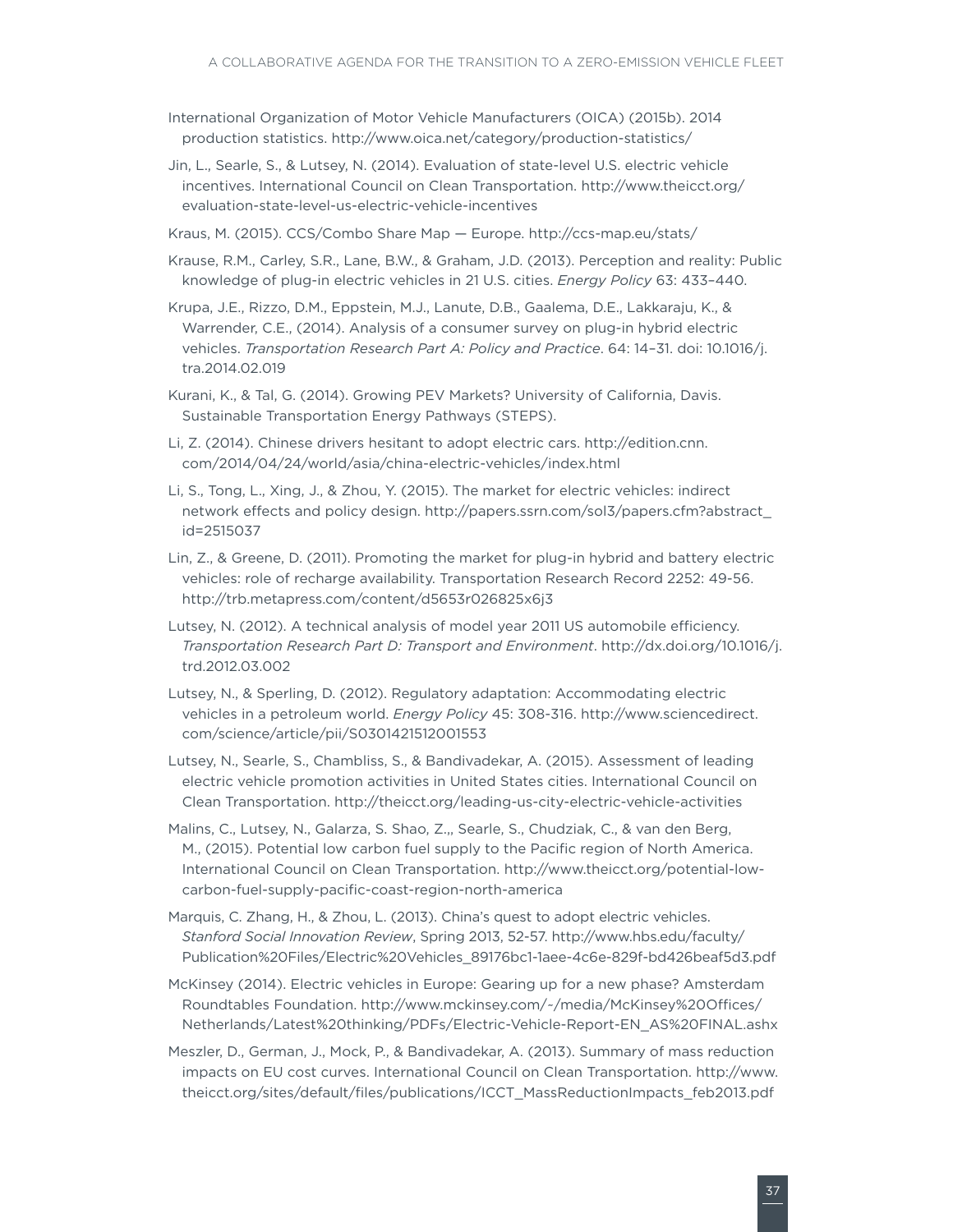- Ministry of Economy, Trade, and Industry (METI) (2010). Next-Generation Vehicle Plan 2010.
- Ministry of Economy, Trade, and Industry (METI) (2014). Strategic Energy Plan. [http://www.](http://www.enecho.meti.go.jp/en/category/others/basic_plan/pdf/4th_strategic_energy_plan.pdf) [enecho.meti.go.jp/en/category/others/basic\\_plan/pdf/4th\\_strategic\\_energy\\_plan.pdf](http://www.enecho.meti.go.jp/en/category/others/basic_plan/pdf/4th_strategic_energy_plan.pdf)
- Ministry of Finance (MOF) (2014). 关于公开征求2016-2020年新能源汽车推广应用财政 支持政策意见的通知. [http://jjs.mof.gov.cn/zhengwuxinxi/tongzhigonggao/201412/](http://jjs.mof.gov.cn/zhengwuxinxi/tongzhigonggao/201412/t20141230_1173891.html) [t20141230\\_1173891.html](http://jjs.mof.gov.cn/zhengwuxinxi/tongzhigonggao/201412/t20141230_1173891.html)
- Ministry of Industry and Information Technology (MIIT) (2015). Made in China 2025. 《中 国制造2025》规划系列解读之推动节能与新能源汽车发展 [http://zbs.miit.gov.cn/n11293472/](http://zbs.miit.gov.cn/n11293472/n11295142/n11299123/16604739.html) [n11295142/n11299123/16604739.html](http://zbs.miit.gov.cn/n11293472/n11295142/n11299123/16604739.html)

 Ministry of Science and Technology (MoST) (2013). 示范应用与商业化模式. [http://www.](http://www.most.gov.cn/ztzl/kjzjbxsh/kjzjbxxnyqc/201301/t20130107_98930.htm) [most.gov.cn/ztzl/kjzjbxsh/kjzjbxxnyqc/201301/t20130107\\_98930.htm](http://www.most.gov.cn/ztzl/kjzjbxsh/kjzjbxxnyqc/201301/t20130107_98930.htm)

- Mock, P. (2014). EU CO2 emission standards for passenger cars and light-commercial vehicles. International Council on Clean Transportation. [http://www.theicct.org/eu-co2](http://www.theicct.org/eu-co2-standards-passenger-cars-and-lcvs) [standards-passenger-cars-and-lcvs](http://www.theicct.org/eu-co2-standards-passenger-cars-and-lcvs)
- Mock, P., & Yang, Z. (2014). Driving electrification: A global comparison of fiscal policy for electric vehicles. International Council on Clean Transportation. [http://www.theicct.](http://www.theicct.org/driving-electrification-global-comparison-fiscal-policy-electric-vehicles) [org/driving-electrification-global-comparison-fiscal-policy-electric-vehicles](http://www.theicct.org/driving-electrification-global-comparison-fiscal-policy-electric-vehicles)
- National Platform Electric Mobility (NPE) (2014). Fortschrittsbericht 2014 Bilanz der Marktvorbereitung. [http://www.bmwi.de/BMWi/Redaktion/PDF/F/fortschrittsbericht-](http://www.bmwi.de/BMWi/Redaktion/PDF/F/fortschrittsbericht-2014-bilanz-der-marktvorbereitung)[2014-bilanz-der-marktvorbereitung](http://www.bmwi.de/BMWi/Redaktion/PDF/F/fortschrittsbericht-2014-bilanz-der-marktvorbereitung)
- National Research Council (NRC) (2013a). Overcoming barriers to electric-vehicle deployment: interim report. National Academies Press. [http://www.nap.edu/catalog.](http://www.nap.edu/catalog.php?record_id=18320) [php?record\\_id=18320](http://www.nap.edu/catalog.php?record_id=18320)
- National Research Council (NRC) (2013b). Transitions to alternative vehicles and fuels. National Academies Press. [http://www.nap.edu/catalog.php?record\\_id=18264](http://www.nap.edu/catalog.php?record_id=18264)
- National Research Council (NRC) (2015). Overcoming barriers to the deployment of plug-in electric vehicles. National Academies Press. [http://www.nap.edu/catalog.](http://www.nap.edu/catalog.php?record_id=21725) [php?record\\_id=21725](http://www.nap.edu/catalog.php?record_id=21725)
- Nationale Organisation Wasserstoff und Brennstoffzellentechnologie (NOW) (2013). H<sub>2</sub> mobility initiative. [http://www.now-gmbh.de/en/presse-aktuelles/2013/h2-mobility](http://www.now-gmbh.de/en/presse-aktuelles/2013/h2-mobility-initiative.html)[initiative.html](http://www.now-gmbh.de/en/presse-aktuelles/2013/h2-mobility-initiative.html)
- Nationale Organisation Wasserstoff und Brennstoffzellentechnologie (NOW) (2014). 50 hydrogen refuelling stations for Germany — locations confirmed. [http://www.now](http://www.now-gmbh.de/en/presse-aktuelles/2014/50-h2-refuelling-stations.html)[gmbh.de/en/presse-aktuelles/2014/50-h2-refuelling-stations.html](http://www.now-gmbh.de/en/presse-aktuelles/2014/50-h2-refuelling-stations.html)
- Navigant (2014). Electric vehicle market forecasts: Global forecasts for light duty hybrid, plug-in hybrid, and battery electric vehicle sales and vehicles in use: 2014-2023. <http://www.navigantresearch.com/research/electric-vehicle-market-forecasts>
- Navigant (2013). Electric vehicle market forecasts global forecasts for light duty hybrid, plug-in hybrid, and battery electric vehicles: 2013-2020. [http://www.navigantresearch.](http://www.navigantresearch.com/wp-assets/uploads/2013/06/EVMF-13-Executive-Summary.pdf) [com/wp-assets/uploads/2013/06/EVMF-13-Executive-Summary.pdf](http://www.navigantresearch.com/wp-assets/uploads/2013/06/EVMF-13-Executive-Summary.pdf)
- Northeast States for Coordinated Air Use Management (NESCAUM) (2013). Memorandum of understanding. [http://www.nescaum.org/documents/zev-mou-8](http://www.nescaum.org/documents/zev-mou-8-governors-signed-20131024.pdf/) [governors-signed-20131024.pdf/](http://www.nescaum.org/documents/zev-mou-8-governors-signed-20131024.pdf/)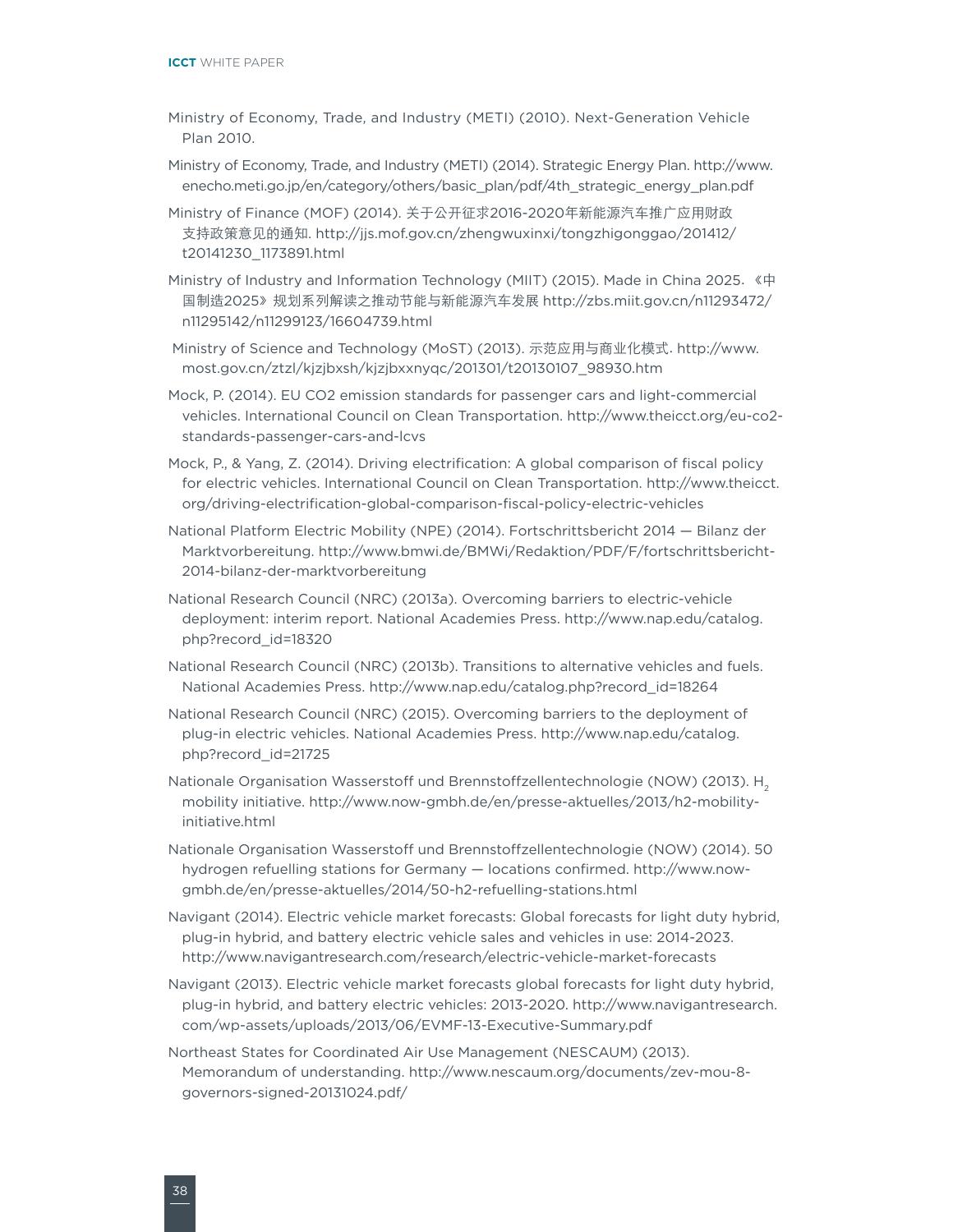- Northeast States for Coordinated Air Use Management (NESCAUM) (2014). Multi-state ZEV action plan. ZEV Program Implementation Task Force. [http://www.nescaum.org/](http://www.nescaum.org/documents/multi-state-zev-action-plan.pdf/) [documents/multi-state-zev-action-plan.pdf/](http://www.nescaum.org/documents/multi-state-zev-action-plan.pdf/)
- Nykvist, B., & Nilsson, M. (2015). Rapidly falling costs of battery packs for electric vehicles. *Nature Climate Change* 5, 329–332.
- Office for Low Emission Vehicles (OLEV) (2013). Driving the future today: a strategy for ultra low emission vehicles in the UK. [https://www.gov.uk/government/publications/](https://www.gov.uk/government/publications/driving-the-future-today-a-strategy-for-ultra-low-emission-vehicles-in-the-uk) [driving-the-future-today-a-strategy-for-ultra-low-emission-vehicles-in-the-uk](https://www.gov.uk/government/publications/driving-the-future-today-a-strategy-for-ultra-low-emission-vehicles-in-the-uk)
- Office for Low Emission Vehicles (OLEV) (2014). Investing in ultra low emission vehicles in the UK, 2015 to 2020. [https://www.gov.uk/government/uploads/system/uploads/](https://www.gov.uk/government/uploads/system/uploads/attachment_data/file/307019/ulev-2015-2020.pdf) [attachment\\_data/file/307019/ulev-2015-2020.pdf](https://www.gov.uk/government/uploads/system/uploads/attachment_data/file/307019/ulev-2015-2020.pdf)
- Ontario Ministry of Transportation (2009). A Plan For Ontario: 1 in 20 by 2020: The next steps towards greener vehicles in Ontario. [http://news.ontario.ca/mto/en/2009/07/a](http://news.ontario.ca/mto/en/2009/07/a-plan-for-ontario-1-in-20-by-2020.html)[plan-for-ontario-1-in-20-by-2020.html](http://news.ontario.ca/mto/en/2009/07/a-plan-for-ontario-1-in-20-by-2020.html)
- Organisation for Economic Co-operation and Development (OECD) (2015). Domestic incentive measures for environmental goods with possible trade implications: Electric vehicles and batteries. [http://www.oecd.org/officialdocuments/publicdisplaydocument](http://www.oecd.org/officialdocuments/publicdisplaydocumentpdf/?cote=COM/TAD/ENV/JWPTE(2013)27/FINAL&docLanguage=En) [pdf/?cote=COM/TAD/ENV/JWPTE\(2013\)27/FINAL&docLanguage=En](http://www.oecd.org/officialdocuments/publicdisplaydocumentpdf/?cote=COM/TAD/ENV/JWPTE(2013)27/FINAL&docLanguage=En)
- Pacific Coast Collaborative (PCC) (2013). Pacific Coast Action Plan on Climate and Energy. <http://www.pacificcoastcollaborative.org/Pages/Agreements.aspx>
- Peng H., & Minggao, O. (2013) U.S.-China Clean Energy Research Center Clean Vehicle Consortium. [http://www.us-china-cerc.org/pdfs/US/5\\_ENGL\\_1.pdf](http://www.us-china-cerc.org/pdfs/US/5_ENGL_1.pdf)
- Québec Ministère du Développement durable, de l'Environnement et de la Lutte contre les changements climatiques (2014). Québec and California start to collaborate on the electrification of transportation. [http://www.mddelcc.gouv.qc.ca/communiques\\_](http://www.mddelcc.gouv.qc.ca/communiques_en/2014/C20141210-qc-participation-lima.htm) [en/2014/C20141210-qc-participation-lima.htm](http://www.mddelcc.gouv.qc.ca/communiques_en/2014/C20141210-qc-participation-lima.htm)
- Ryan, N., & Lavin, L. (2015). Engaging utilities and regulators on transportation electrification. Energy+Envronmental Economics.
- Shephardson, D. (2015). Official: U.S. will not meet 1 million EV goal in 2015. *Detroit News*. [http://www.detroitnews.com/story/business/autos/2015/01/22/ev-goal](http://www.detroitnews.com/story/business/autos/2015/01/22/ev-goal-million/22176225/)[million/22176225/](http://www.detroitnews.com/story/business/autos/2015/01/22/ev-goal-million/22176225/)
- Sierzchula, W., Bakker, S., Maat, K., & van Wee, B. (2014). The influence of financial incentives and other socio-economic factors on electric vehicle adoption. *Energy Policy* 68: 183-194.
- Tanaka, S. (2015). Application status and promotion strategies of electric vehicles in Japan. Hybrid and Electric Vehicles Implementing Agreement. Gwangju, South Korea.
- UK H2 Mobility (2013). UK H2 mobility: Phase 1 results. [http://www.ukh2mobility.co.uk/](http://www.ukh2mobility.co.uk/wp-content/uploads/2013/08/UKH2-Mobility-Phase-1-Results-April-2013.pdf) [wp-content/uploads/2013/08/UKH2-Mobility-Phase-1-Results-April-2013.pdf.](http://www.ukh2mobility.co.uk/wp-content/uploads/2013/08/UKH2-Mobility-Phase-1-Results-April-2013.pdf)
- United Nations Economic Commission for Europe (UN ECE) (2014). Proposal for an electric vehicle regulatory reference guide. [http://www.unece.org/fileadmin/DAM/](http://www.unece.org/fileadmin/DAM/trans/doc/2014/wp29/ECE-TRANS-WP29-2014-81e.pdf) [trans/doc/2014/wp29/ECE-TRANS-WP29-2014-81e.pdf](http://www.unece.org/fileadmin/DAM/trans/doc/2014/wp29/ECE-TRANS-WP29-2014-81e.pdf)
- United Nations Habitat (UN Habitat) (2015). Action platform on Urban Electric Mobility Initiative (UEMI). [http://unhabitat.org/action-platform-on-urban-electric-mobility](http://unhabitat.org/action-platform-on-urban-electric-mobility-initiative-uemi/)[initiative-uemi/](http://unhabitat.org/action-platform-on-urban-electric-mobility-initiative-uemi/)